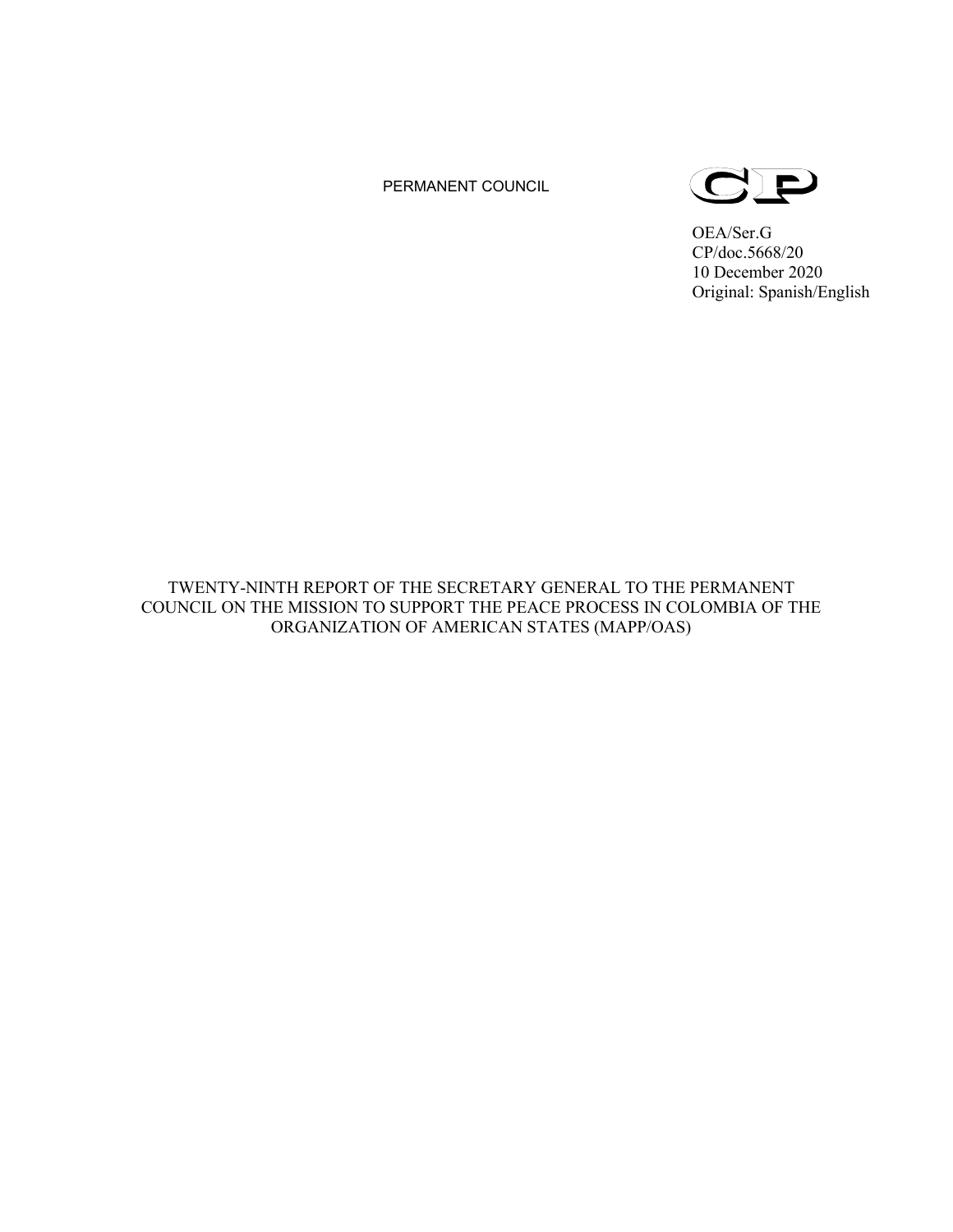Twenty-Ninth Report of the Organization of American States Mission to Support the Peace Process in Colombia (MAPP/OAS): [Link](http://scm.oas.org/pdfs/2020/CP43341EREPORTXXIXMAPPOEA.docx)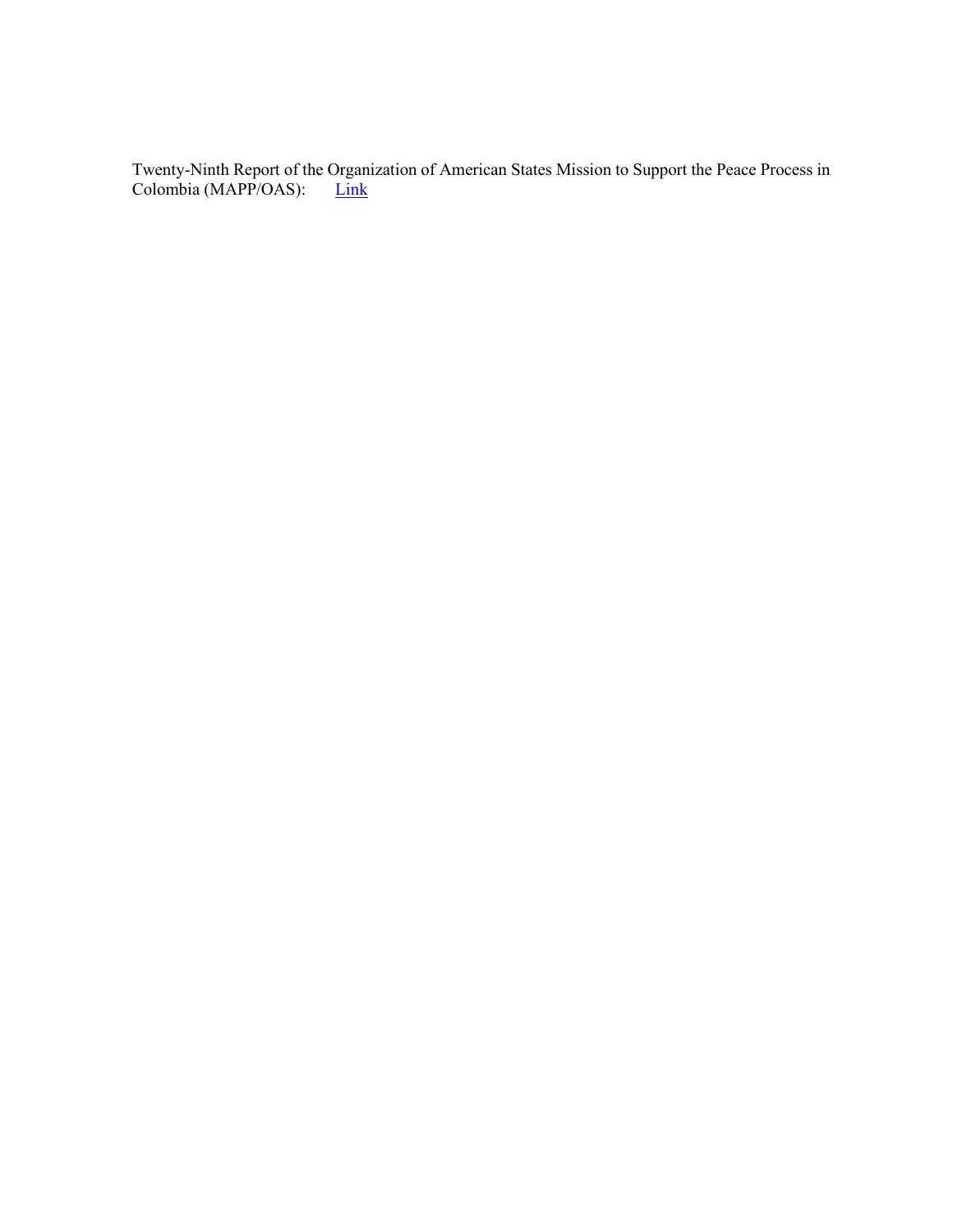# **TWENTY-NINTH REPORT OF THE SECRETARY GENERAL TO THE PERMANENT COUNCIL ON THE MISSION TO SUPPORT THE PEACE PROCESS IN COLOMBIA OF THE ORGANIZATION OF AMERICAN STATES (MAPP/OAS)**

The following report is presented pursuant to resolution CP/RES. 859 (1597/04), in which the Permanent Council of the Organization of American States (OAS) asks the Secretary General to report periodically on the work of the Mission to Support the Peace Process in Colombia of the Organization of American States,  $\frac{1}{2}$  $\frac{1}{2}$  $\frac{1}{2}$  hereinafter MAPP/OAS or the Mission.

This report covers the period between January 1 and June 30, 2020. During this period, and particularly in the first quarter<sup> $2/$  $2/$ </sup> of the year, work proceeded as normal, with 495 field missions conducted in 404 communities belonging to 159 municipalities in 18 departments of Colombia. In the period covered, the Mission logged 110,276 kilometers by land, and 1,897 kilometers by river.

In the second quarter, $3/2$  $3/2$  due to the mobility restrictions put in place by government authorities to contain the sanitary crisis caused by COVID-19, the Mission changed its monitoring and support arrangement to do it remotely.<sup> $4/$ </sup> During that time, and thanks to the trust built with actors in the territory, 3561 telephone and virtual monitoring and support activities were conducted in 257 communities corresponding to 154 municipalities and 16 departments. The communities covered during those two quarters included municipal capitals, townships, villages, indigenous reserves [*resguardos*], and community councils.

The GS/OAS wishes to thank the donors and friends of the MAPP/OAS, in particular the Basket Fund countries (Canada, Germany, the Netherlands, Spain, Sweden, the United Kingdom, and the United States) whose political and financial support makes it possible for the mission to carry out its functions. The GS/OAS also wishes to thank Norway and Switzerland for their contributions, and Germany and Switzerland for supporting the Mission with secondments.<sup>[5/](#page-2-4)</sup> The support of the international community is vital for the MAPP/OAS to be able to carry out the activities envisaged in its mandate.

### **1. GENERAL CONSIDERATIONS**

The pandemic caused by COVID-19 has had a historic impact on the world and in our region, giving rise to tremendous uncertainty along with health, economic, and political challenges. The OAS has reiterated that the functionality and validity of democratic principles are indispensable and effective elements for moving forward amidst the challenges that have arisen. In this regard, and with full respect for human rights and a focus on differentiated impacts on the most vulnerable actors at the center, the

<span id="page-2-0"></span><sup>1.</sup> The mandate of the MAPP/OAS derives from the agreement entered into by the Government of the Republic of Colombia and the General Secretariat of the OAS signed on January 23, 2004, and resolution CP/RES. 859 (1397/04) adopted by the Permanent Council on February 6, 2004. That mandate has been expanded and renewed seven times, most recently until December 31, 2021.

<span id="page-2-1"></span><sup>2.</sup> January 1-March 25.

<span id="page-2-2"></span><sup>3.</sup> March 26-June 30.

<span id="page-2-3"></span><sup>4.</sup> Conducted over videoconference, telephone, email, and other methods, maintaining the flow of information with community leaders, civil society representatives, and local institutions. This has allowed us to collect expert and prompt information in real time on the dynamics in the territories surrounding the thematic issues that fall under the MAPP/OAS mandate.

<span id="page-2-4"></span><sup>5.</sup> "Secondment" is a system whereby a country assigns one of its nationals to perform professional functions for a specific period of time.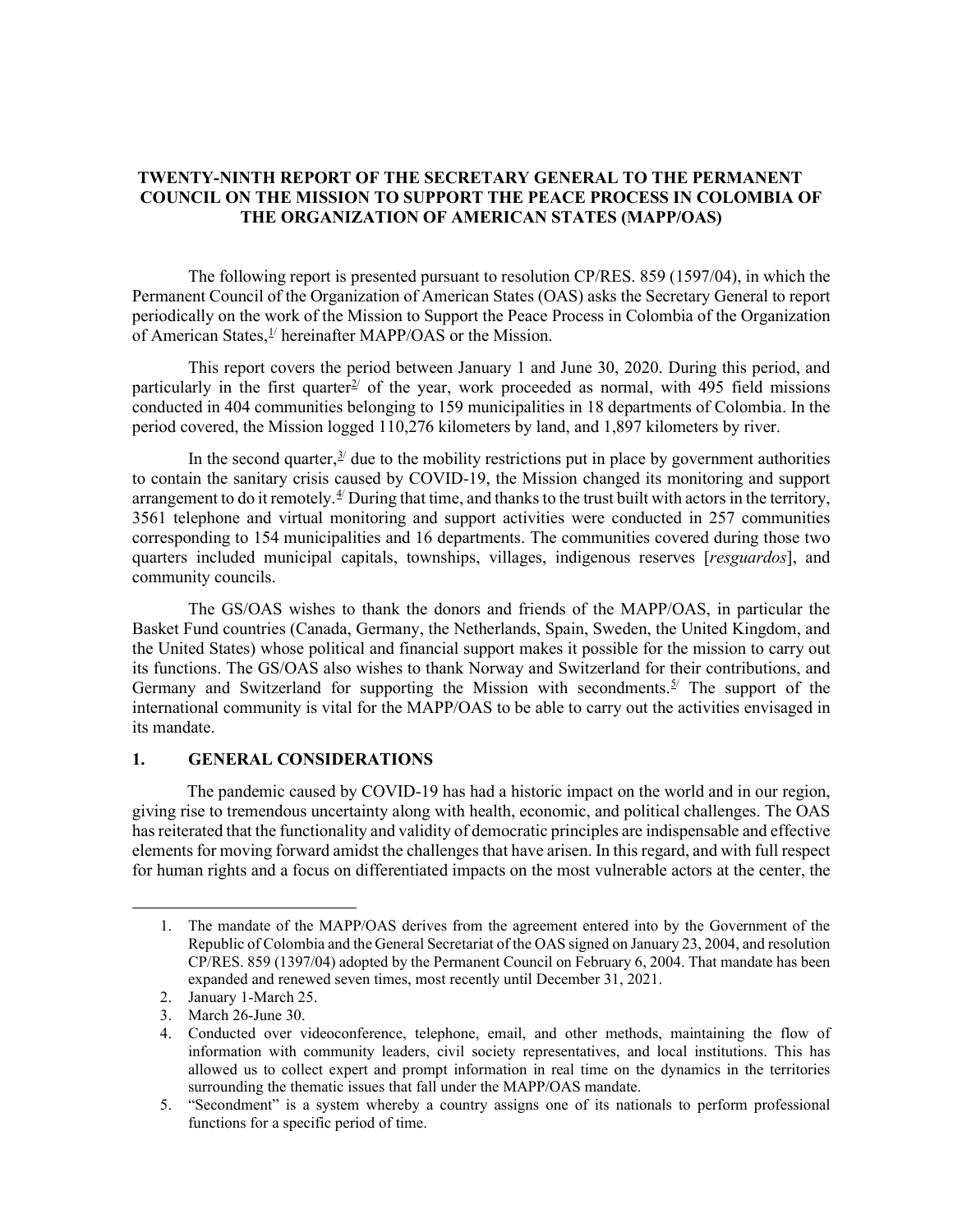OAS has undertaken dialogue and knowledge exchange in order to make strategies, recommendations, and guides available to member states.

In Colombia, its immediate effects have worsened existing problems and vulnerabilities in the territories, especially the ones where structural factors of violence, inequality, and a weak State presence converge. For this reason, the MAPP/OAS has maintained and adapted its work during this emergency by continuing to conduct monitoring in all territories and remaining in constant dialogue with local communities and government institutions. At the same time, it has redoubled its efforts to serve as a bridge, raise awareness of situations, activate processes, and implement measures and strategies to mitigate the risks and impacts derived from COVID-19.

The proximity of and trust generated by the mission enables it to continue to be useful to Colombia and its people in terms of their right to secure peace; likewise, its capacity to adapt in order to handle the different challenges that arise is a confirmation that the MAPP/OAS is an effective model for cooperation with States.

The COVID-19 crisis has exposed the enormous challenges that persist in the territories in areas like the exercise of authority, effective territorial control, guaranteeing access to rights and to spaces for participation, prioritizing available resources, and in particular, the difficulties accessing effective digital tools and connectedness in the most remote areas. This impacts decision-making, the continuity of public policies, and, in particular, transparency in how resources are handled, all aspects that are relevant to the implementation of the peace agenda.

In this context, the GS/OAS recognizes the institutional efforts toward containing the crisis in all its aspects, within the framework of the declaration of a state of emergency on March 18. It also highlights the role played by community organizations, ethnic authorities, and organizational processes, which have worked together to address the crisis in their territories.

Regarding departmental and municipal authorities, which took office on January 1, they have faced difficulties building their development plans, particularly because measures of preventative isolation have limited the broad, effective, and inclusive participation of citizens. Despite the complexities of the context, the GS/OAS urges local governments to continue to contribute to strengthening democracy, human rights, peace, security, and territorial development by including and responding to the demands of citizens, expressed through instruments like the Rural Development Plans (PDETs) in the priority municipalities.

The "active unilateral cease-fire" declared by the Ejército de Liberación Nacional (ELN) for April 1-30 and the release in June of a group of individuals who had been kidnapped by an illegal armed group were a relief for some communities and provided the conditions for institutional deployment to address the humanitarian situation in some territories. For its part, the national government has launched legal instruments to appoint peace promoters with the objective of contributing to strategies and actions for building peace, coexistence, and reconciliation, while at the same time once again heading down the path of subjecting members of organized armed groups to treatment different from that afforded to the ELN.

The GS/OAS sees these valuable actions as steps toward peace and urges that they continue under the principle of irreversibility and the humanitarian imperative. Providing clear and specific signals of intentions of peace, re-commencing actions like the cease-fire, halting all actions against the civilian population, and keeping channels of dialogue open for negotiating and reaching agreements are considered important actions for continuing to build a comprehensive peace in the country.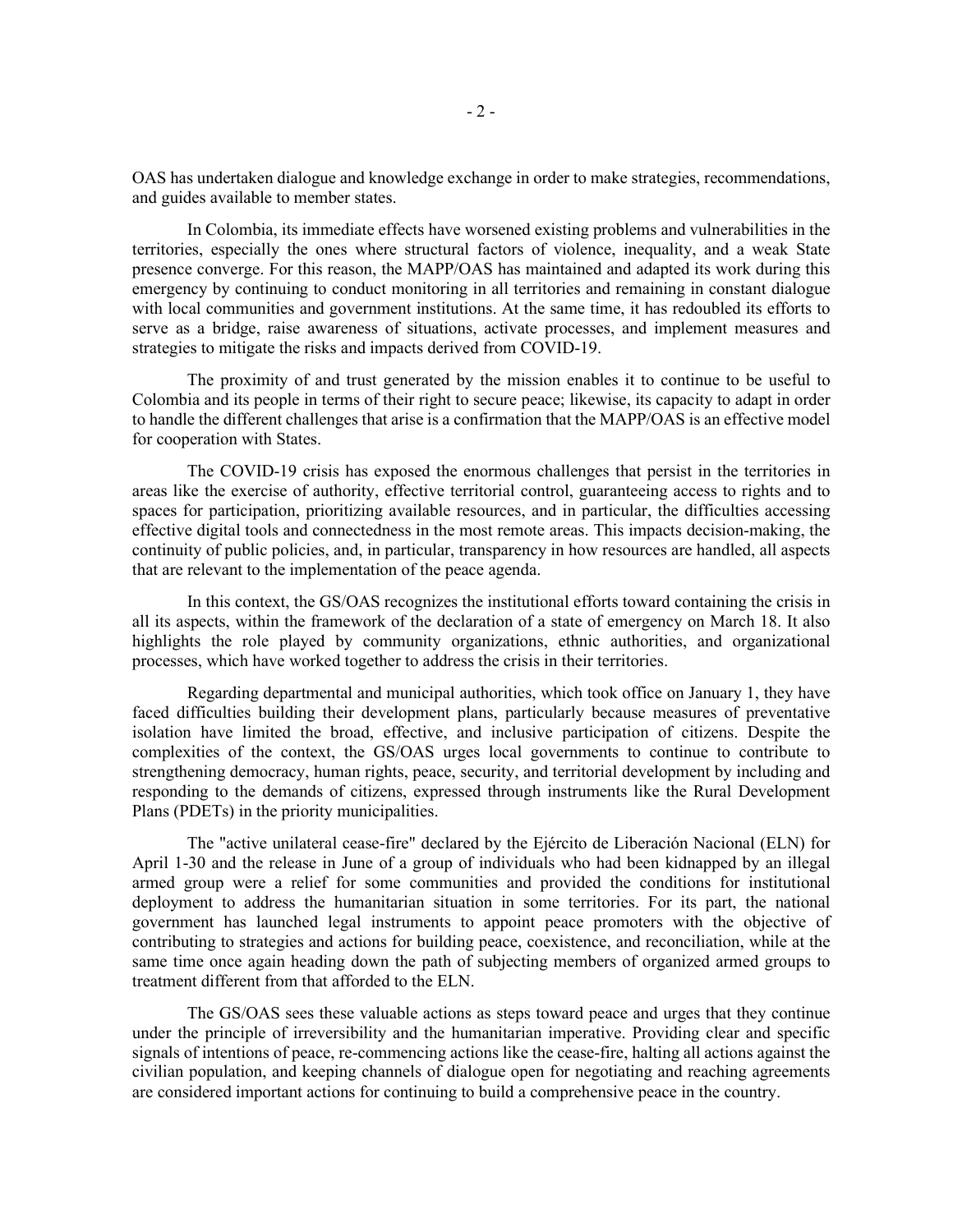On April 28, Presidential Decree 601 was issued, authorizing the High Commissioner for Peace to verify the willingness to bring the members of organized armed groups (OAGs) to justice. This tool, supplemented this year by Decree  $965$ ,  $\frac{6}{2}$  provides a mechanism for bringing the organized armed groups operating on national territory to justice. As part of its mandate, the MAPP/OAS continues to support and monitor this mechanism, offering the authority recommendations on handling aspects like victims' participation in accessing their rights.

The GS/OAS reiterates its willingness and availability to contribute to this process and reiterates its firm call for all illegal armed groups to end the violence that is impacting the most vulnerable territories. Complete peace is now more than ever an imperative, as well as an urgent, moral, humanitarian, social, environment, cultural, political, and economic necessity.

The GS/OAS notes with deep concern that illegal armed groups are currently taking advantage of the situation to hold and expand the territory where they operate, leading them to intensify their social control efforts. Murders taking place in the departments of Antioquia, Arauca, Cauca, Córdoba, Nariño, Norte de Santander, and Valle del Cauca are cause for deep rejection of the victimization of the civilian population with these types of incidents. Although these grave human rights violations often take place in different circumstances, in terms of method, time, and place, it can be stated that the incidents mainly affect children and adolescents, young people, indigenous communities and persons of African descent, the *campesino* population, and non-nationals. They cause severe damage to the fabric of communities by directly interrupting social processes and peace building in the territories and dismantling the community and its social organization.

In border areas, the GS/OAS recognizes the national government's actions intended to increase its presence in these territories. During the first half of 2020, of particular note was the prioritization of strategies and programs in the context of the spread of COVID-19. Better binational interagency coordination was observed—along with better coordination with communities—to address dynamics, including the execution of strategies like the Six-point Plan of the Presidency of the Republic.<sup> $7/$ </sup> However, confrontations between and reconfiguration of illegal armed groups along the borders continue, increasing the risk and vulnerability faced by the non-national population, which, in the context of border closure and forced isolation, sought to return to its country of origin. The illegal armed groups sought to increase the trafficking of contraband and establish migration controls to maintain their economic networks, while at the same time taking advantage of xenophobic perceptions to reaffirm social control. Additionally, the population of foreign nationals continues to be impacted by the recruiting, use, or involvement of children and adolescents; targeted killings; confinement; displacement; disappearances and forced labor; human trafficking; and sexual violence, with women, children, and adolescents and binational indigenous communities being the populations most vulnerable to these impacts.

The GS/OAS has also observed an increase in the use of antipersonnel mines and explosive booby-traps in mobility corridors and areas known for drug trafficking activities. Additionally, illegal armed groups continue to conscript, forcibly recruit, use, and commit sexual violence against children

<span id="page-4-0"></span><sup>6.</sup> Whereby Chapter 8 is added to Title 5, Part 2, Volume 2 of Decree 1069 of 2015, adopting measures for bringing individual members of organized armed groups (OAGs) to justice, along with other provisions.

<span id="page-4-1"></span><sup>7.</sup> 1) Guarantee access to health for the migrant population; 2) Strengthen programs to deliver multipurpose cash transfers; 3) Distribute food support to the population that does not benefit from different State program; 4) Border closures; 5) Expansion of humanitarian aid capacity; 6) Improve coordination and information sharing among authorities and aid workers.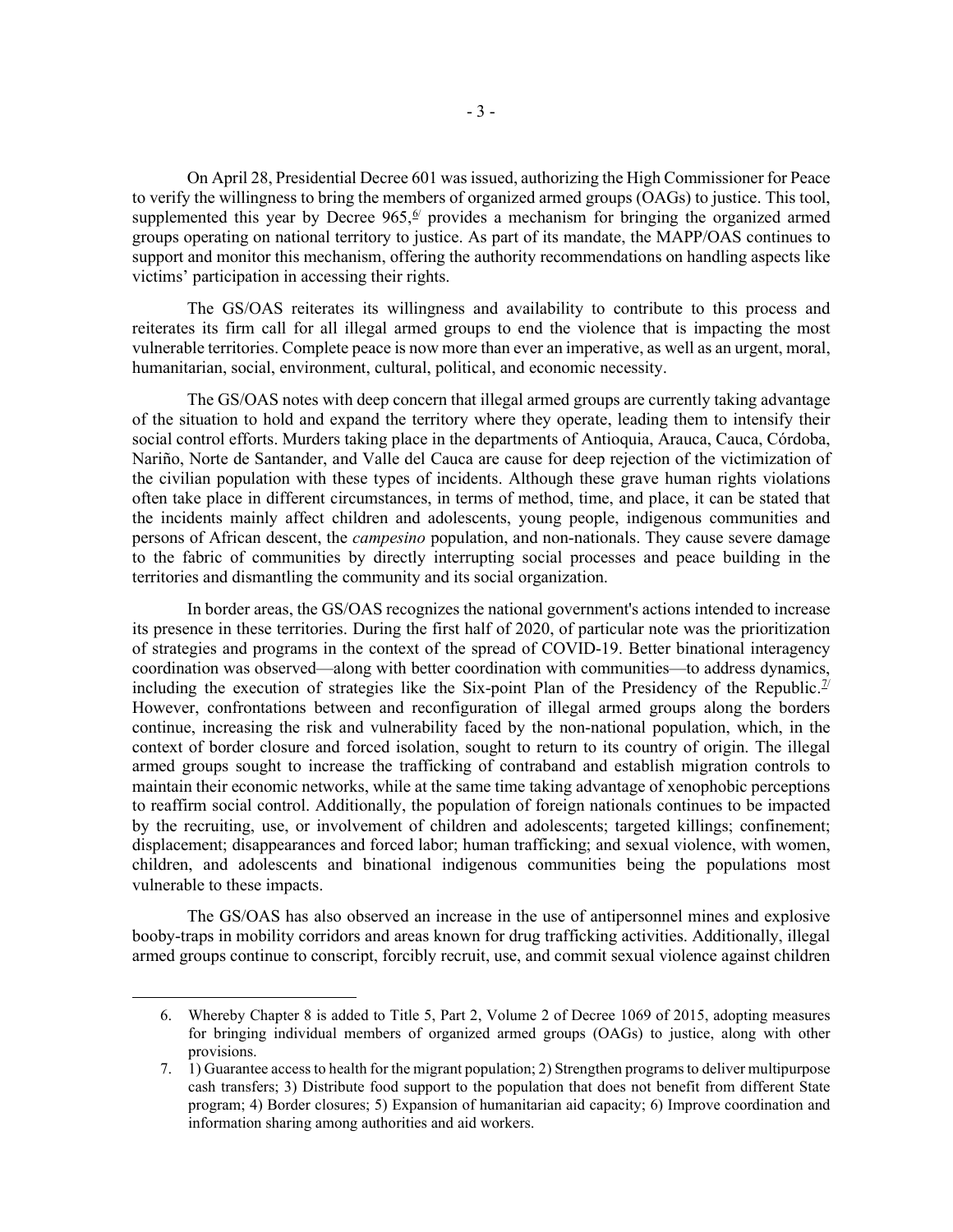and adolescents, greatly affecting the rights of children and youths in Colombia. In this regard, the GS/OAS praises the launch of the strategy entitled "Join up for Me: Environments for protecting children and adolescents to prevent recruitment, use, and sexual violence against children and adolescents." The strategy reflects the national government's intention to address this phenomenon in a coordinated fashion, and the GS/OAS hopes its implementation results in the full guarantee of their rights.

The GS/OAS urges the Colombian State to continue implementing measures of prevention, aid, and protection for the civilian population being victimized, with special emphasis on including adequate and expeditious assistance that takes into account differentiated and territorial perspectives to safeguard individuals subject to special constitutional protection, particularly children and adolescents, women, and indigenous communities and persons of African descent; and increase effective coordination of laws, mechanisms, policies, and actions that involve the affected populations, ensuring coordination with local, ethnic, and regional authorities.

The impacts on individuals in the process of rejoining society following the signing of the Peace Agreement reaffirm that it is crucial to prioritize actions aimed at making substantive progress toward uncovering and dismantling organized crime structures. Safe passage to legal status for individuals who took up arms is a substantial element of the implementation of the Peace Accords. In this regard, the GS/OAS welcomes the efforts of the Colombian government to provide security guarantees, mainly through transportation from the former territorial spaces for reincorporation and training. It urges that, in view of the persistence of violence and harm perpetrated against this population, their families, and communities, other actions be taken to protect their lives, integrity, and security, as agreed upon.

Drug activity, particularly drug trafficking, continues to fuel the internal armed conflict and violence in Colombia. However, although a number of strategies have been launched to address this issue, the persistence of challenges related to the implementation of the Program for the Substitution of Illicit Crops (PNIS) as the main strategy for replacing illegal crops; the forced eradication strategy; and opposition to actions to recommence aerial glyphosate fumigation have contributed to increasing social conflict in different areas, adding to the perception of economic uncertainty in the current context. Sadly, these conflicts have even led to loss of human life and to assaults, which should be effectively investigated.

The persistence of this illegal economy in the territories is associated with, among other factors, community dependence on the cultivation of coca leaves; high rates of vulnerability; unmet basic needs; weak State presence; and the presence of illegal armed groups seeking to co-opt the process of producing and commercializing drugs to fund their operations.

The GS/OAS urges for strategies aimed at reducing the prevalence of illegal crops that address all dimensions of the phenomenon, starting with the possibility of voluntary replacement of illegal crops, especially new substitution models that have arisen through local and community initiatives that reflect the willingness of communities to voluntarily eradicate illegal crops,  $\frac{8}{3}$  $\frac{8}{3}$  $\frac{8}{3}$  to reach a consensus to

<span id="page-5-0"></span><sup>8.</sup> An example of this is the substitution strategy "*Hecho a la Medida*" (made to order). This is a local and community initiative, initially supported by the MAPP/OAS in the Cauca department and currently supported by the Office on the Replacement of Illegal Crops, which began its implementation in the departments of Cauca, Antioquia, Putumayo, Nariño, and Norte de Santander and expects to also implement it in Sur de Bolívar and Caquetá.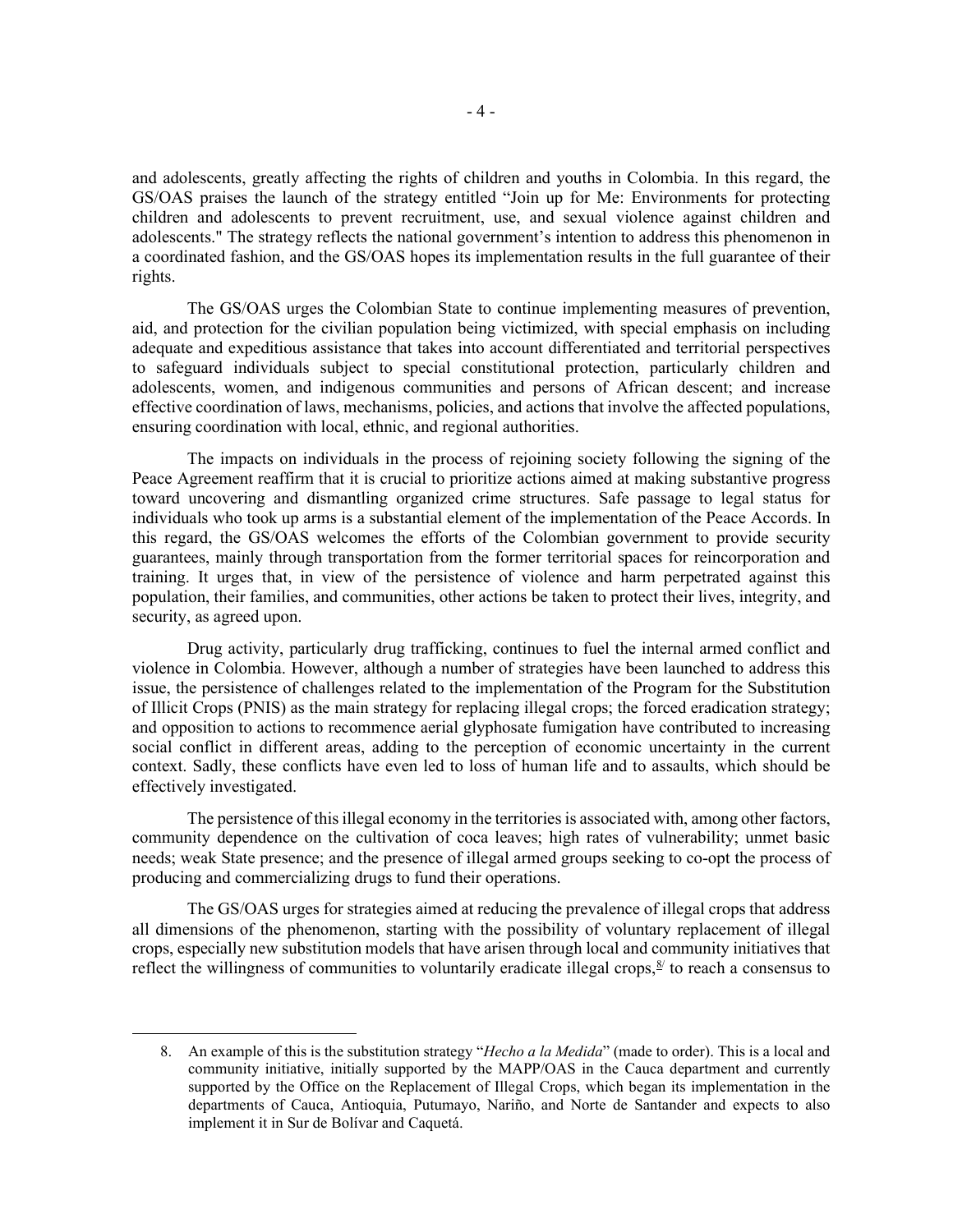address the threat posed by this dynamic and coordinate with the intervention policies in rural Columbia and comprehensive State presence.

The Comprehensive Truth, Justice, Reparation, and Non-Repetition System (SIVJRNR) has made significant progress in coordinating and interconnecting processes. Its various components have achieved results including the launch of the National Search Plan; changes to the dialogue on strengthening channels for collecting testimony; and the collection of comments on the progress of judicial cases, to mention several examples. In this regard, the path that the SIVJRNR takes to strengthen and secure its legitimacy leads through clarifying its role and scope, under the understanding that its mission is to change the factors that led to the armed conflict and promote peaceful coexistence, reconciliation, and non-repetition.

However, the COVID-19 health emergency has accentuated the vulnerabilities of the victim population in terms of its access to the rights to truth, justice, reparation, and guarantees of nonrepetition. Pursuant to the principle of the centrality of victims, the GS/OAS notes the need to extend further the good performance and operation of each of the components of the Comprehensive Truth, Justice, Reparation, and Non-Repetition System (SIVJRNR) and move forward in discussing extension of Law 1448 of 2011 and the decrees establishing its regulations,  $\frac{9}{2}$  which represents an opportunity to revise and reformat in response to challenges that have arisen in its implementation.

The GS/OAS underscores the support provided to PDET execution and to their respective action plans for regional transformation (PATRs) in view of the context of a pandemic that entails new challenges, especially in terms of participation. Additionally, the mismatch between communities' expectations of quick and effective transformation of their territories and the execution time of the infrastructure works, other goods, and public services continues to raise doubts among some communities with regard to the progress of the programs and the impact that government efforts to address the effects of COVID-19 may have on this process.

The transition to new forms of citizen participation raises new challenges in terms of access to digital tools and connectivity that impair broad, effective, and inclusive citizen involvement in decision-making, citizen oversight, and accountability with regard to public resources. Likewise, the different scenarios of social conflict changed and entered new phases based on territorial connectivity and security. Addressing them virtually requires new methods for leveraging the culture of democratic and participatory dialogue.

Regarding the Strategic Zones for Comprehensive Intervention (ZEII) or "Future Zones," the GS/OAS underscores the appointment of senior government officials responsible for comprehensive, unified, interagency, sustained, and coordinated support for targeted actions<sup>[10](#page-6-1)/</sup> in the five strategic zones, as well as approval of the corresponding Strategic Plans for Comprehensive Intervention (PEII) by the National Security Council. Now several months into implementation of the ZEIIs, it is important to strengthen the actions in order to expand awareness of the strategy and its objectives, pace, goals, institutional components, and prioritized zones, particularly complementarity with the PDETs and the additional financial and institutional support that their implementation will receive through the ZEIIs.

In addition to presenting an unprecedented economic and health crisis and worsening the structural vulnerabilities in regions where armed violence, inequity, and insufficient State presence converge, the current context also presents an opportunity to bridge differences, reach agreements, and achieve the transformative effects needed. As part of this, building peace remains an aspiration of the

<span id="page-6-0"></span><sup>9.</sup> Decrees 4633, 4634 and 4635 of 2011.

<span id="page-6-1"></span><sup>10.</sup> Decree 062 of 2020.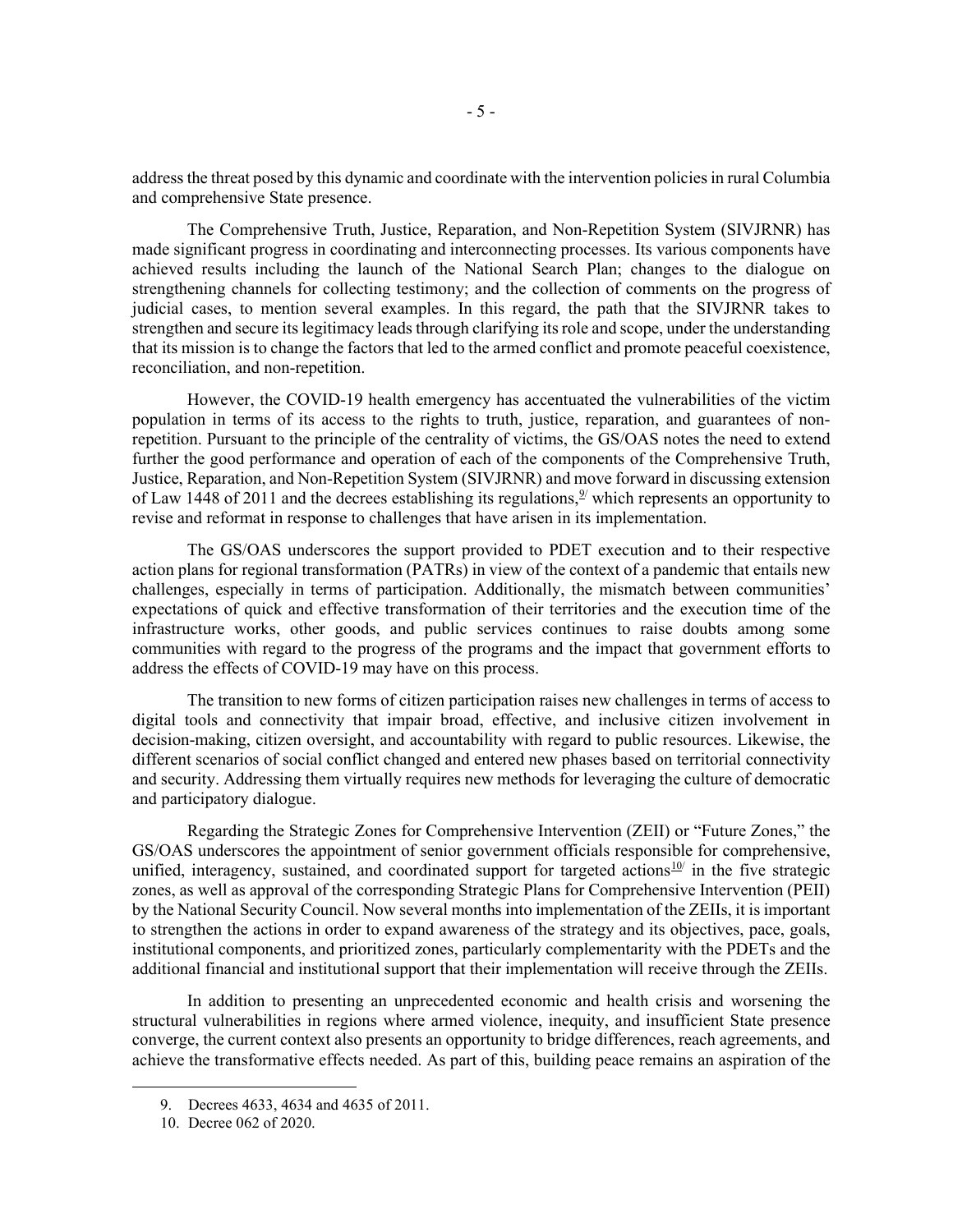Colombian people, and its materialization is a long-term challenge for all actors. Convergence of actions rather than polarization is an institutional, political, and social challenge in which the GS/OAS, via the MAPP/OAS, will continue to provide support, highlighting the main challenges and recognizing the progress made.

## **2. SECURITY CONDITIONS**

### **2.1. Presence and activities of illegal armed groups**

The illegal armed groups carried out actions of social control and pressure against the civilian population and social leaders to enforce compliance with obligatory isolation measures in departments including Arauca, Antioquia, Bolívar, Caquetá, Cauca, Cesar, Chocó, Córdoba, Guaviare, Meta, Nariño, Norte de Santander, Putumayo, and Valle del Cauca. It did so by using verbal or written threats,  $\frac{11}{1}$  setting up checkpoints that limited the population's mobility, and, in some cases, murdering those who—in the view of these groups—violated the isolation measure, as in the municipality of Buenos Aires, Cauca.

In the framework of the "unilateral active cease-fire" issued by the Ejército de Liberación Nacional (ELN) for April 1-30, 2020, the GS/OAS observed positive effects in the reduction of offensive actions against public security forces and attacks on the oil, power, and road infrastructure in territories where this illegal armed group has a presence, indicating that the guerrilla group's various parts were complying with and following the measure. However, it was noted that the illegal armed group's social control actions against communities persist, including those actions to enforce compliance with the mandatory isolation orders.

During and after the aforementioned "unilateral cease-fire," clashes and disputes between the ELN and other illegal armed groups continued. In the Catatumbo region, the ELN clashed with the socalled *Ejército Popular de Liberación* (EPL) a.k.a. *Los Pelusos*; in the rural area along the Columbia-Venezuela border in Norte de Santander, with *Los Rastrojos*; in Cauca, with FARC-EP dissident or leftover groups; and in Chocó and Nariño, with the *Clan del Golfo*/AGC. In the departments of Arauca, Casanare, Norte de Santander, and Nariño, there were reports of hostilities and ELN attacks on public security forces members and facilities, both before and after the cease-fire.

As regards dissident or leftover groups of the FARC-EP, as described in the XXVIII Report, they appear to be factions that are not part of a unified hierarchical structure, and their presence and activities vary from one territory to another. However, during this period, more militant activity was detected—including fighting and territorial consolidation—from the ELN, but also from AGC/*Clan del Golfo, Los Caparros*, and the EPL/*Los Pelusos*.

In the departments of Caquetá, Guaviare, and Meta, the illegal armed groups led by alias "Gentil Duarte" and alias "Iván Mordisco" have conducted offensive actions against the public security forces. They also maintain their influence in Arauca and in the Catatumbo region, where tensions are beginning to arise with other dissident armed groups; meanwhile, in the Putumayo department, there have been disputes between FARC-EP dissident or leftover groups, and in Cauca, direct clashes with the ELN.

<span id="page-7-1"></span><span id="page-7-0"></span>On the Nariño Pacific Coast, the most salient characteristic of these structures is their breakup and internal fragmentation, accelerated by the capture or death of their most important leaders.<sup>[12](#page-7-1)/</sup> This

<sup>11.</sup> In meetings held in rural areas and using pamphlets distributed physically and over social media.

<sup>12.</sup> Capture of alias "Contador" in February 2020 and death during fighting among illegal armed groups of alias "Mario Lata" in May 2020.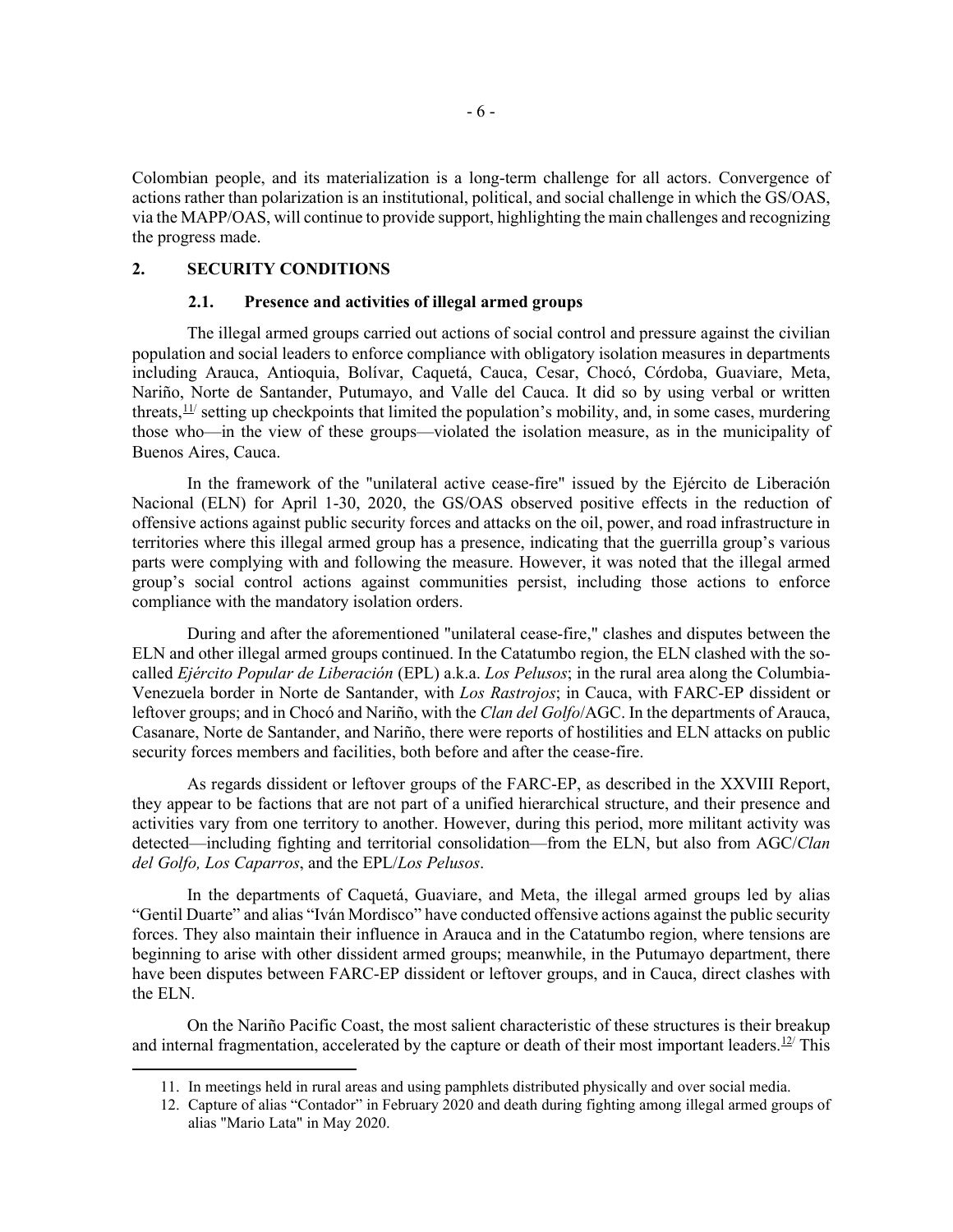has led to a weakening of some groups and the emergence of others. In the municipalities of Roberto Payán, Magüí Payán, and Tumaco, the Frente Alfonso Cano is identified as a faction emerging from the ruptures within the Frente Oliver Sinisterra (FOS). Disputes for territorial control have led to mass and individual displacements, mobility restrictions, and community confinement.

Added to the complexity of this environment are perceptions related to the entry into the area of *Frente 30*—a FARC-EP dissident or leftover group—to fight for territorial control against the groups operating there, particularly in the subregion of Sanquianga, in the municipalities of Olaya Herrera and Charco, causing mass and individual forced displacement during the first half of the year; and in the municipalities of Guapi and López de Micay on the Cauca Pacific Coast.

In the departments of Cauca, Norte de Santander, and Valle del Cauca, the La Segunda Marquetalia<sup>13</sup> dissident or leftover group was converging with other dissident or leftover groups. However, as of the closing date of this report,  $\frac{14}{1}$  it was not known if there had been direct clashes. However, in municipalities in the northern parts of Antioquia, there have been clashes between AGC/*Clan del Golfo* and dissident or leftover groups from the FARC-EP's *Frente 18*, which in 2019 had announced it was joining *La Segunda Marquetalia*.

Regarding the AGC/*Clan del Golfo*, its zones of operation have been found to be focused in the departments of Antioquia, Córdoba, Chocó, and the Cordillera subregion in Nariño. In the Urabá region in Antioquia, it has consolidated as the only illegal armed group with a presence in the region that remains in conflict with dissident or leftover FARC-EP groups in the northern part of the department, as well as with *Los Caparros* in Bajo Cauca. Additionally, clashes between this group and the ELN over control of the Baudó and Atrato rivers in the Chocó department continue to have severe humanitarian impacts, especially on indigenous communities.

In the border areas of Arauca, Chocó, La Guajira, Nariño, Norte de Santander, and Putumayo, there have been clashes and an intensification of violent actions by illegal armed groups over control of migration and of informal border crossings,  $15/$  $15/$  increasing their influence in border areas and reconfiguring routes and conditions for the travel of persons and goods over unauthorized routes. These actions are attributed to the ELN, which is identified as the illegal armed group with the greatest presence in border areas. However, both dissident or leftover FARC-EP groups and other illegal armed groups maintain a presence in the Norte de Santander and La Guajira border areas.

An increase in xenophobia and stigmatization of the non-national population and residents of border areas over fear of infection from COVID-19 was taken advantage of by illegal armed groups to reestablish coexistence rules and perpetrate actions against the foreign population. In this context, impacts included restrictions on mobility, sexual violence and exploitation, <sup>[16](#page-8-3)</sup> targeted murders, <sup>[17](#page-8-4)</sup> forced recruitment, use, and association, and forced confinement and displacement of Colombian and

<span id="page-8-0"></span><sup>13.</sup> Led by alias Iván Márquez and other former FARC-EP commanders.

<span id="page-8-1"></span><sup>14.</sup> Closing date: June 30, 2020.

<span id="page-8-2"></span><sup>15.</sup> In the Norte de Santander department, disputes among illegal armed groups in the border area are focused on controlling unconventional and informal border crossings, where they control and profit from a variety of illegal activities and from contraband.

<span id="page-8-3"></span><sup>16.</sup> Regarding this, on June 9, 2020, the Office of the People's Ombudsman issued Early Alert 025-2020, warning of the risk faced by Venezuelan teens and women with irregular migratory status of becoming the victims of human trafficking for the purposes of sexual exploitation.

<span id="page-8-4"></span><sup>17.</sup> Along the Colombian-Venezuelan border, there can be as many as six different targeted murders per day in a single municipality.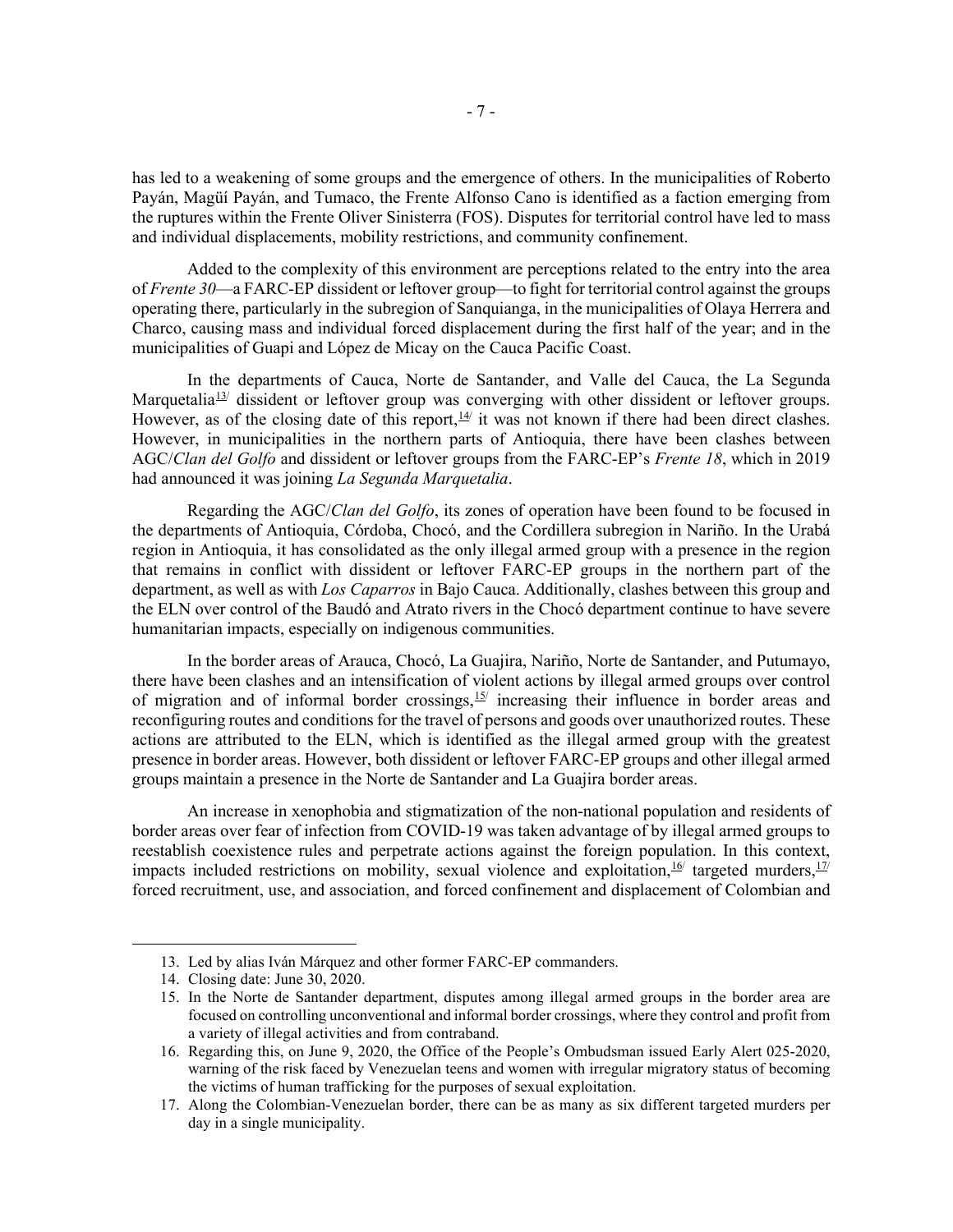Venezuelan border communities in Arauca, Cesar, La Guajira and Norte de Santander, and of Venezuelans and Ecuadorians in Cauca, Nariño, and Putumayo.

The GS/OAS appreciates the efforts and progress made by the Colombian State as a whole to improve security conditions in the territories still facing significant challenges in terms of consolidating peace. In this regard, it highlights that the trend in the number of kidnappings has been declining since 2012. Likewise, the Ministry of Defense reports a comparative reduction in the number of homicides between January-June 2019 and January-June 2020 of 14%.<sup>[18](#page-9-0)/</sup> The GS/OAS underscores the progress made in the fight against activities related to illegal mineral extraction not regulated by law, an economy that has been one of the main funding sources of illegal armed groups and whose practice without minimum precautionary standards has a severe impact on the environment. Additionally, implementation continues of the Bicentennial Heroes of Liberty Plan, which aims to dismantle illegal armed groups and is led by the Armed Forces, and of the strategy for protecting vulnerable populations led by the National Police, which offers a route to preventative protection.

### **2.2. Impact on the civilian population**

Disputes and direct confrontations between illegal armed groups continue to have severe impacts on *campesino* communities, communities of African descent, and indigenous communities, who are forcibly either displaced or confined to their territories to avoid ending up in the crossfire.<sup>[19/](#page-9-1)</sup>

These situations and their severe humanitarian consequences for the population were observed mainly in the municipalities along the Baudó River in the department of Chocó, as a result of clashes between the ELN and the AGC/*Clan del Golfo*; in the Nariño Pacific Coast area and the Putumayo department (Bajo Putumayo and near Caquetá) among dissident or leftover FARC-EP groups; in Bajo Cauca in Antioquia and the south of Córdoba due to clashes between the AGC/*Clan del Golfo* and *Los Caparros*; in Catatumbo due to clashes between the ELN and the EPL/*Los Pelusos*; in the department of Cauca due to clashes between dissident and leftover groups of the FARC-EP and the ELN; and in the border area of Norte de Santander, due to clashes between the ELN and *Los Rastrojos*.

Regarding the last of these, the GS/OAS warns of the different humanitarian impacts this dispute has caused, including individual and mass displacement, threats, homicides, and forced disappearance, specifically in the rural area of Cúcuta and in the municipalities of Puerto Santander and Tibú.

Before and after the "unilateral active cease-fire" declared by the ELN, the group kidnapped civilians and members of the public security forces and the departments of Arauca in the region of Catatumbo. The kidnapping victims were later released in May and June with support from the Catholic Church, the Office of the People's Ombudsperson, and the International Committee of the Red Cross (ICRC).

<span id="page-9-0"></span>Although the GS/OAS is aware of and has supported the launch of multiple and various policies and mechanisms to address the phenomena impacting communities, it insists on the need to add to the measures of prevention and protection for communities living in the areas severely impacted by

<sup>18.</sup> The figures and percentages in this area vary depending on the source, which can include the State, research centers, human rights platforms, and social and international organizations.

<span id="page-9-1"></span><sup>19.</sup> According to data provided to the MAPP/OAS by the Office of the People's Ombudsman. Between January 1 and August 30, 2020, the office documented 57 mass displacements affecting 5,232 families; and 228 communities in forced confinement during that same period. Specifically, 55% of the confinement events and 52% of the mass displacement events documented took place while the Mandatory Preventative Isolation policy was in place (March 24-August 31).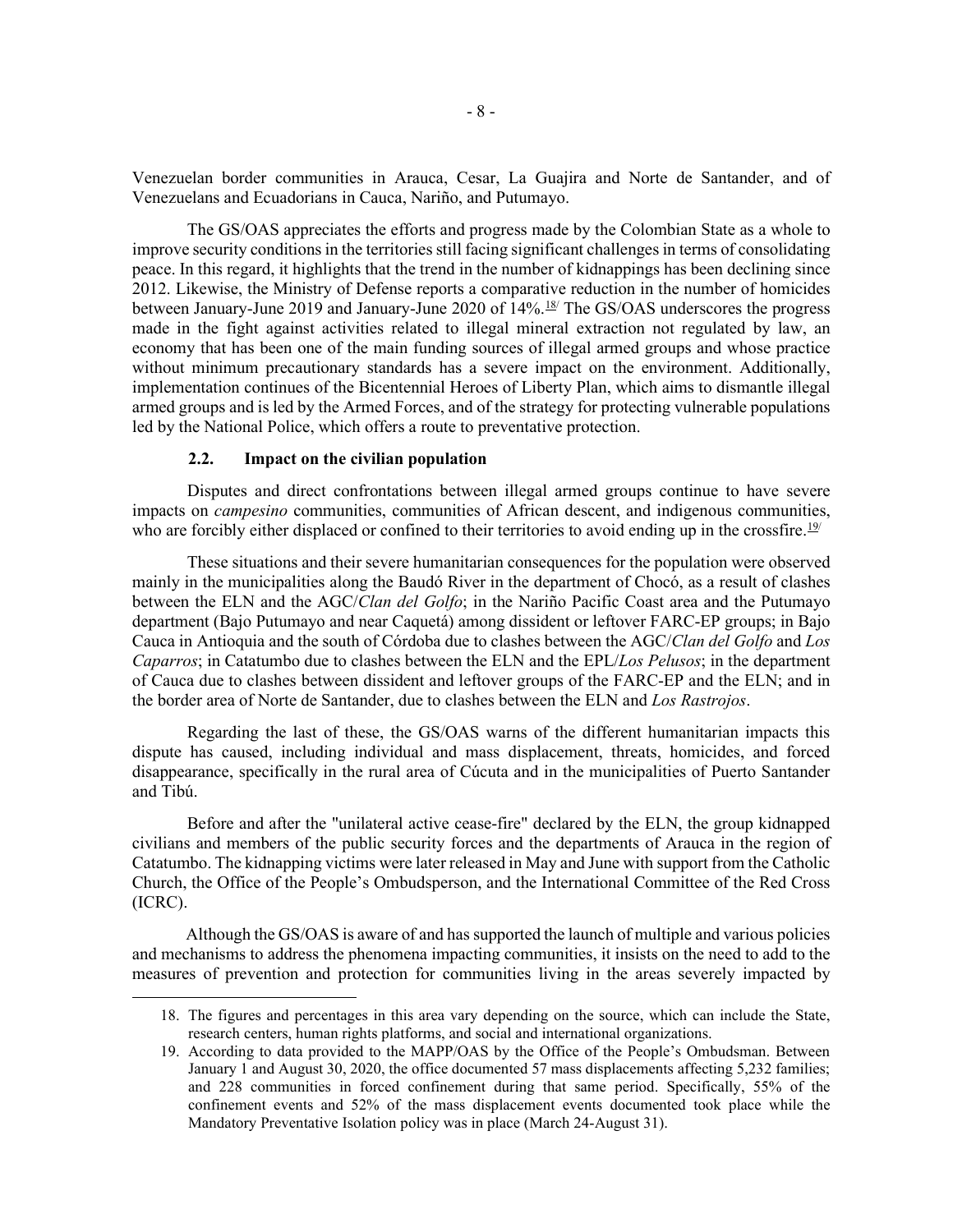violence. It also underscores the need to increase effective coordination among institutional, social, and community efforts to improve the outcomes and therefore the effectiveness of security and development guarantees for communities living in the territories.

### **2.2.1. Conscription, forced recruitment, use of, and sexual violence against children and adolescents**

The GS/OAS underscores the importance of the model for managing interagency coordination between the National Family Welfare System, the National Human Right System, and the National System for Providing Care and Comprehensive Reparations to Victims. It also notes the launch of the "Join up for Me: Environments for protecting children and adolescents to prevent recruitment, use, and sexual violence against children and adolescents" strategy, under the leadership of the office of the First Lady of the Nation, the Presidential Council on Human Rights and International Affairs, the Presidential Council on Youth — *Colombia Joven*, the *Instituto Colombiano de Bienestar Familiar* (ICBF), and the other State bodies comprising the Interagency Commission on the Prevention of Recruitment, Use of, and Sexual Violence against Children and (Adolescent (CIPRUNNA).

Additionally, the Agency on Reincorporation and Normalization designed the Community Labor Model, which establishes processes intended to provide spaces for encounters, dialogue, consensus-building, participation, and advocacy. This model is comprised of three strategies: i) local scenarios for building peace, coexistence, and reconciliation; ii) protective spaces for children, adolescents, and young people and the prevention of forced recruitment; and iii) training on citizenship for individuals being reincorporated and their families. With the strategies, the aim is to produce spaces for participation within communities that have been affected by the violence and strengthen the approach of understanding children and adolescents not as subjects who took part in the violent actions but as subjects with rights and participants in society.

Preventing conscription of children and adolescents is a significant challenge in rural areas, especially in situations of poverty, where basic needs go unmet, in contexts of illegal economies, and where the State's presence is weak. These situations are ripe for the violation of the rights of children. In this scenario, some children and adolescents view the option of joining an illegal armed group as a means of improving their socioeconomic conditions, increasing the risk of other harm taking place, including child labor, sexual exploitation, torture, and direct participation in hostilities.

The FARC-EP dissident or leftover groups continue to recruit and conscripts children and adolescents in the departments of Arauca,  $20/2$  Caquetá,  $21/2$  $21/2$  Norte de Santander,  $22/2$  $22/2$  Guaviare,  $23/2$  and Meta $24/2$  $24/2$ , mainly for illegal economy activities like collecting protection money, surveillance, and transportation. Of particular concern is that dissident or leftover FARC-EP groups approach children starting at the age of 11, and in some territories, they have conducted censuses and reviews so they can easily locate children, keep a record, and then conscript them. $25/$ 

<span id="page-10-0"></span><sup>20.</sup> In Arauca, Arauquita, Tame, and Fortul.

<span id="page-10-1"></span><sup>21.</sup> In Belén, Andaquíes; Cartagena, Chairá; San Vicente, Caguán; San José, Fragua; and Solano.

<span id="page-10-2"></span><sup>22.</sup> In Tibú, Puerto Santander, El Zulia, the rural part of Cúcuta, and most intensely, in the municipality of Sardinata.

<span id="page-10-3"></span><sup>23.</sup> In San José del Guaviare, Miraflores, and Calamar.

<span id="page-10-4"></span><sup>24.</sup> In Vistahermosa, Uribe, Puerto Rico, and La Macarena.

<span id="page-10-5"></span><sup>25.</sup> In Vistahermosa, Meta, the dissident or leftover FARC-EP groups have begun to "license" children and adolescents to keep a record of the ones between the ages of 14 and 18.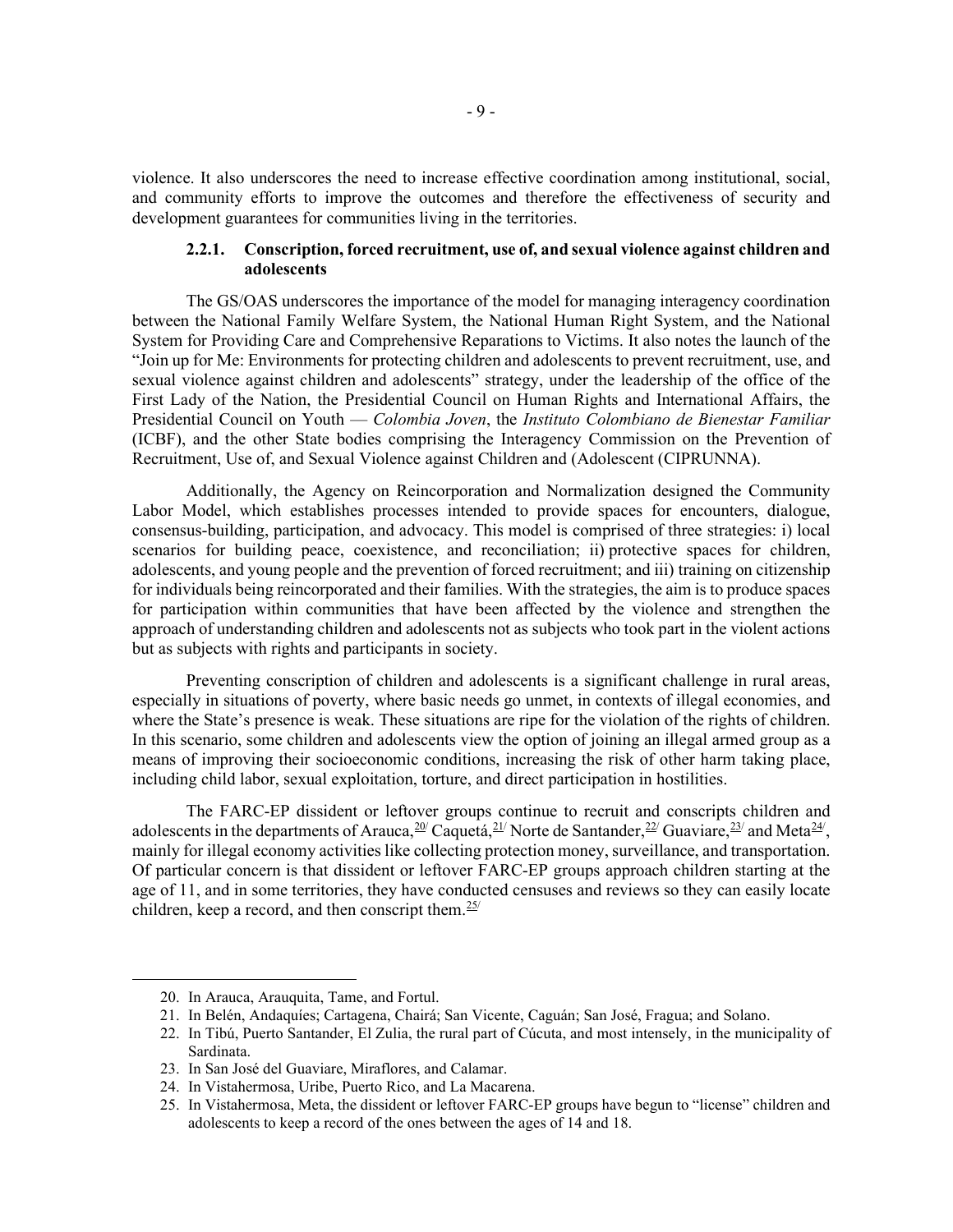In the departments of Cauca,  $26$  Valle del Cauca,  $27$  Putumayo,  $28$  and the Nariño Pacific Coast,  $29$ children and adolescents from indigenous, Afro-descendant, and *campesino* communities are conscripted into these groups, in some cases using financial promises and in others by threatening their families.

For its part, the ELN continues to conscript children and adolescents in the departments of Antioquia,<sup>[30](#page-11-4)/</sup> Cauca,<sup>[31/](#page-11-5)</sup> Chocó,<sup>[32/](#page-11-6)</sup> Norte de Santander, Valle del Cauca,<sup>[33/](#page-11-7)</sup> Nariño, La Guajira,<sup>[34/](#page-11-8)</sup> and Arauca; in this last location, its strategy has been to take advantage of the mandatory isolation to deliver merchandise, and take advantage of school closures to operate as spaces for protecting children and adolescents, later convincing them to join their ranks. Meanwhile, in the Catatumbo region and the northern border of Santander, the risk of conscription and recruitment has led to forced displacement of children and adolescents and their families to avoid conscription and recruitment by the ELN, the EPL/*Los Pelusos*, and *Los Rastrojos*. Several of these cases have not been reported to local authorities over fears that it will be met with retaliation by these illegal armed groups.

In areas subject to territorial disputes between the ELN and the AGC/*Clan del Golfo* municipalities of the departments of Chocó and Antioquia<sup>35</sup>—children and adolescents belonging to Afro-descendant, indigenous, and *campesino* communities were forcibly recruited to participate in fighting between both groups and the public security forces. Of particular concern is the instruction given to children and adolescents to plant antipersonnel mines on their own lands, which has caused accidents due to their lack of expertise in handling explosives.<sup>[36](#page-11-10)/</sup>

Also, in the AGC/*Clan del Golfo* zones of influence, forced displacements have taken place that have not been reported to the authorities. There have also been new cases of conscription during the mandatory isolation, in the context of which children and adolescents are reportedly being paid between COP800,000 and COP1,000,000, approximately. Additionally, the regular pressuring of children and adolescents belonging to indigenous communities in the southern part of Córdoba to join the ranks of the illegal armed group has caused individual displacements. In these cases, children and adolescents have sought help from national indigenous organizations.

In rural areas, suspension of in-person academic activities in the framework of the mandatory isolation order has increased the risk of recruitment faced by children and adolescents. In this context, it has been difficult to report such incidents to authorities, and although in some cases, ethnic or family authorities interceded before the illegal armed groups, it brought an increase in threats and forced displacements. At the same time, the mandatory isolation also made it difficult to open up official

<sup>26.</sup> In Corinto, Morales, Toribío, and Patía.

<span id="page-11-1"></span><span id="page-11-0"></span><sup>27.</sup> Indigenous communities of the Nasa People in Jamundí and Florida.

<span id="page-11-2"></span><sup>28.</sup> In Puerto Asís, Puerto Leguízamo, and Puerto Guzmán

<span id="page-11-3"></span><sup>29.</sup> In Tumaco, Olaya Herrera, El Charco, and La Tola.

<span id="page-11-4"></span><sup>30.</sup> In Anorí.

<span id="page-11-5"></span><sup>31.</sup> In El Tambo and Morales.

<span id="page-11-6"></span><sup>32.</sup> In Alto and Bajo Baudó; and Bojayá (border with Vigía del Fuerte, Antioquia).

<span id="page-11-7"></span><sup>33.</sup> In Bolívar and Buenaventura.

<span id="page-11-8"></span><sup>34.</sup> In Maicao.

<span id="page-11-9"></span><sup>35.</sup> In the subregion of Bajo Cauca, Antioquia, this has taken place mainly in the municipalities of El Bagre, Cáceres, and Tarazá.

<span id="page-11-10"></span><sup>36.</sup> In one case, a 16-year-old indigenous minor lost his hands while planting an antipersonnel mine in the municipality of Murindó, Antioquia.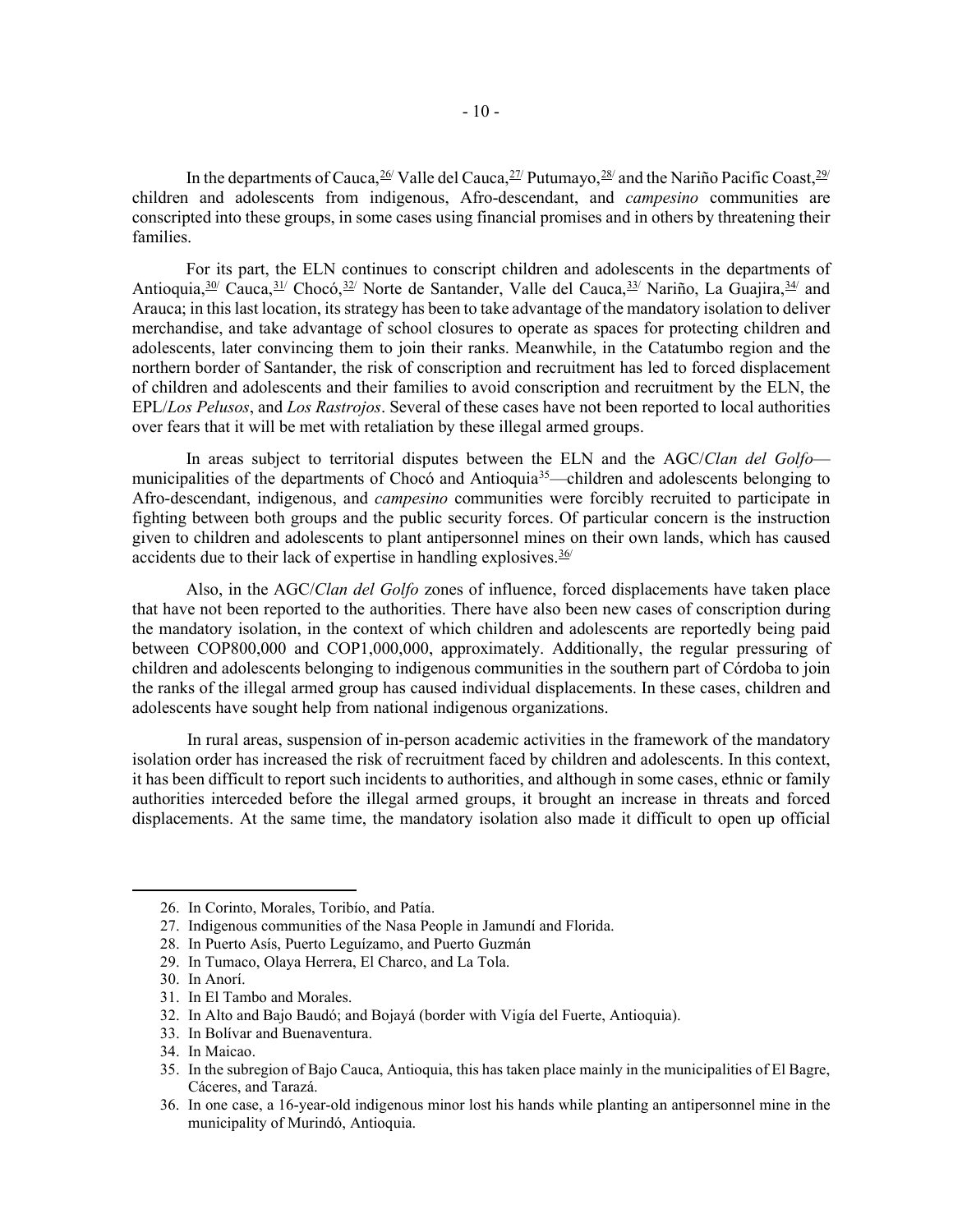spaces, and the new municipal administrations lack of awareness of the activation of pathways for preventing recruitment.

According to community and institutional sources, the children and adolescents recruited are transferred to other territories to prevent communities from interceding before illegal armed groups on their behalf. The children and adolescents are used in transporting narcotics and as shields within commanders' personal security surrounding them. In the case of adolescent girls, as noted in the XXVIII Report, in addition to being recruited, they are also the victims of sexual exploitation and violence.

The observation included in the XXVIII Report remains, and it is noted with concern that in some communities, the conscription and forced recruitment are regarded as "voluntary," the result of decisions taken by the children and adolescents themselves, not as a violation of their rights. Regardless of the illegal armed group, the strategies used to conscript children and adolescents in the context of the armed conflict and criminal activities continued to be: i) offering money, small arms, and luxury goods; ii) attraction or romantic attachment to other children, adolescents, or young people; iii) forced persuasion using psychological pressure or constant urging; and iv) threats to the lives of children and adolescents or their families.

Immediate families and protective environments were found to stay silent, afraid, or fail to take action in response to such actions due to the possibility of retaliation from the illegal armed groups; lack of awareness of routes for reporting; distrust of security forces authorities and judicial officials; and other reasons. Instead, forced displacement is observed to be one of the main prevention mechanisms available to parents in response to threats by illegal armed groups of forced recruitment.

# **2.2.2. Impacts relating to accidents caused by or the suspected presence of Antipersonnel mines (APM), unexploded ordnance (UXO), and improvised explosive devices (IEDs)**

The GS/OAS highlights the work done by the Office of the High Commissioner for Peace (OACP) to demine the territories where the APMs, UXO, and IEDs are present. During this period, the entity incentivized the territory-wide inclusion of the Integrated Action against Antipersonnel Mines (AICMA) into departmental and municipal development plans; encouraged AICMA coordination with Rural Development Plans (PDET); updated or prepared routes of comprehensive response to APM and UXO victims; and promoted coordination with and support of humanitarian civilian demining organizations. Likewise, 11 ethnic associations and organizations representing victims of accidents with APM were accredited $37/$  in the framework of managing the quality of mine risk education.

With the appointment of new directors of the OAS Program for Comprehensive Action against Antipersonnel Mines (AICMA/OEA) and the constant monitoring that the MAPP/OAS conducts of anti-personnel mine contamination and accidents, the GS/OAS reaffirms its commitment to contribute to the work of the Integrated Group on Integrated Action against Antipersonnel Mines of the Office of the High Commissioner for Peace in pursuance of the objective of declaring Colombian territory no longer suspected of containing antipersonnel mines.

<span id="page-12-0"></span><sup>37.</sup> In the departments of Antioquia, Arauca, Chocó, Nariño, Norte de Santander and Huila.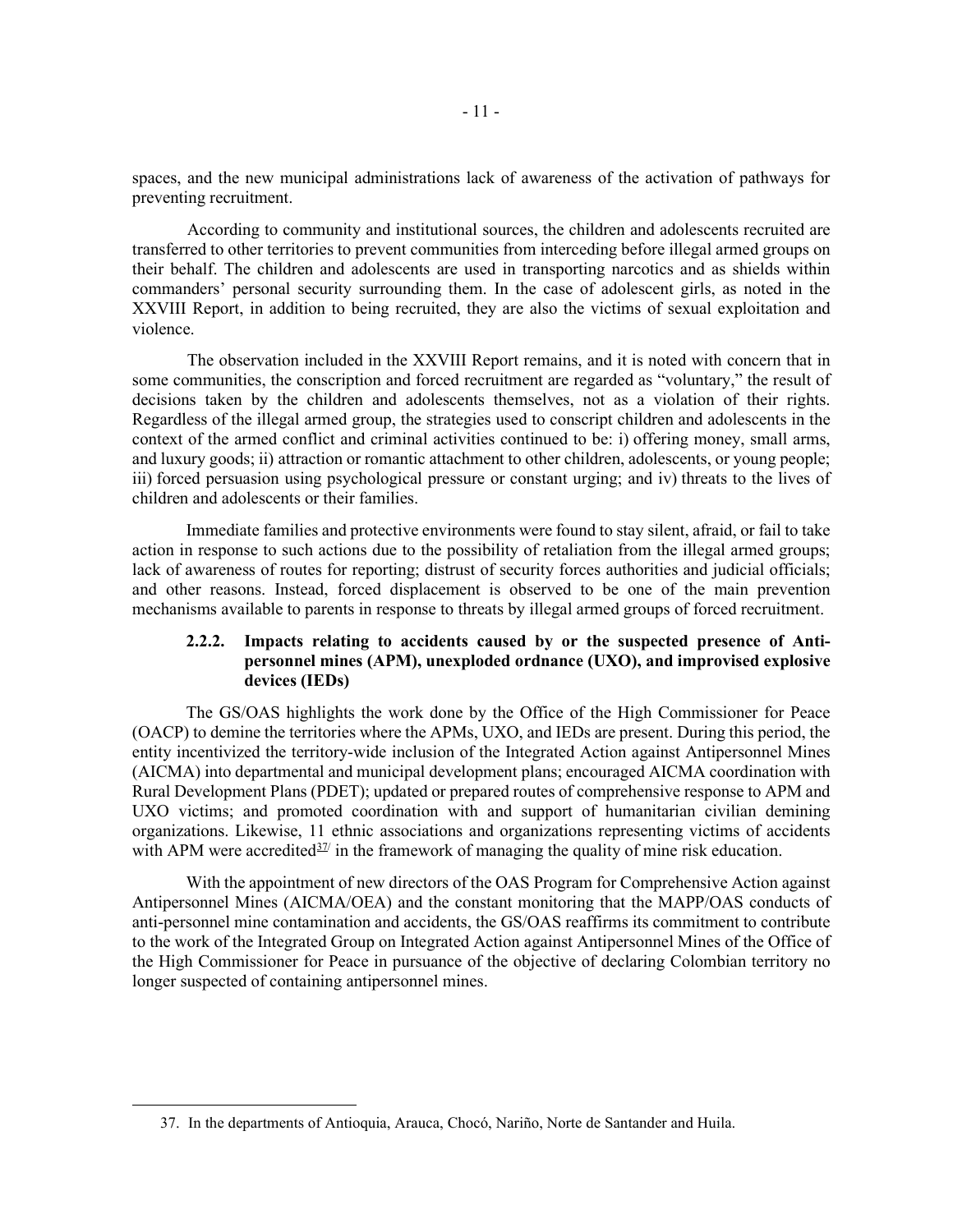In the departments of Antioquia, Chocó, Nariño, <sup>[38/](#page-13-0)</sup> and Norte de Santander, <sup>[39/](#page-13-1)</sup> there was an increase in the planting of APMs and UXO as a result of armed confrontations between illegal armed group; and in Cauca, Antioquia, and Putumayo,  $40/$  as a strategy for protecting illegal crops. In the departments of Antioquia, APMs are placed as part of armed clashes between the AGC/*Clan del Golfo* and the ELN, as well as amidst work to forcibly eradicate illegal crops in the municipalities of Tarazá<sup>[41/](#page-13-3)</sup> and Ituango,  $42$ <sup> $\prime$ </sup> where members of the public security forces have died.

In the case of collective territories belonging to indigenous communities, these practices restrict their mobility and the exercise of their traditional uses and customs, Antioquia being one of the departments most impacted. In the municipality of Dabeiba, $43/$  it has affected indigenous communities in terms of their access to food and the free performance of their everyday activities, while in the Murrí Pantano Reserve of the Embera Ayábida people in the municipality of Frontino, two minors were injured in APM accidents.

With regard to leftover or dissident FARC-EP groups, in the subregion of Telembi $44^{\prime\prime}$  and the municipality of Tumaco, in Nariño, these devices have been used indiscriminately amidst a dispute for territorial control. This has caused accidents within the collective territories of Afro-descendant communities, with particular impacts on children and adolescents and members of the public security forces. In the Naya area, municipality of Buenos Aires, Cauca, the armed groups used direct threats to prevent the company Halo Trust from continuing the demining work it was authorized to do by indigenous authorities. Likewise, the definitive withdrawal of two humanitarian demining operators was documented in the department of Caquetá. They had been working in the municipalities of Milán and San Vicente del Caguán and left after the dissident groups threatened them repeatedly.

In the department of Arauca, during mandatory isolation, the ELN increased the use of IEDs against public security forces, planting them along side roads in the municipalities of Arauca, Arauquita, Fortul, Saravena, and Tame. Meanwhile, in the municipality of Riosucio, Chocó, mobility remains restricted due to the presence of APMs in the Jagual-Río Chintadó reserve.[45](#page-13-7)/ Likewise, in the Quiparadó River basin, the Afro-descendant communities of Platanillo and El Limón are contaminated with APMs. In the indigenous and Afro-descendant communities of Medio Baudó, Chocó, mobility remains restricted due to an increase in APMs during May and June.

<span id="page-13-0"></span><sup>38.</sup> UXO contamination has been documented in the school in El Palmar, Leiva, and in a location nearby the school in El Ejido, Policarpa.

<span id="page-13-1"></span><sup>39.</sup> Among them were two minors killed by accident and a soldier killed in Alto Catatumbo by an APM. In April, a girl approximately 15 years old and three men were injured in APM accidents in Tibú and Sardinata, one of them fatally. There were three victims of APM accidents in Sardinata during the month of May. The latter, young men between the ages of 18 and 22, were harvesters (*raspachines*) of illegal crops. Two members of the police force were killed by APMs along the border. In all, there were a total of approximately 12 APM victims.

<span id="page-13-2"></span><sup>40.</sup> Nearby the land of the Institución Educativa Rural Ecológica in Cuembí, Puerto Asís municipality, an IED was discovered that had been placed by the former FARC-EP.

<span id="page-13-3"></span><sup>41.</sup> Village of Popales, La Caucana.

<span id="page-13-4"></span><sup>42.</sup> Villages of Santa Ana, La Miranda, Filadelfia, San Luis.

<span id="page-13-5"></span><sup>43.</sup> Villages of Cañaveral, Jenaturadó, Antadó Guabina, Antadó Arenera, Amparrado.

<span id="page-13-6"></span><sup>44.</sup> Comprising the municipalities of Magüí Payán, Roberto Payán, and Barbacoas.

<span id="page-13-7"></span><sup>45.</sup> Communities of Jagual, Marcial, and Pichindé.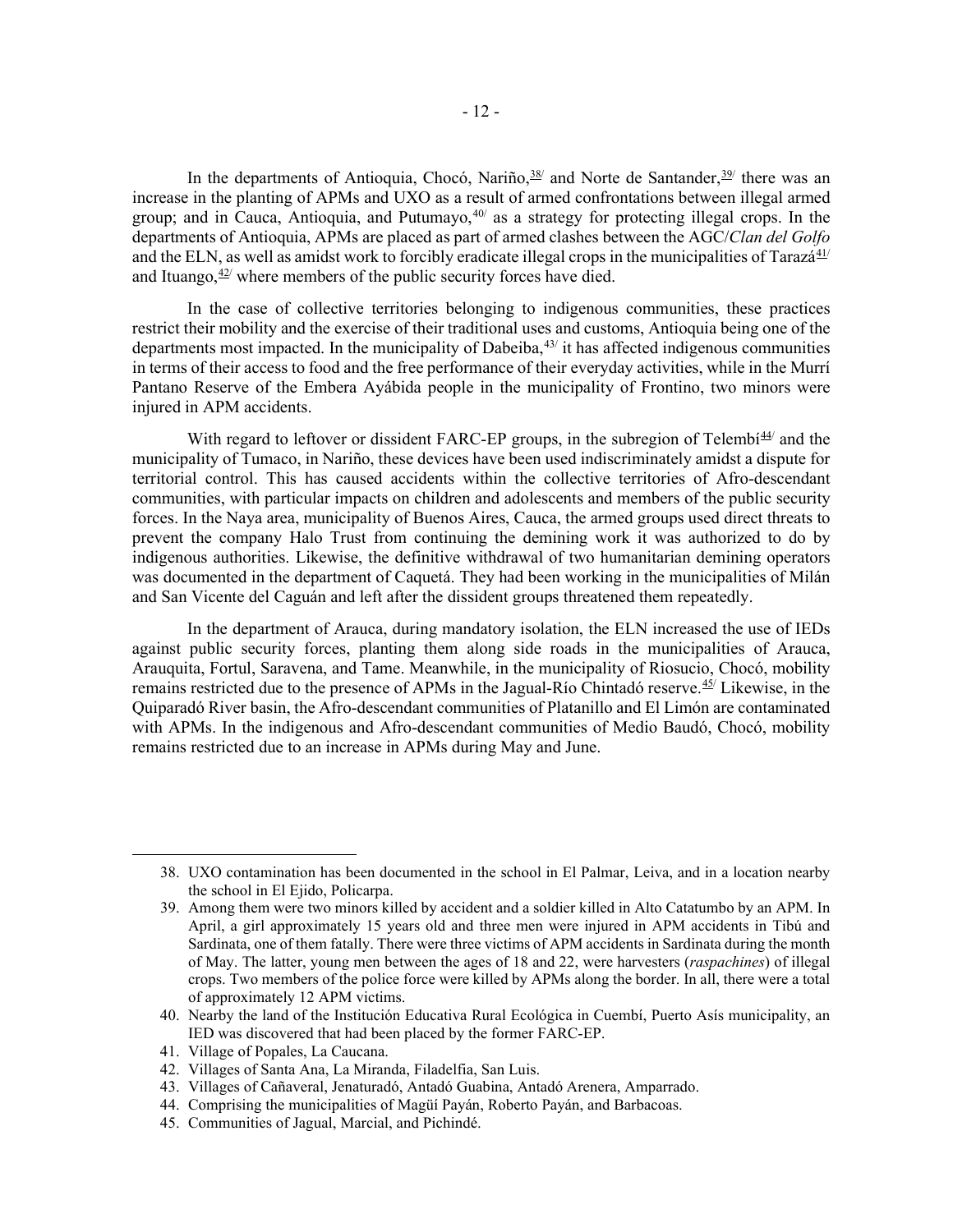In the context of armed clashes between the ELN and the EPL in Catatumbo $46/$  and in the rural part of Cúcuta, $47/$  armed groups have been spotted planting APMs to hinder the actions of adversary armed groups or public security forces. This dynamic has resulted in mass and individual displacements in the rural parts of the municipality of Sardinata.  $48/$  $48/$ 

#### **2.2.3. Social leaders and community representatives**

The GS/OAS is concerned at the persistence of impacts on social leaders and, in particular, on ethnic-territorial authorities as a result of the presence and operations of illegal armed groups. During the mandatory isolation, impacts arose from territorial disputes between illegal armed groups, with the following departments being the most affected: Antioquia, Cauca, Chocó, Nariño, Norte de Santander, Putumayo, and Valle del Cauca.

The situation in the departments of Cauca is particularly critical, with reports of multiple forms of violence committed by dissident or leftover FARC-EP groups and the ELN, including harassment, intimidation, kidnapping, threats, forced displacement, and homicides that have ended the lives of leaders, ethnic-territorial authorities, and their families, affecting their community organizational processes and weakening capacity for interlocution with the State and other actors in the territory.

In the Bajo Cauca subregion, in Antioquia, cases were reported of torture and murder of community leaders by *Los Caparros* and the AGC/*Clan del Golfo*. These hostilities have impacted communities' effective participation in issues related to the eradication of illegal crops and land restitution. In the department of Putumayo, a high number of incidents of homicides, threats, harassment, and displacement against social leaders was documented. Threats there have broken down the leadership dynamics and reduced the participation of leaders.

In the Norte Santander department, there were also impacts on social leaders belonging to the Communal Action Councils (JACs), social organizations, and *campesino* organizations in the Catatumbo region and the metropolitan region of Cúcuta. These incidents took the form of threats, forced displacement, and, in the most serious cases, murders. They impacted the work of social leaders, especially in territories over which illegal armed groups were fighting, like the northern part of Cúcuta, Villa del Rosario, Puerto Santander, and Tibú.<sup>[49](#page-14-3)/</sup>

Regarding the crisis caused by COVID-19, municipal authorities and social leaders have been threatened and directly impacted for failing to follow the mandatory isolation requirement and failing to provide certain communities or families with priority access to certain humanitarian aid.

In the current crisis, local communities and institutions view the State's protective measures as less effective, as adjusting the protection protocols of the National Protection Unit (UNP) to adhere to the measures of isolation has increased the vulnerability of protected persons. Likewise, the emergency health provisions have impeded individual and collective risk assessment processes, which, given the

<span id="page-14-0"></span><sup>46.</sup> The municipalities affected are Hacarí, La Playa de Belén, Ábrego, and Sardinata.

<span id="page-14-1"></span><sup>47.</sup> Township of Banco de Arena, villages of Totumito and Vigilancia

<span id="page-14-2"></span><sup>48.</sup> The families affected remained displaced for several months taking refuge in the village schools. Some families have not yet been able to return to normality, and one of the APM accidents mentioned previously in this report took place in the neighboring village around the time these families were displaced.

<span id="page-14-3"></span><sup>49.</sup> This half saw an increase in threats against community leaders of neighborhoods in the outlying areas of this municipality.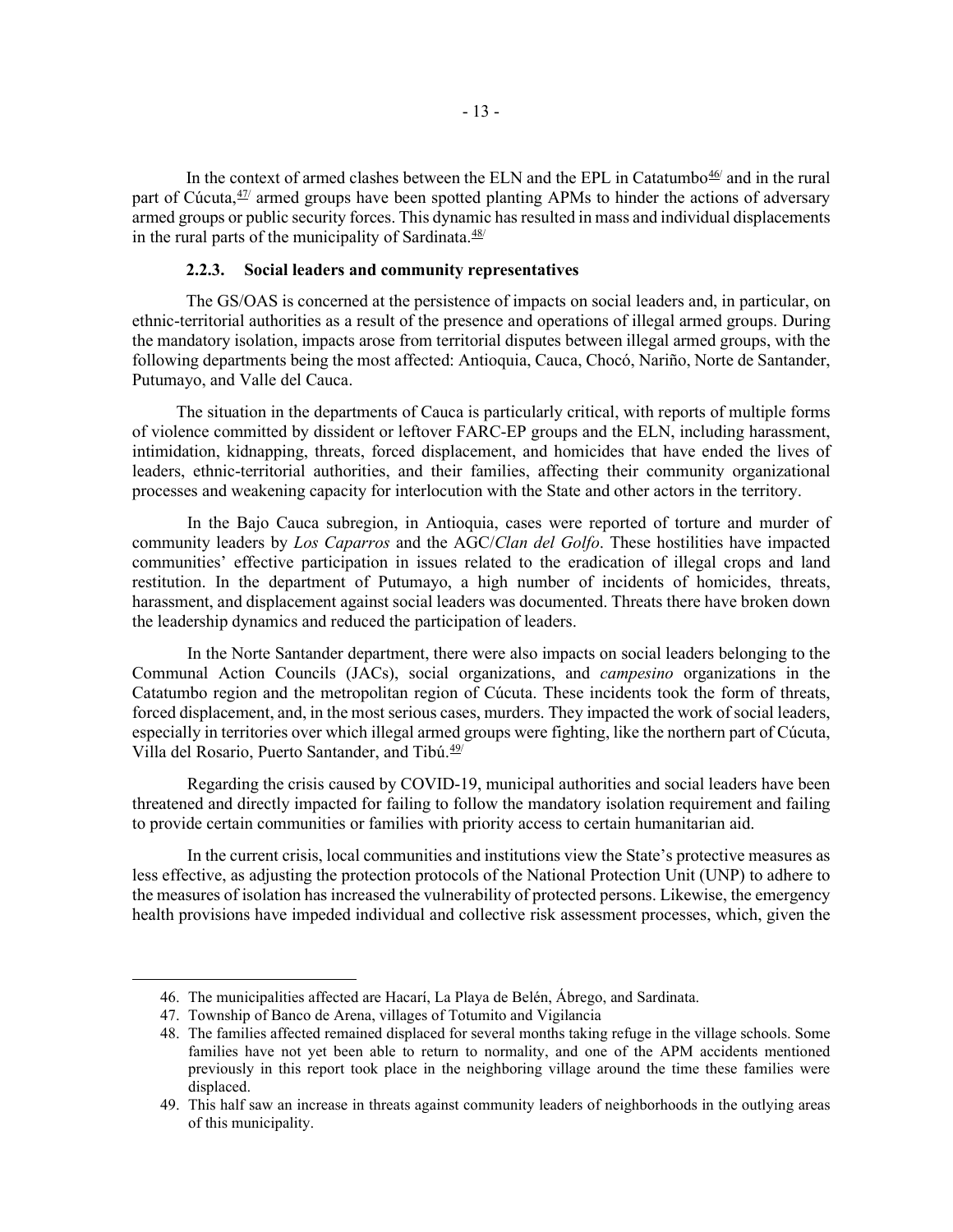incipient communications infrastructure, makes it impossible to send alerts of dangerous situations, especially for indigenous and Afro-descendant communities and populations living in rural areas.

Regarding investigation and prosecution, the significant backlog of work $50$  in the judicial branch<sup>[51](#page-15-1)/</sup> continues to be a challenge, as do obstacles identified in the investigations, such as: the lack of public defenders, lack of resources available to prosecutors, the failure to deploy the judicial police to gather evidence in places with difficult security conditions, and coordinating the actions of the Office of the Attorney General of the Nation, the sectional prosecutors offices, and the UNP.

The GS/OAS is aware of and appreciates State and social efforts being made to address the different phenomena affecting leaders. Specifically, it appreciates the continuation of the Intersectoral Commission on the Timely Action Plan (PAO) as a space for learning about and coordinating with institutional prevention and protection resources.<sup>[52](#page-15-2)/</sup> It also appreciates the work of the Elite Force of the National Police and the Special Investigative Unit of the Office of the Attorney General of the Nation, especially the establishment of specialized units with a presence in the territories and innovations in investigation methodologies, particularly regarding incorporating contexts, linking cases, and using plea agreements and legal maneuvers to bring leaders of criminal groups to justice.

The GS/OAS urges Colombian institutions to persevere in building and effectively implementing the Public Policy Framework for Comprehensive Protection for Social and Community Leaders, Journalists, and Human Rights Defenders and reiterates the need to move forward with frank dialogue embracing all dimensions of the problem with all competent authorities and all those impacted by it, especially in the fora of the National Commission on Guarantees, the National Guarantees Roundtable, and the Territorial Guarantees Roundtable. Likewise, forging solutions based on dialogue among all those involved will ensure that actions undertaken are better tailored to reality on the ground in the hardest-hit territories and segments of the population.

#### **2.2.4. Impact on members of the Communal Action Organization (OAC)**

The members of a Communal Action Organization promote and actively engage in resolving conflicts, organizing the territories, handling resources, and other activities. $53/$  $53/$  They take part in other forms of social organization as well like associations, political movements, social platforms, or any other type of political and citizen expression that enables them to exercise their roles. These highlyvisible roles, whose purpose is to protect the interests of the community, are a risk factor, especially in

<span id="page-15-0"></span><sup>50.</sup> Judicial backlog is defined by the Superior Council of the Judiciary of Colombia as the real and progressive accumulation of processes before a judicial office to the point that the ability to address them as normal is compromised. Superior Council of the Judiciary (2005) *Descongestión de la Jurisdicción Civil.* (First ed.). Bogotá. Pg. 55. The measures taken to address judicial backlog are called decongestion measures.

<span id="page-15-1"></span><sup>51.</sup> The Office of the Attorney General of the Nation reported that of the homicides of human rights defenders documented by the United Nations since 2016, 381 have fallen under its competency. Of those, 60 convictions have been secured and progress has been made toward solving 57% of the attacks on this population, including progress at the different stages of the investigative and judicial process (charging, indictment, trial). This is slightly better compared to the previous half, when progress had been made toward solving 52.3% of cases.

<span id="page-15-2"></span><sup>52.</sup> During the first half of 2020, the PAO held in-person sessions in Quibdó (Chocó) and Popayán (Cauca) and virtual sessions for Becerril (Cesar) and Putumayo.

<span id="page-15-3"></span><sup>53.</sup> Situations of violence, the environment, agricultural development, ethnicities (indigenous and Afrodescendants), the LGBTI population, women, social control (citizen oversight bodies), youth and children, human rights, building and maintaining infrastructure (mainly roads), health and education services, territorial protection, etc.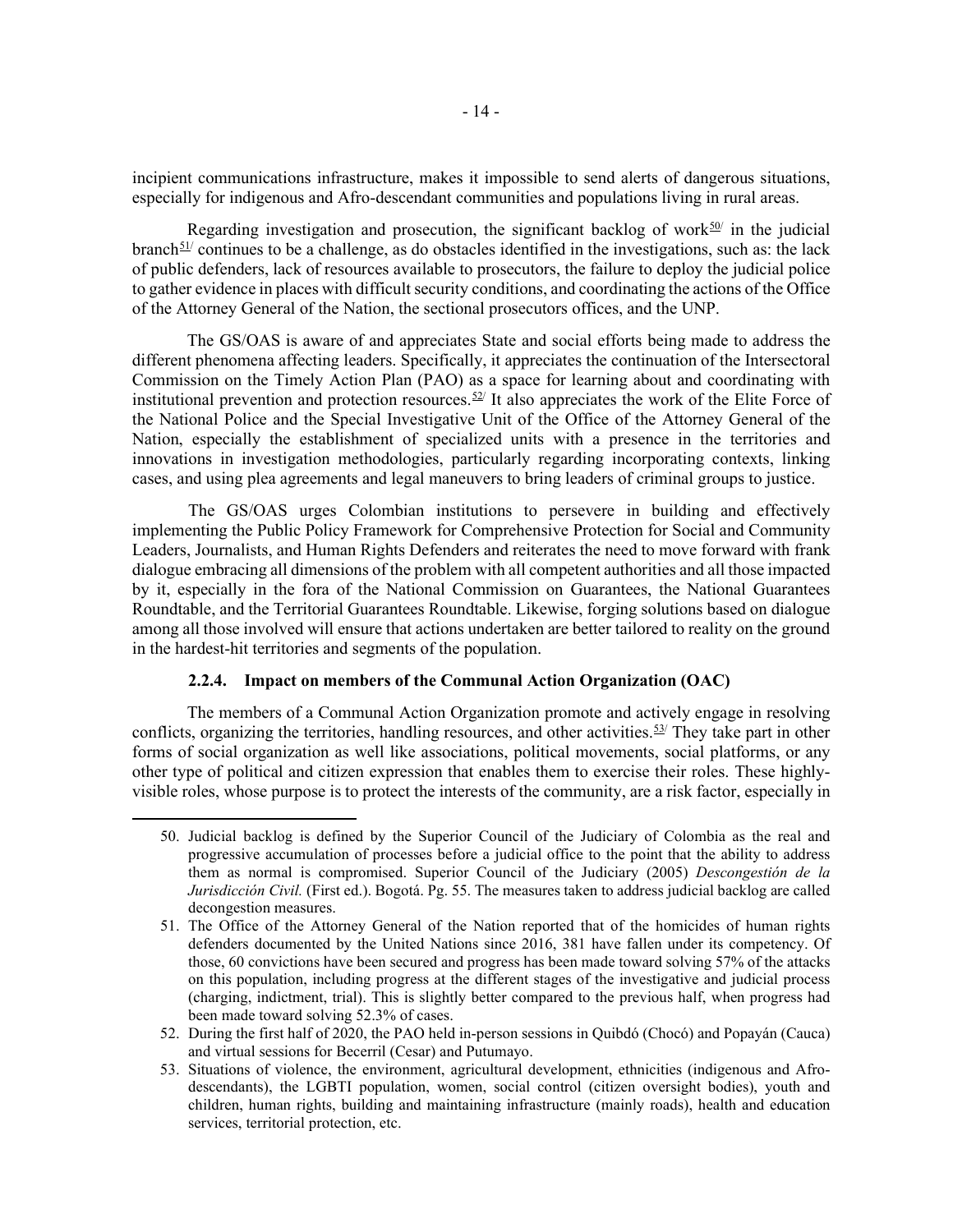territories where illegal armed groups have a presence and operate. The communal movement is currently estimated to involve six million people.  $\frac{54}{1}$  $\frac{54}{1}$  $\frac{54}{1}$ 

Since 2004, the MAPP/OAS has been in regular contact with the Communal Action Organizations (OACs), the structures with the most extensive presence nationally;  $55/$  and in 2017 it began working cooperatively and in coordination with these organizations in the conviction that they play a key role in building peace and in strengthening democracy and the rule of law.

In this context, the MAPP/OAS and the OACs have set up a single registry to document impacts on community members because of their work and leadership. This joint effort is a reflection of the persistence of individual and collective violations that have a profound impact on the organizational structure. The normalization of violence, underreporting of incidents of violence, insufficient response by local entities, and gender-based violence are among the dynamics that are viewed with the most concern.

The individual and collective threats are considered an intrinsic risk of both rural and urban leadership, and there is a tendency to underestimate and normalize them, leading to a failure to report them to the competent entities. These are the most common impacts experienced by members of Communal Action Organizations, and they are initial attempts at discouraging them from doing their work. Most of these incidents take place in departments like Bolívar, Cauca, Cesar, Norte de Santander, Putumayo, and Valle del Cauca. The main impact on the communal structure is the slowing of the community work and limiting areas of action, discouraging people from participating or seeking leadership roles. In Norte de Santander, specifically in the rural area of Cúcuta, several community leaders are living outside their territories for security reasons.  $56/$ 

Homicides are the second most common impact reported by OAC members. Murders have deeply negative effects on communal structure by breaking up the composition of the JACs and ASOJUNTAS that are the basis of the social organization. The majority of the cases reported take place in the rural areas of the departments of Antioquia, Caquetá, Cauca, and Norte de Santander, with men being the most affected. Additionally, stigmatization is described as one of the most complex impacts experienced by community members, as it permanently endangers all members of the OAC by impacting their freedom to exercise the functions inherent to communal management and leadership.

<span id="page-16-0"></span>Additionally, the presumption that women leaders and human rights defenders<sup>[57](#page-16-3)</sup> face extraordinary gender-based risk<sup>58</sup> is a step forward. However, underreporting of figures on communal women affected by such violence is a challenge resulting from barriers and obstacles to social,

<sup>54.</sup> Figure from the Deputy Minister for Participation and Equal Rights – Office on Democracy, Citizen Participation, and Communal Action.

<span id="page-16-1"></span><sup>55.</sup> The ethnic territories have their own organizational structures that are not OACs, although some operate under both models simultaneously.

<span id="page-16-2"></span><sup>56.</sup> Although they are able to take refuge in urban areas, this does not guarantee their security, as the reach of armed groups extends to urban areas. Also, any relatives living in the territory remain at risk.

<span id="page-16-3"></span><sup>57.</sup> Monitoring Order 098 of 2013 established that women leaders and human rights defenders were presumed to face extraordinary risk due to their gender, given that because of the characteristics of their leadership, they were more exposed to the likelihood that the risks deriving from their gender in the context of the armed conflict would materialize.

<span id="page-16-4"></span><sup>58.</sup> The Constitutional Court indicates that women leaders and human rights defenders are presumed to be at extraordinary risk due to their gender. The Special Chamber for monitoring Judgment T-025 of 2004 ruled in Order 092 of 2008 that the armed conflict in Colombia had had a differentiated and accentuated impact on women, and that, due to their gender, they were exposed to particular risk and specific vulnerabilities to which men were not exposed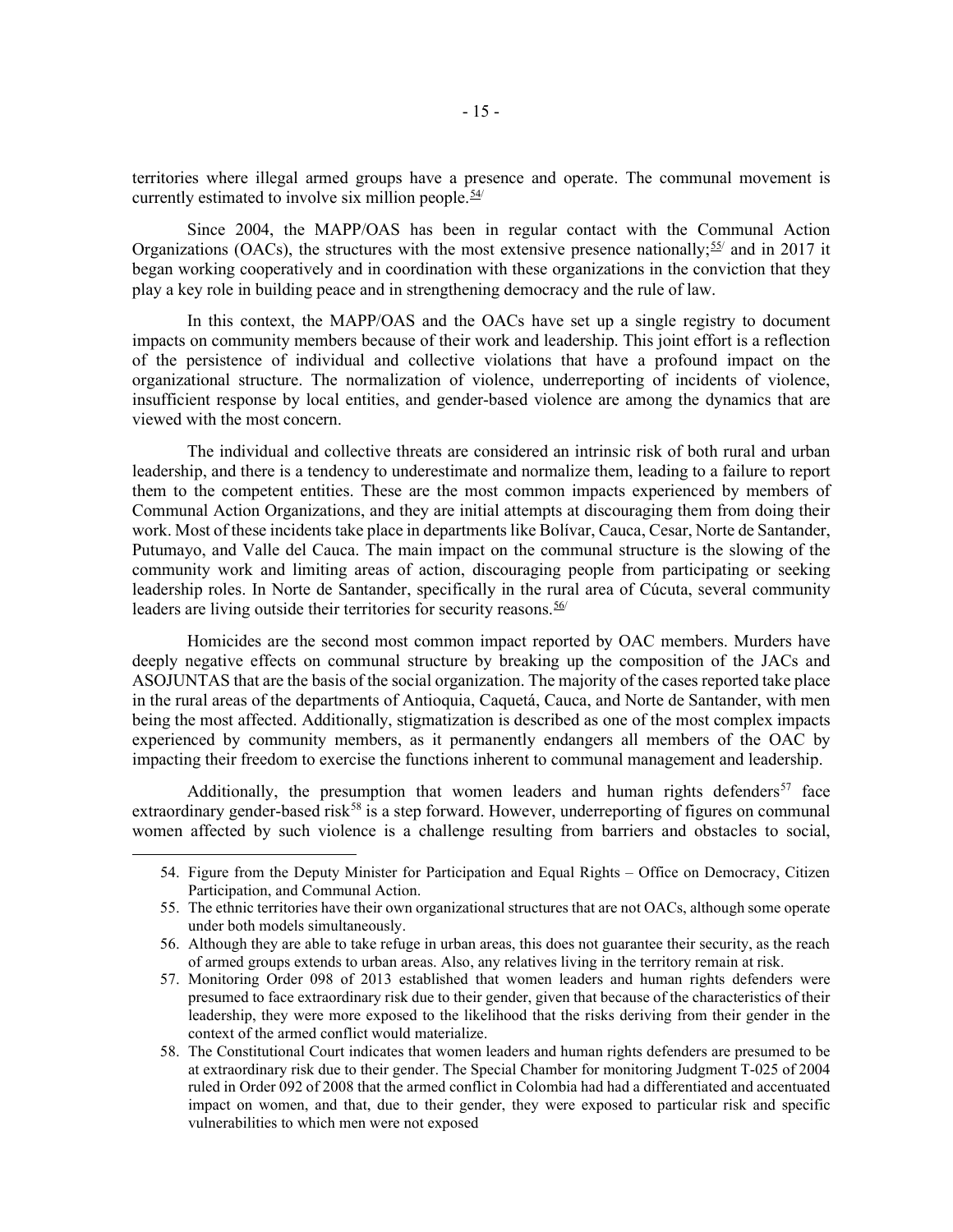communal, and individual recognition of such impacts and based on the codes, rules, and gender stereotypes in the OACs, as well as lack of trust in the justice system to pursue these complaints as a factor of mitigating gender-based violence.

The community members affected are leaders on issues of defending the territory<sup>59</sup> and the environment, communal processes,  $60$  reports on micro-trafficking or security, supporting processes to voluntarily replace illegal crops, demanding protection for the rights of women, *campesinos*, young people, and ethnic communities, and performing citizen oversight work, among other issues. The OAC members located in the rural areas of the departments of Antioquia, Bolívar, Caldas, Caquetá, Cauca, Cesar, Chocó, Cundinamarca, Meta, Nariño, Norte de Santander, and Putumayo are more vulnerable to pressure from armed illegal groups, who are looking to consolidate their territorial control.

The delay in the OACs' electoral processes at all levels due to the health emergency, which had been set for the first half of 2020, was viewed with concern by the OACs in all the departments being monitored. Although it is recognized in the territories that the current context is not conducive to holding inclusive and transparent elections, the community members insist on the need for rotation and state that the requirement to continue in the offices for an additional year significantly increases security risks, including both risks against them and against their relatives, along with the possibility of becoming victims of forced displacement.

In this context, the new electoral schedule is an opportunity to guarantee crucial aspects of the elections, such as the formalization of the JACs and the use of alternative measures like virtual platforms, which require the right conductivity conditions in urban and rural areas for the communal collective.

The GS/OAS appreciates the work of the Ministry of the Interior, particularly its Office on Democracy, Citizen Participation, and Communal Action, toward implementing the actions and objective stipulated in CONPES 3955 of 2018.<sup> $61$ </sup> These include compliance with the second cycle of calls for proposals to the Bank of Communal Actions for 2019 and 2020; $\frac{62}{7}$  the development and implementation of the Unified Communal Registry (RUC) as a mechanism intended to centralize and unify OAC information; and the implementation of the "Communal Learning" strategy. It also highlights the election of Gerardo Castrillón, president of the Cauca Communal Federation, as vice president of the National Committee of the National Council on Peace, Reconciliation, and Coexistence as a recognition of his communal work and his role in building peace in the territories.

# **2.2.5. Population undergoing reintegration, former FARC-EP combatants and their families**

The impacts experienced by the population undergoing reintegration and their relatives took the form of threats, murder, and attempted murder, including of children and adolescents. Likewise, the former combatants view forced displacement as a preventative measure to protect themselves from

<span id="page-17-0"></span><sup>59.</sup> Direct or indirect actions aimed at defending the community's autonomy from the territorial control that the illegal armed groups are attempting to establish.

<span id="page-17-1"></span><sup>60.</sup> Planning community development, supporting cultural processes, recreation, sports, preserving the harmony of interpersonal relationships, etc.

<span id="page-17-2"></span><sup>61.</sup> Strategy to strengthen communal action in Colombia.

<span id="page-17-3"></span><sup>62.</sup> The Bank of Communal Actions is a program designed to provide economic support to productive and social initiatives for developing the community and its environment.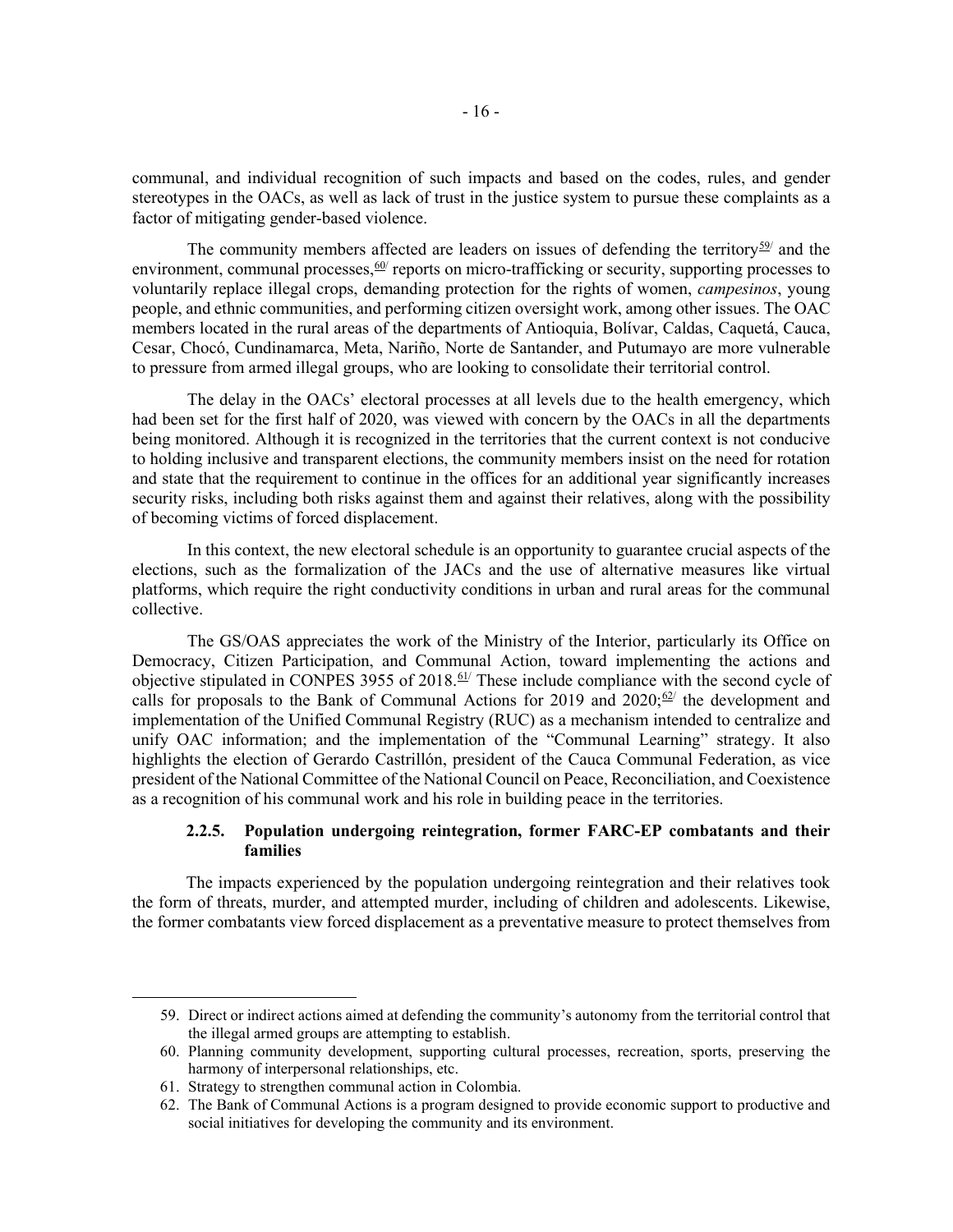lethal violence. These incidents were concentrated mainly in the municipalities of Ituango (Antioquia), and Algeciras (Huila), and in the departments of Cauca, Nariño, Antioquia, and Norte de Santander.<sup>[63/](#page-18-0)</sup>

The main risk factors<sup>[64](#page-18-1)</sup> for persons undergoing the process of reintegration are residing or being close to areas where one or more illegal armed groups are operating; living near enclaves of illegal economies; and staying in the same places where they were active as members of an illegal armed group. Additionally, the situations used by attackers as motive for their actions include refusing to join illegal armed groups; refusing to provide information considered of interest by illegal armed groups; being identified as "belonging to or collaborating with" other illegal armed groups or authorities; and participating in the reintegration process and route.

Despite multiple efforts by the State to prevent incidents of violence and establish responsibility through investigations, impunity in the identification of the perpetrators of these impacts appears to persist in the sector affected. In the territories, those reported to be mainly responsible are the members of dissident or leftover FARC-EP groups, the AGC/*Clan del Golfo*, the EPL/*Los Pelusos*, and the ELN.

The GS/OAS appreciates the efforts made and actions taken by the national government aimed at establishing better security conditions for the population undergoing reintegration and their families who remain in the former territorial spaces for reintegration and training. However, according to official figures,  $65/$  $65/$  approximately 70% of participants are undergoing the process outside of the spaces, where the majority of the impacts are concentrated, and this poses one of the greatest challenges to the continuity of the process.

Among the motives mentioned for leaving the former territorial spaces for reintegration and training, the most common are the need to be close to immediate family, better living conditions, and breaking ties with the group's command structure.

Regarding the 239 officially documented cases of murder, attempted murder, or forced disappearance of those reintegrated from the FARC-EP, as of June 10, 2020, the Office of the Attorney General of the Nation reported 43.93% progress in solving them.<sup>[66/](#page-18-3)</sup> This is slightly down from the clearance rate reported in the previous half. $67/$  To date, the majority of cases are in the initial inquiry and charging stages.

As far as the institutional response, the GS/OAS underscores the progress made by the Roundtable on Interagency Coordination for Stabilization and Consolidation toward implementing prevention and protection measures for the population undergoing reintegration; the territorial deployments of the Agency on Reintegration and Normalization (ARN); and warnings about risk

<span id="page-18-0"></span><sup>63.</sup> According to the Presidential Council on Stabilization and Consolidation, the departments where the most people undergoing reincorporation were affected were Cauca, Nariño, Antioquia, Norte de Santander, Caquetá, and Putumayo. For the relatives of people undergoing reincorporation, the departments are: Antioquia, Cauca, Chocó, Nariño, Norte de Santander, and Caquetá.

<span id="page-18-1"></span><sup>64.</sup> For the Council on Stabilization and Consolidation, the main risk factors are recent release from prison or not having any active initiative for a productive project in the process. The majority of those affected tend to be men who are undergoing the reintegration process individually, located outside the AETCRs, who had not reported threats and therefore had not been included in protection measures.

<span id="page-18-2"></span><sup>65.</sup> Half-yearly Security Report on Persons Undergoing Reincorporation from the FARC – Presidential Council for Stabilization and Consolidation.

<span id="page-18-3"></span><sup>66.</sup> However, in the territories, communities view this clearance rate as applying to the direct perpetrators, not the masterminds or those ultimately responsible.

<span id="page-18-4"></span><sup>67.</sup> For the previous half, the clearance rate was 45.3%.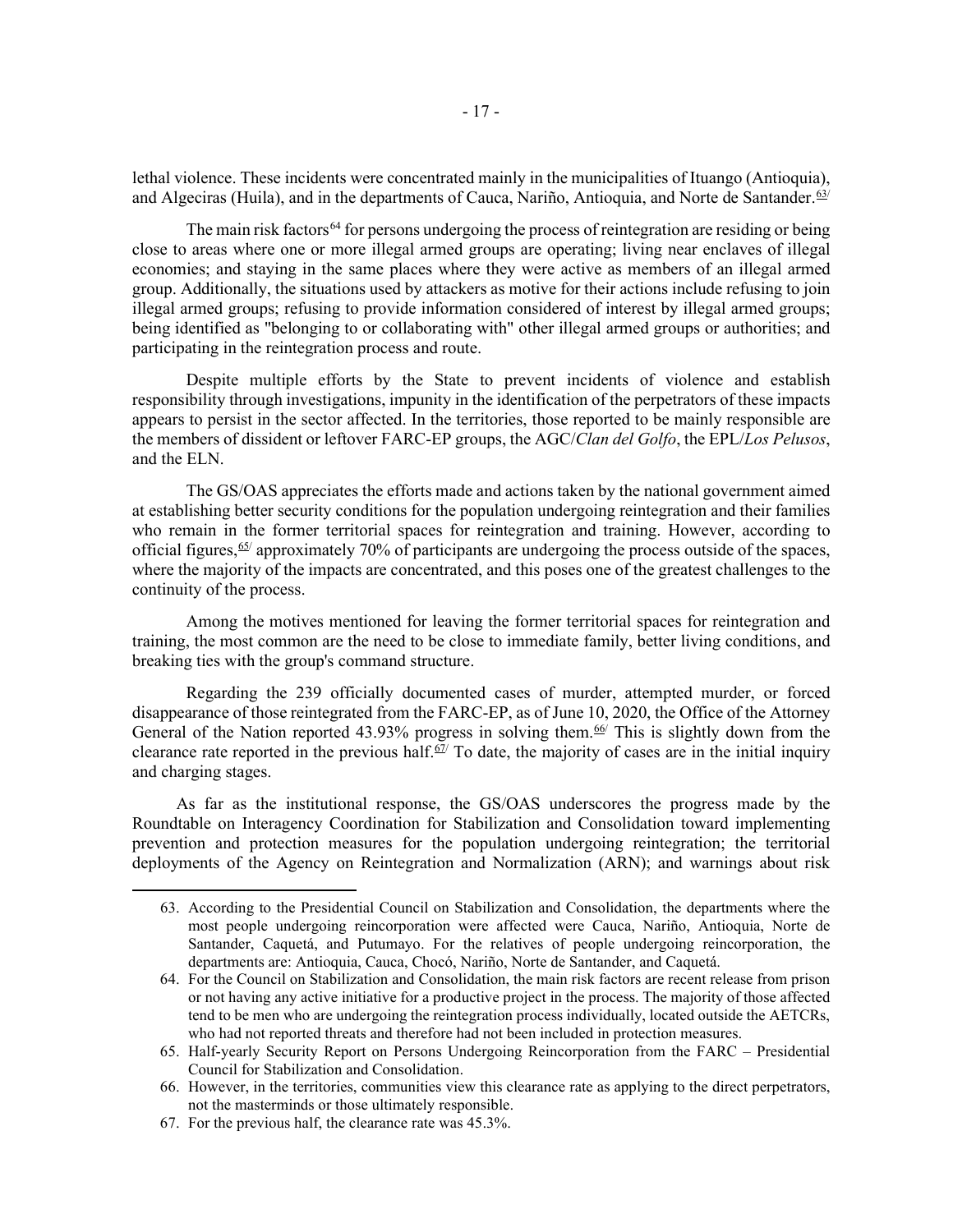through the Early Warning System of the Office of the People's Ombudsperson. Regarding this latter mechanism, the institutional response will need to be enhanced in order to move forward in implementing preventative measures and providing a timely and integrated response to situations of risk, particularly in rural areas.

# **3. JUSTICE IN THE TERRITORIES**

In the context of the current emergency caused by COVID-19, the GS/OAS underscores the efforts of the Colombian state to keep the justice system active using information technology tools. It notes the issuance of Decree 491 of  $2020^{68}$  authorizing arbitration, reconciliation, and conflict resolution mechanisms to operate virtually; Decree 806 of  $2020<sup>69</sup>$  authorizing virtual hearings, virtual review of case files, the use of digital signatures, and other measures; and Decree 460 of  $2020\frac{70}{1}$ guaranteeing uninterrupted service by Family Precincts for cases of domestic violence<sup> $21/$ </sup> and the adoption of urgent measures for the protection of children and adolescents.

These provisions have facilitated the work of justice officials, as the virtual hearings and virtual consultations of case files have streamlined the processes they handle. Likewise, channels for receiving complaints by the Office of the Attorney General of the Nation were diversified to include both phone lines and online resources, thus facilitating citizen access to the judicial system and enhancing service provision. Additionally, municipal courts have continued to handle requests for protection using virtual tools. This remedy is crucial for guaranteeing communities' fundamental rights.

Despite this progress, the period of mandatory isolation brought with it a strengthening of social control by illegal armed groups through the imposition of restrictive and coercive measures aimed at enforcing the quarantine. In departments including Antioquia, Bolívar, Cauca, Cesar, Chocó, Nariño, Putumayo, and the Catatumbo region, $72/$  the illegal armed groups restricted mobility within the territories, threatening and imposing sanctions on anyone who did not comply with the measure.

In municipalities like Caldono, Corinto Caloto, and Guapi, in the Cauca department and the Catatumbo region, there were indications of substitution of the exercise of government authority, with murders committed to punish failure to comply with the measure. Additionally, in the Department of Chocó, the illegal armed groups limited the work of some mayor's offices<sup> $73/$ </sup> by imposing restrictions on their movements within their municipalities. Although the restrictions were implemented broadly by a variety of illegal armed groups, their use was seen to be more prevalent by dissident or leftover FARC-EP groups and the ELN.

<span id="page-19-0"></span><sup>68.</sup> Whereby urgent measures are adopted to guarantee response and the provision of services by authorities and private parties with public functions and the taking of measures to protect the workforce and those providing services to public entities in the framework of the State of Economic, Social, and Ecological Emergency.

<span id="page-19-1"></span><sup>69.</sup> Whereby measures are adopted to implement information and communications technologies in judicial actions, streamline judicial processes, and increase the flexibility of the provision of services to justice system users in the framework of the State of Economic, Social, and Ecological Emergency.

<span id="page-19-2"></span><sup>70.</sup> Whereby measures are order to guarantee the provision of services by the Family Precinct, under the State of Economic, Social, and Ecological Emergency.

<span id="page-19-3"></span><sup>71.</sup> In this area, virtual training on "violence prevention" for the family precincts is noted.

<span id="page-19-4"></span><sup>72.</sup> Municipalities of Ábrego, Convención, El Carmen, El Tarra, Hacarí, La Playa, Ocaña, San Calixto, Sardinata, Teorama, and Tibú.

<span id="page-19-5"></span><sup>73.</sup> Municipalities of San José del Palmar, Alto, Medio, and Bajo Baudó, Bojayá, Medio San Juan, Bahía Solano, and Nuquí.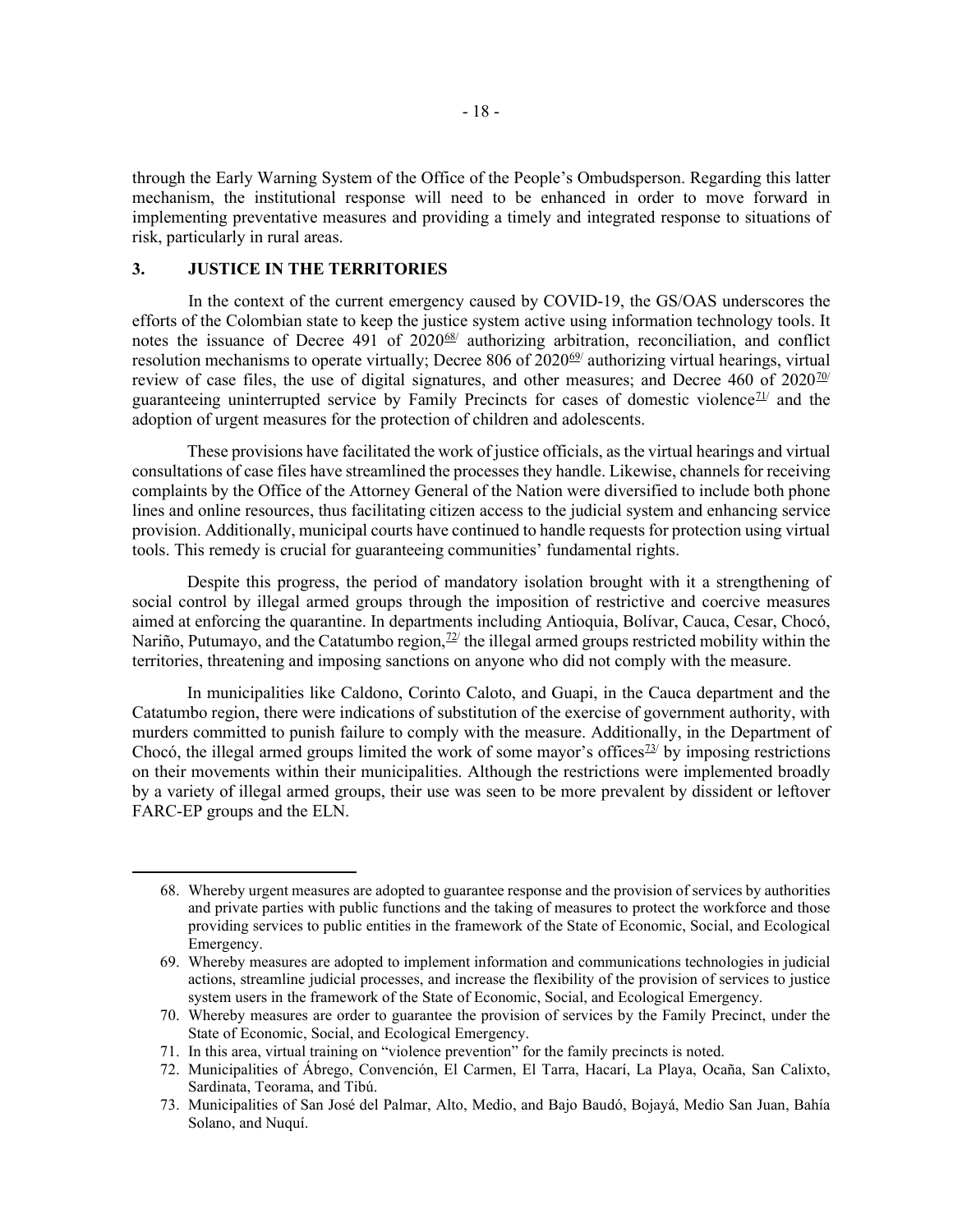Under the modalities imposed, these groups block community access to things like healthcare services even though they are exempted under the exceptions decreed by the national government. Access is also restricted to services related to justice, leading to the activation of alternative measures of conflict resolution by illegal armed groups as happened in Valdivia and Segovia in Antioquia, where the ELN took control of situations presented in the municipalities and took charge of regulating social relations within the communities.

During the "unilateral active ceasefire" decreed by the ELN, the group continued to perform social control actions, imposing restrictions on conduct and de facto justice, focusing on regulating the entry and exit of persons in the municipalities of the departments of Antioquia, Bolívar, Cesar, Chocó, Cauca, Nariño, and the Catatumbo region, with the aim of preventing the spread of COVID-19.

During the first quarter of the year, and especially in subregions like Bajo Cauca in Antioquia,[74](#page-20-0)/ there was an increase in extortion by the AGC/*Clan del Golfo* due to the loss of economic power as a result of the group's conflict with *Los Caparros*. There was a similar situation with dissident or leftover FARC-EP groups and the ELN, who continue using extortion as one of their main sources of funding, mainly impacting shopkeepers and miners in the municipalities of the Nariño Pacific region and the department of Antioquia, as well as the Venezuelan population seeking to cross the border in Norte de Santander.

#### **3.1. Special Indigenous Jurisdiction and inter-jurisdictional coordination**

In the framework of the COVID-19 health emergency, the indigenous peoples and their authorities have played a central role in preventing the spread of the virus. In this regard, the GS/OAS recognizes the work of the different indigenous guards throughout the country. However, it notes that for a considerable period of time, this supervision and control was conducted without the necessary health precautions, and even today, several peoples do not have all the supplies they need to protect themselves and their communities.

In the departments of Antioquia, Arauca, Caquetá, Cauca, Guaviare Chocó, Nariño, Norte de Santander, and Putumayo there was an increase in violent attacks by armed groups on indigenous authorities over their exercise of their jurisdictional authorities. Likewise, there was an increase in threats made specifically over their self-governance activities, territorial control, exercise of justice, and positions taken and decisions made to oppose the operation of armed groups on their territories and the presence of illegal crops on the reserves.

The threats took the form of pamphlets, as well as direct threats via voice message and text message, leading to the forced displacement of indigenous authorities, thus limiting their jurisdictional actions and causing them to quit their roles. One of the areas hit hardest has been the northern part of Cauca, where some threats have turned into direct attacks, with 36 indigenous persons murdered, three of them indigenous authorities.[75](#page-20-1)

<span id="page-20-0"></span>The JEI was also impacted by the constant presence of illegal armed groups on collective territories. They restricted mobility, place controls on the entry and exit of persons, limited territorial

<sup>74.</sup> The Bajo Cauca subregion in Antioquia includes the municipalities of Caucasia, El Bagre, Nechí, Tarazá, Cáceres, and Zaragoza (Antioquia).

<span id="page-20-1"></span><sup>75.</sup> The individuals murdered were Javier Girón Triviño -kiwe thegna–a 53-year-old indigenous guard, who lived on the Nasa Kiwe Tek Sxaw reserve in Santander de Quilichao; and two ancestral wisepersons or spiritual elders, María Nelly Cuetia Dagua, 55 years old; and Pedro Ángel María Trochez, 58 years old, both of who lived in the Corinto indigenous territory. Source: Half-yearly Bulletin on Disputes in the North of Caucachxabwala Kiwe-Acin. Period of January-June 2020.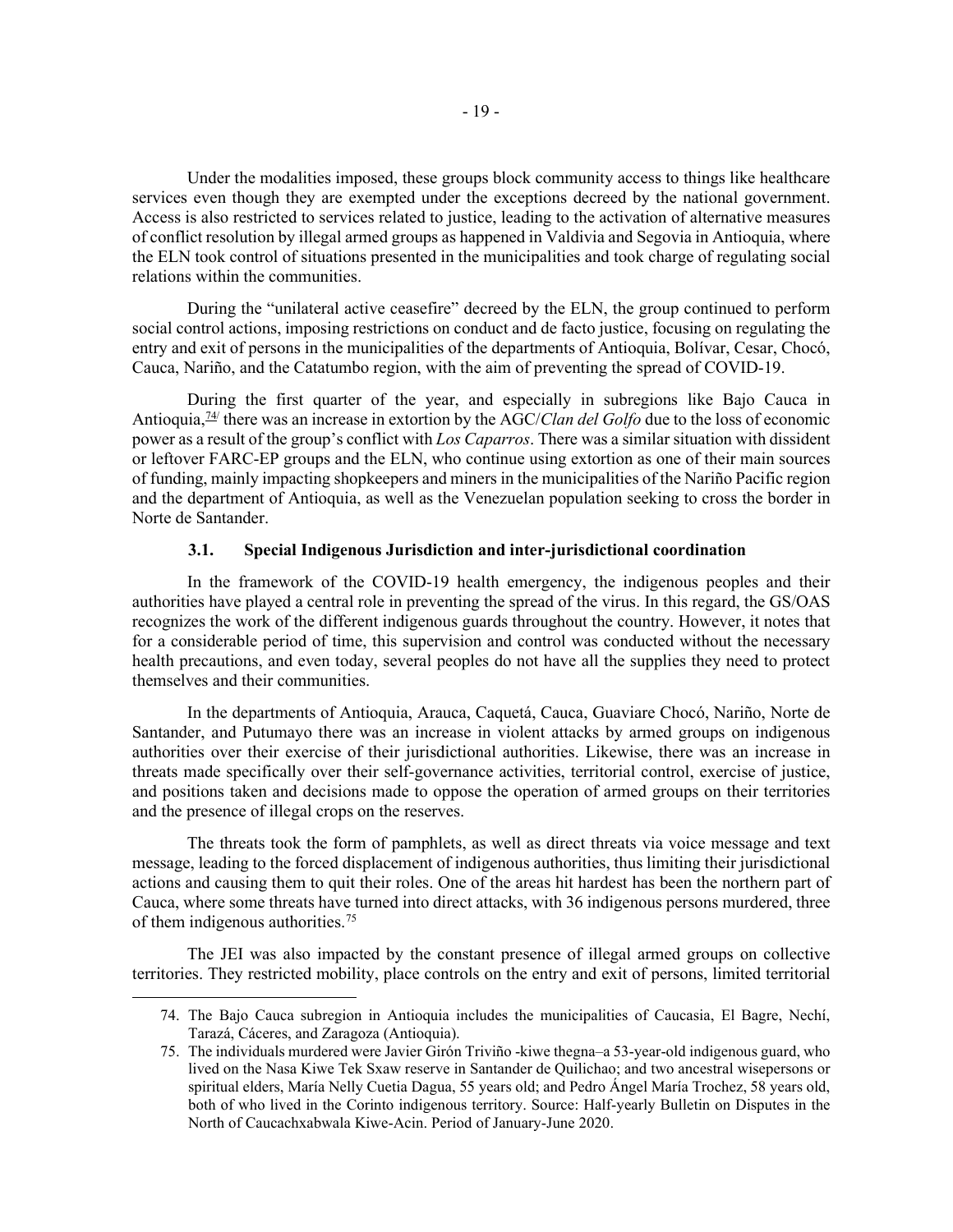exercise of the guards, and even got to the point of implementing rules and manuals on coexistence in the departments of Chocó, Caquetá, and Nariño. Also, in Caquetá and Amazonas, the illegal armed groups refuse to recognize indigenous authorities and have ordered that they drop requests like for the expansion of their reserves. In Chocó the AGC/*Clan del Golfo* was pressuring indigenous governments to prevent access to their territories by government authorities and have begun requesting membership rolls to limit the access of community members who are not included on them. The authorities who do not turn over these lists are threatened.

The situation faced by at-risk indigenous authorities and ethnic leaders is made worse by the weak implementation of the ethnic jurisdictional approach in the measures of protection offered by the State. Specifically, they follow the logic of individual protection even though the dynamic on these territories is communal and they have specific physical and cultural contexts that must be approached differently in order to be effective. In this regard, it is urged that, within this framework, they launch actions to redesign these interventions so as to produce proper collective measures that involve the participation of their own protection systems in order to address and mitigate the risk faced by indigenous authorities and indigenous communities in general.

As a result of the conditions caused by the COVID-19 pandemic, formal coordination faced a setback because it was not possible to hold the sessions of the National Commission on Coordination between the National Justice System and the Indigenous Justice Systems, nor could the sessions of the Departmental Interjurisdictional Coordination Roundtables be held. Neither can the intercultural modules of the Rodrigo Lara Bonilla Judicial School be taught. Additionally, the spaces for coordination and strengthening justice fostered by the Ministry of Justice and Law are on pause, as are the prior consultations of the 10-year Justice Plan, the instrument regulating deprivation of liberty for indigenous peoples, and the Harmonization Plan, led by the Agency for Reincorporation and Normalization (ARN).

In the departments of Guaviare, Nariño, Norte de Santander, and Putumayo, there were some difficulties coordinating with judicial authorities and missed meetings with public security forces. In the department of Cauca, there have been obstacles to dialogue between indigenous authorities and the National Institute on Penitentiaries and Prisons (INPEC) over receiving the population of persons deprived of liberty on orders of the indigenous authorities, something that put the security of the communities at risk because these individuals were members of illegal armed groups who should have remained in custody in their territories.

As regards coordination, and taking into account the component of the ethnic population undergoing reintegration, the progress made in 2020 of the Ethnic Harmonization Plan, led by the ARN, in coordination with the Commission on the Human Rights of Indigenous Peoples, the Permanent Roundtable Pact with Indigenous Peoples and Organizations, and the Special High-level Instance with Ethnic Peoples should be underscored. The indigenous component is already available for prior consultation (for implementation in 2020 and 2021) and the design of the NARP component is moving forward.

Lastly, no progress has been made in the processes to transfer community members deprived of liberty to Harmonization Centers in Valle del Cauca, and in departments including Guajira and Nariño, Directive 012 of the Office of the Attorney General of the Nation—establishing guidelines on matters related to the competence of the JEI—has not yet been applied.

### **4. PARTICIPATION, CONFLICT, AND SOCIAL DIALOGUE**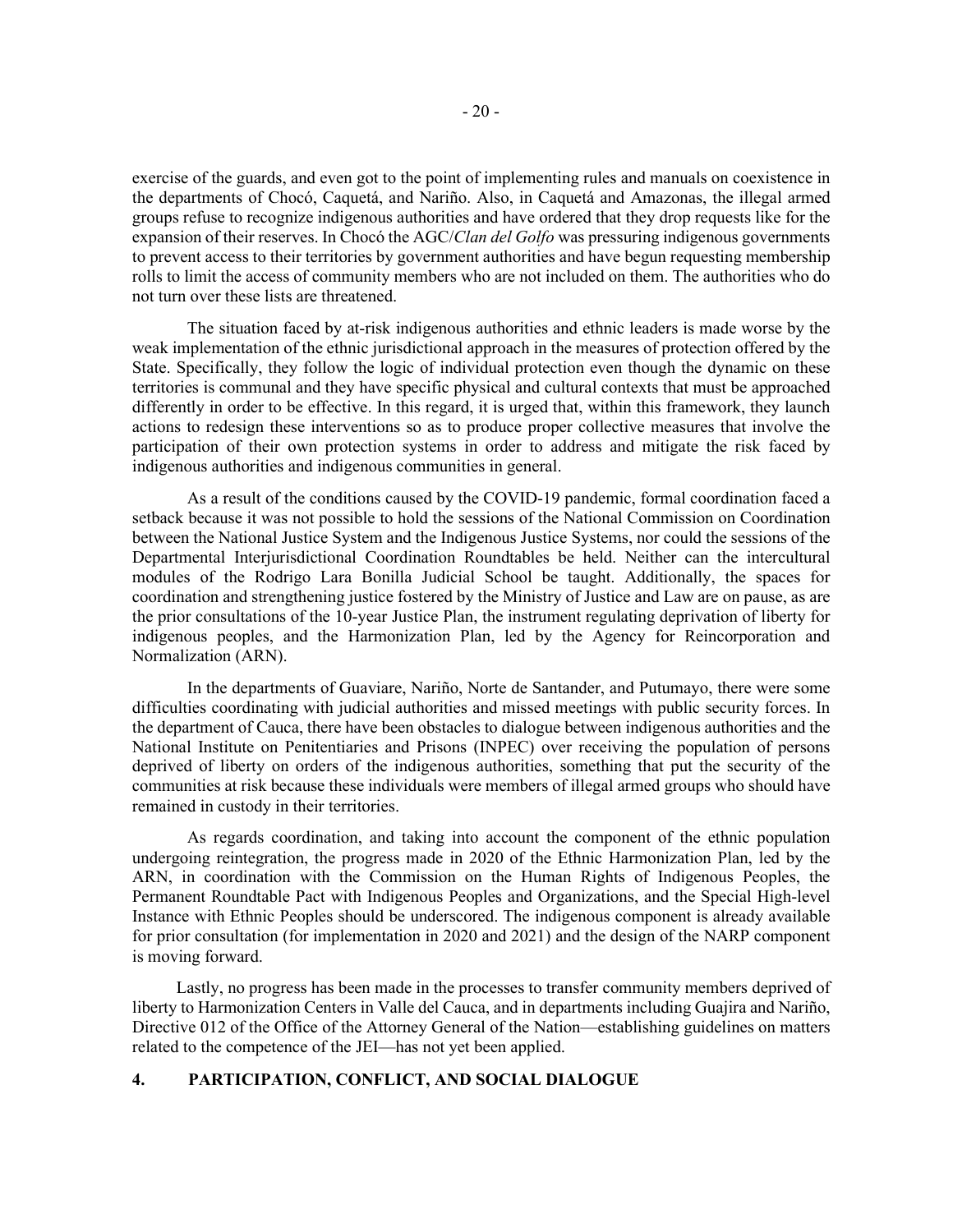Several key participatory processes were planned for the first half of year for consolidating democracy and peace-building in the territories, such as: electing new members of the National Council for Peace, Reconciliation, and Coexistence (CNPRC) and the Territorial Councils for Peace, Reconciliation, and Coexistence (CTPRC), building departmental and municipal development plans, renewing the Community Action Boards (JAC), and the voter registration process of the Municipal Youth Councils.

However, the measures taken in the context of the health emergency caused by COVID-19 limited citizens' ability to congregate in person, affecting broad, effective, and inclusive participation in the construction of departmental and municipal development plans,  $\frac{76}{7}$  as well as in-person meetings of the CTPRCs, the CNPRC, and the elections of the Community Action Body and the Youth Councils, with the latter two being postponed to 2021.

The GS/OAS values institutional efforts to adapt to the new reality and move ahead with processes on a virtual basis, notably the two virtual meetings of the CNPRC, prepared and developed appropriately by the Office of the High Commissioner for Peace (OACP), which made it possible to elect the new National Council for Peace, Reconciliation, and Coexistence. Also recognized is the work done by the Council for Stabilization and Consolidation under the leadership of the Territorial Renewal Agency (ART), in developing multiple virtual sessions on the Rural Development Plans (PDET). Also noteworthy are the virtual meetings held by several CTPRCs and the promotion of virtual participation, in some municipalities, for the construction of municipal development plans<sup> $22/$ </sup> and the strengthening of such efforts on the issues of dialogue, transformation of social conflicts, and consensus-building,  $\frac{78}{1}$ in order to become local entities with the capacity to address and resolve departmental, municipal, and community-level social conflicts.

On the other hand, during the month of May, in the context of a possible restart of aerial spraying with glyphosate as a strategy to reduce illicit crops, the National Environmental Licensing Authority (ANLA) and the National Police developed three informal meetings via telephone and social networks,<sup>[79](#page-22-3)/</sup> where various citizen sectors had the opportunity to participate and express their opinions regarding this strategy. This procedure is currently suspended due to a protective order supporting the fundamental rights to access to information, participation, prior consultation, and due process and ordering the suspension of the environmental procedure until real and effective guarantees of participation are provided.

Subsequently, the Superior Court of Nariño in a second instance protective order under Judgment No. 2020-100-SO of July 10, 2020 decided to amend the order, considering that the National Police had through official channels informed the ANLA of the possibility of having real and effective guarantees on participation for the community in general in accordance with the conditions established

<span id="page-22-0"></span><sup>76.</sup> The MAPP/OAS supported several working sessions on the territorial development plans, as in the municipalities of Southern Córdoba in February 2020, which were notable for broadly convening and enlisting the participation of different sectors of society.

<span id="page-22-1"></span><sup>77.</sup> In Bogotá, Cali, and in Isnos, Huila virtual tools were offered that the citizens could contribute the development plans.

<span id="page-22-2"></span><sup>78.</sup> These were the cases of the Departmental Councils of Paz de Valledupar (in person) and Arauca (virtual).

<span id="page-22-3"></span><sup>79.</sup> According to data provided to the MAPP/OAS by institutions, 191 people participated in these sessions through live calls, received through a call center and 1,800 people participated through social networks, in addition to those listening to 76 public and private radio stations.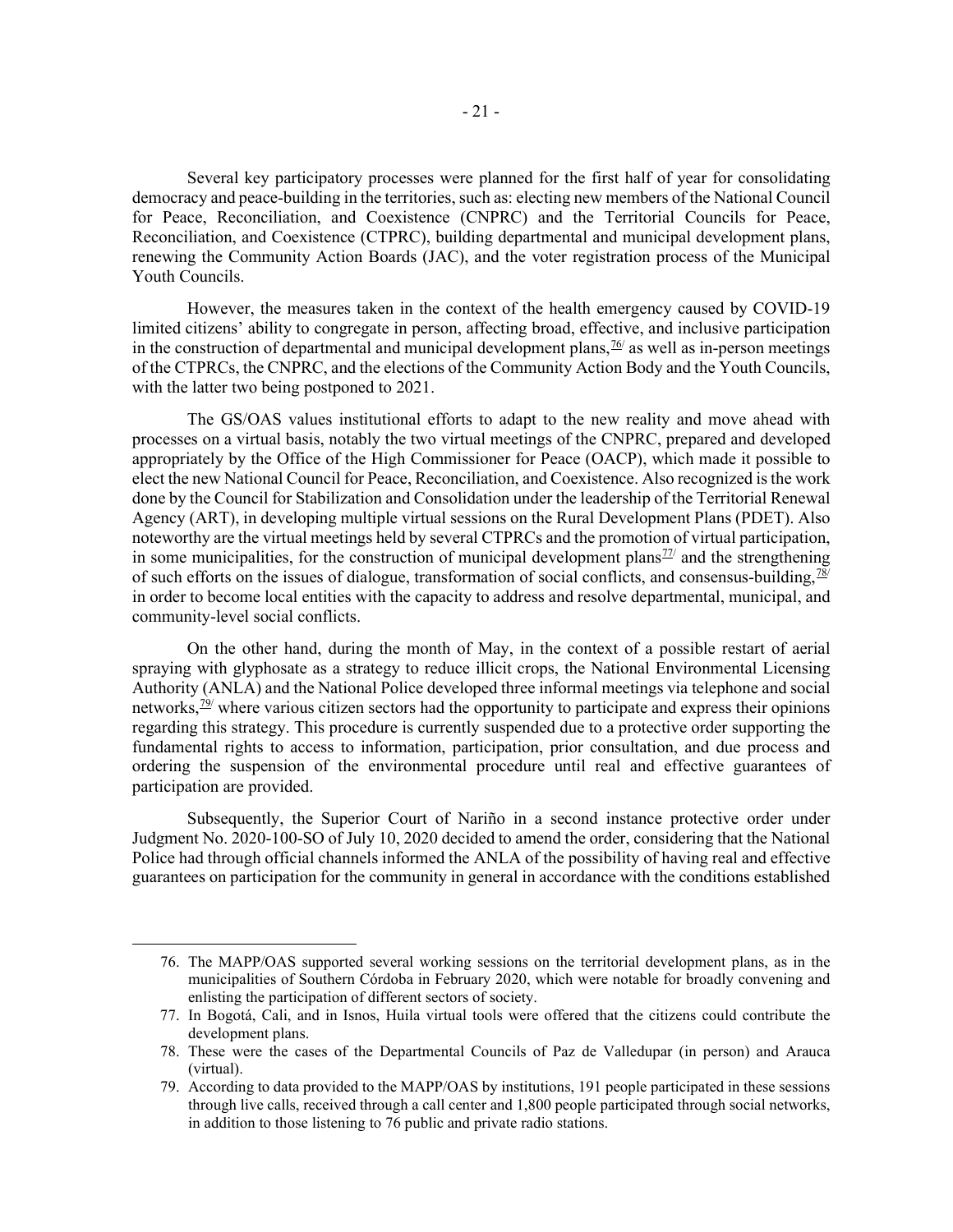under the parameters of Law 99 of 1993 $\frac{80}{1}$  and Decree 1076 of 2015.  $\frac{81}{1}$  In this regard, and in compliance with the provisions of the second instance court order, the ANLA issued Order 06943 of July 23, 2020, whereby suspension of the hearing procedure was lifted. $82/$ 

In this context, since the month of May virtual proceedings have led to the mobilization of social networks, communiqués, and public complaints from national and regional organizations, rejecting aerial spraying with glyphosate and the limitations on participation in virtual sessions. Some social organizations have held village meetings to analyze and propose concrete measures in defense of the voluntary substitution of illicit crops and rejecting the possibility of spraying those crops. Ultimately, this is a scenario of social conflict that will remain latent but could escalate in areas where illicit crops are present.

The months of April to June saw Venezuelans returning to their country when their vulnerability to eviction and the loss of informal jobs increased because of the health emergency caused by COVID-19. This dynamic led to scenarios of social conflict related to community controls on the flow of migrants or groups, shortages or binational economy crises, and the social impact of militarizing the borders. $\frac{83}{ }$  $\frac{83}{ }$  $\frac{83}{ }$ 

New protest scenarios arose related to social mobilization. One of them was the organized blocking of roads in rural areas, in order to restrict the movement of foreigners and others seeking humanitarian aid in order to prevent the spread of COVID-19. This restriction on movement was strict until mid-May and was reduced as some sectors of the economy were allowed to reopen. Another scenario identified in a more urban setting involved demonstrations, protests, and pot-bangings to demand labor guarantees and biosafety in the health sector, food assistance, subsidies, economic and productive reactivation, and prevention of the spread in penitentiaries.

Similarly, on February 21 social movements arose in the country's major cities where five elements combined: i) disagreement regarding the National Conversation; ii) defense of social leadership roles; iii) implementation of the Peace Agreement; iv) dismantling of the Mobile Anti-Riot Squad (ESMAD); and v) demands on the Ministry of Education from students and teachers. Notable in this regard is the call for an indefinite national strike at the end of March, which was suspended in view of the mandatory isolation and health emergency measures decreed. Nonetheless, on June 19, the National Strike Committee presented an emergency statement with six additional points. <sup>[84/](#page-23-4)</sup>

As for the dynamics related to social dialogue in the territories, the GS/OAS appreciates the willingness of the national government, ethnic peoples, and rural communities to continue the roundtables. Despite the challenges produced by the health emergency caused by COVID-19, the Barí

<span id="page-23-0"></span><sup>80.</sup> Creating the Ministry of the Environment, reordering the Public Sector responsible for the management and conservation of the environmental and renewable natural resources, the organizing the National Environmental System (SINA), and issuing other provisions.

<span id="page-23-1"></span><sup>81.</sup> Since Decree on the Environmental Sector and Sustainable Development.

<span id="page-23-2"></span><sup>82.</sup> Through an edict, the ANLA communicated the new days for conducting three informative meetings (August 11, 13, and 15, 2020) and the public environmental meeting for September 1, 2020.

<span id="page-23-3"></span><sup>83.</sup> The presence of the armed forces at the border, despite being perceived as positive, did not have any biosafety components and thus generated social tensions in that communities perceived the troops as focus of contagion in Nariño, Putumayo, and Norte de Santander.

<span id="page-23-4"></span><sup>84.</sup> Improvements to the health system, basic emergency income, defense of national production (agricultural, industrial, small-scale industry, and rural), support for the public educational system, women, and sexual diversity, and repeal of the emergency decrees that have worsened the conditions of economic and social life.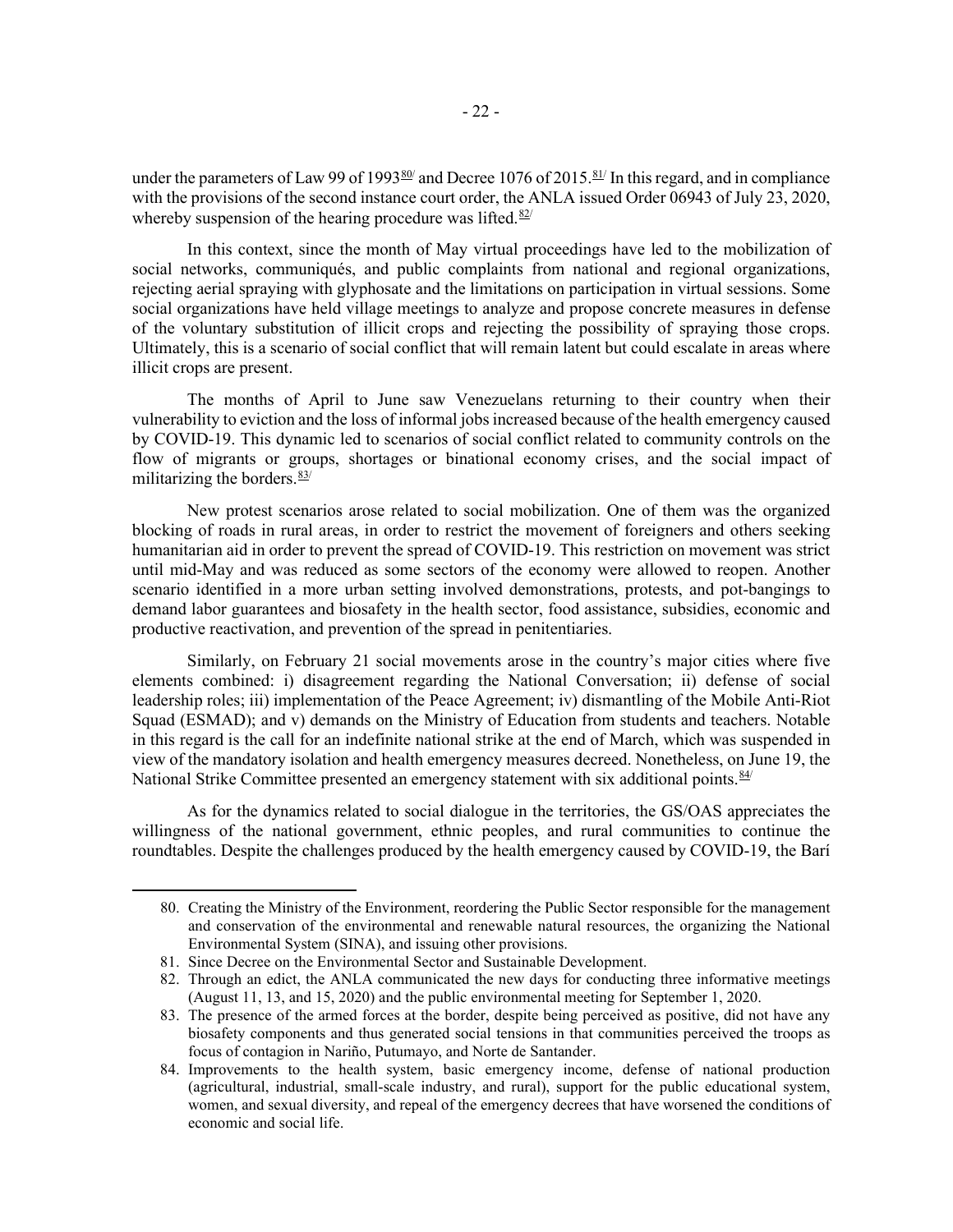people and peasant communities of Catatumbo are still willing to continue seeking areas of consensus,  $85$  as well as continuation of the Joint Commission of the Regional Indigenous Council of Cauca (CRIC) and the national government.

However, in some cases there is concern due to the interruption of other opportunities for dialogue such as the Regional Social and Environmental Roundtable of Meta, Guaviare, and Caquetá, and the Board on Alternative Replacement of Illicit Crops of the Peasant Communities of Puerto Asís, Putumayo. The interruption of these roundtables occurred in contexts of increased tensions between the armed forces and the communities due to forced eradication projects in the municipality of Vistahermosa, as well as threats and forced displacement of social leaders and the assassination by illegal armed groups of the emblematic leader of the Puerto Asís Board, Marco Rivadeneira, in the month of March. The lack of continuity in these boards makes it difficult to transform conflicts exacerbated by the impact of the health emergency.

In this regard, now more than ever it is essential to increase and strengthen broad, diverse, and inclusive dialogues allowing for the effective and efficacious participation of Colombian society, with conditions that ensure an open and sincere approach to concerns and strengthen the development of a culture of democratic dialogue.

### **5. IMPACT OF STRATEGIES AND POLICIES FOR REGIONAL TRANSFORMATION**

#### **5.1. Regional Development Plan (PDET) Program**

For the first time in the development of the Final Agreement, the Single Roadmap<sup>[86/](#page-24-1)</sup> provided the opportunity to align, at the departmental and municipal government level, the public planning exercises resulting from the participatory construction process of the PDETs. Regulatory, institutional, and financial adjustments, such as the OCAD-Paz $\frac{87}{1}$  $\frac{87}{1}$  $\frac{87}{1}$  or works for taxes,  $\frac{88}{1}$  $\frac{88}{1}$  $\frac{88}{1}$  developed in earlier years to guarantee the implementation and follow-up of programs, are making it possible for these programs to move ahead.<sup>[89](#page-24-4)/</sup>

<span id="page-24-0"></span><sup>85.</sup> This continuity is due to the impetus of both the Barí people and the peasant communities of Catatumbo.

<span id="page-24-1"></span><sup>86.</sup> The Final Agreement established that Point 1 on Comprehensive Rural Reform would be implemented for ten years through the PDETs. In the 16 PDET subregions, (170 municipalities and 19 departments) 32,808 initiatives constituting the Action Plans for Regional Transformation (PATR) were adopted on a participatory basis. Article 281 of the National Development Plan (2019-2022) creates the Single Road Map as a tool for linking the various territorial intervention instruments derived from the Final Agreement. As well as the national, regional, departmental, and local territorial planning instruments for the consolidation of coordinated action at the various levels of government, the private sector, and international cooperation in the PDET subregions. Consulted at:

[https://colaboracion.dnp.gov.co/CDT/Prensa/Resumen-PND2018-2022-final.pdf](about:blank)

<span id="page-24-2"></span><sup>87.</sup> The OCAD-PAZ is a constitutionally created collegiate body (Legislative Act 4 of 2018) that for 20 years allows the annual and priority allocation of the 7% of the total of the General Royalties System for the approval of investment projects related to the implementation of the Final Agreement. The Colombian government has reported in various communications that during the period January to June 2020 the OCAD-PAZ approved half a billion pesos for PDET.

<span id="page-24-3"></span><sup>88.</sup> The Territorial Renewal Agency defines works for taxes as a mechanism that allows private companies to pay 50% of their income taxes by directly executing works related to education, health, energy, drinking water, sewers, and road infrastructure in PDET municipalities.

<span id="page-24-4"></span><sup>89.</sup> According to data from the Integrated Information System for the Post-Conflict, point 1 of the Comprehensive Rural Reform of the Final Agreement reports an advance of 37.04%. Consulted at: [https://siipo.dnp.gov.co/inicio](about:blank) Updated: 8/26/2020. Cutoff date 06/30/2020.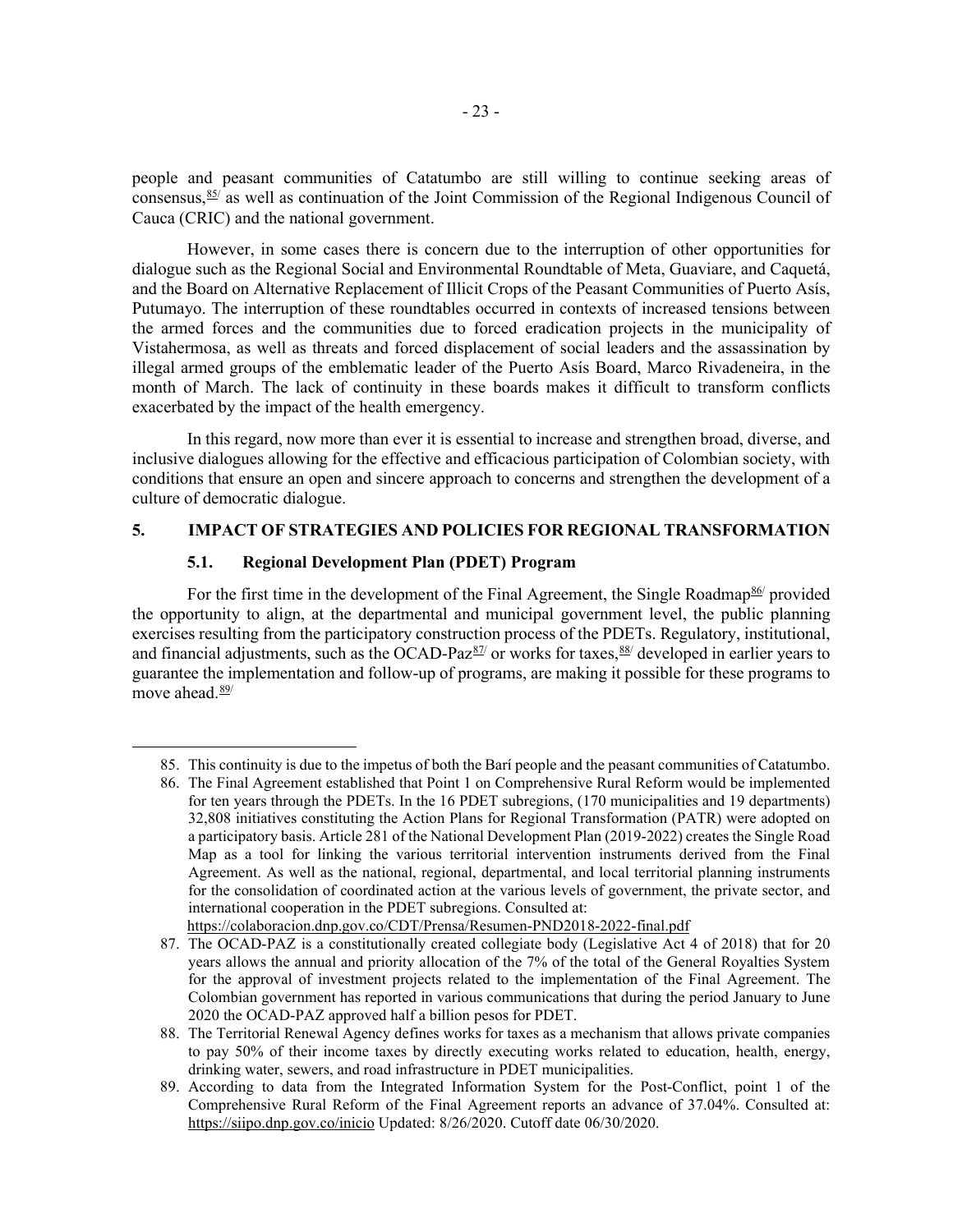The multipurpose registry was prioritized in 38 of the 170 PDET municipalities; the Lands Fund reached the figure of one million hectares;  $\frac{90}{114}$ , 923 $\frac{91}{114}$  hectares of land have been awarded and formally assigned to the peasant population that has no land or not enough land; and 279,861 hectares of land have been formally allocated to ethnic communities, for a total of  $394,784$  hectares.<sup>[92](#page-25-2)/</sup> In addition, Environmental Zoning exercises have been developed and Social Structuring of Rural Property Plans have been designed that will be used to continue overcoming the inequality gaps and historical deficiencies in land use and holding in the Colombian countryside.

The infrastructure works that have been contracted in the context of the PDETs (PDET works) with the JACs and executed by the communities have renewed the role of the Communal Action Organizations, facilitating their involvement as active participants in regional transformation. The participation of the communities in the construction of these works lends greater legitimacy to the actions of institutional structures, strategically impacting the perception of progress in building peace.

In addition, actions were advanced to strengthen the Special High-Level Instance with Ethnic Peoples (IEANPE), an advisory body on aspects related to the interpretation, implementation, and monitoring of the Final Agreement from the ethnic perspective.

It continues to be a challenge for these institutional actions to improve the population's perception regarding progress made in programs, particularly in assertively transmitting to the communities and local authorities the methodology, execution periods, and participants in the implementation of the PDETs, the source of funds for financing the initiatives, as well as the financing and co-financing percentages that the municipalities should contribute, in addition to the limited development of clear strategies for effective prioritization and implementation with differential ethnic and/or gender approaches.

The communities' perception regarding limited progress in programs is due, among other factors, to the imbalance between their expectations regarding the rapid and effective transformation of their lands and the time it takes to execute the infrastructure works and other assets. However, it is recognized that one of the strategies the government is using to increase the communities' trust in the process is the "I get on board my PDET" program, the objective of which is to strengthen grass-roots organizations in the villages and townships of the PDET municipalities, by financing community initiatives that will make it possible over the short and medium term to increase confidence in institutions.

The community participation exercises planned during the first half of 2020 for constructing development plans have been negatively impacted by the social isolation measures designed to combat the COVID-19 pandemic. Considering that these exercises represented a key phase in the methodology for adopting and legitimizing the PDET, the Presidential Advisory Office for Stabilization and Consolidation with the Territorial Renewal Agency (ART) headed up a rapid reaction as a mitigating

<span id="page-25-0"></span><sup>90.</sup> According to information from the National Land Agency, a public entity at the national level charged with the administration of the country's empty rural assets, during the current administration 778,989 hectares have entered the Nation's Land Fund, for a total of 1,005,820 hectares, which corresponds to 77% of the total hectares entering the Fund that, according to the Agreement, will have three million hectares during the first 12 months of implementation. Since the creation of the Fund, there has been a total of 525,773 hectares available in 126 PDET municipalities.

<span id="page-25-1"></span><sup>91.</sup> Of these, 43,061 hectares (37.46%) have been formalized and 9,076 have been awarded to rural women.

<span id="page-25-2"></span><sup>92.</sup> Corresponds to 3.39% of the total of 10 million hectares that would be formalized and/or awarded in 12 years, approved in the Final Agreement in November 2016. Consulted at: [https://colaboracion.dnp.gov.co/CDT/Prensa/Resumen-PND2018-2022-final.pdf](about:blank)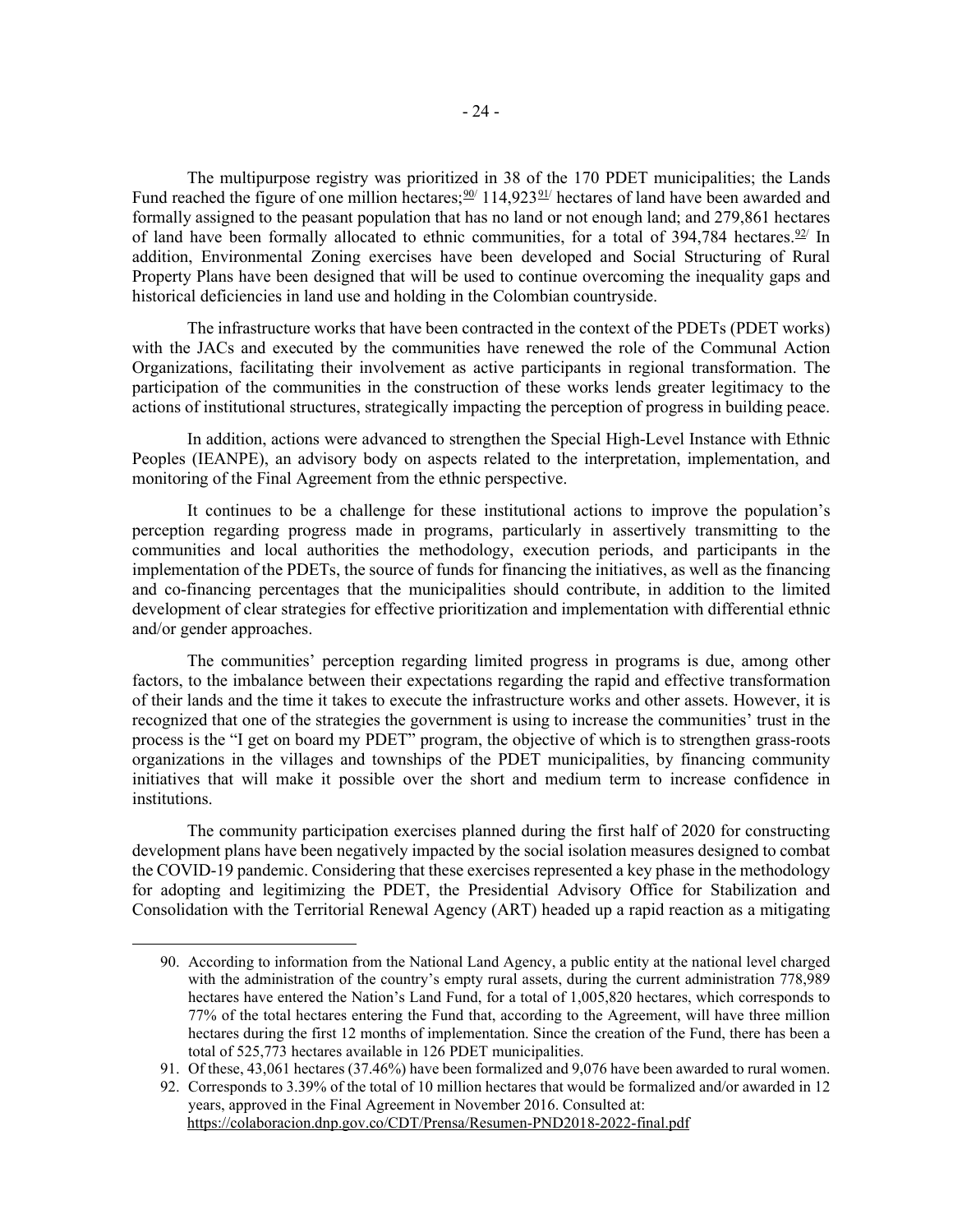measure intended to consolidate the perception of institutional presence in moments of crisis; promoting the adoption of the PDETs by departmental and municipal leaders $\frac{93}{1}$  $\frac{93}{1}$  $\frac{93}{1}$  and promoting the incorporation of the initiatives that make up the Action Plans for Regional Transformation (PATR) in the departmental and municipal development plans in effect for the next four years.  $\frac{94}{1}$  $\frac{94}{1}$  $\frac{94}{1}$ 

The results achieved so far, including the initiatives effectively incorporated in the Municipal Pacts and the PATRs for each subregion and progress made on the Single Roadmap and the initiatives approved in the departmental and municipal development plans must be publicized, as must the application of citizen oversight committee initiatives that facilitate the democratic exercise of oversight of public management in the execution of the PATRs, strengthen the social control mechanisms against corruption, and promote social leadership roles to strengthen community participation processes in decision-making and the management of related initiatives. These strategies will promote participation and contribute to adoption by communities and leading groups during later stages in the implementation of the PDETs.

In moments when the continued presence and actions of illegal armed groups and concern over the financial impact of the mandatory preventive isolation caused by COVID-19 represent important challenges for peace-building, the efficient leadership of the Presidential Advisory Office for Stabilization and Consolidation, and the institutional presence of the ART in the territories will be fundamental, as will technical and political expertise in processes impacting local governments, the private sector, and international cooperation for successfully coordinating the organization of efforts for the effective implementation of the PDETs, the delivery of social services, and the promotion of structural changes that transform the territories.

### **5.2. Strategies for reducing illicit crops**

[https://www.jep.gov.co/Marco%20Normativo/Normativa\\_v2/01%20ACUERDOS/N01.pdf](about:blank)

[https://dapre.presidencia.gov.co/normativa/normativa/DECRETO%20683%20DEL%2021%20DE%20](about:blank) [MAYO%20DE%202020.pdf](about:blank)

<span id="page-26-0"></span><sup>93.</sup> The Final Agreement of 2016 established that Point 1 on Comprehensive Rural Reform would be implemented for ten years through the PDETs. In the 16 PDET subregions (170 municipalities and 19 departments) 32,808 initiatives that constitute the Action Plans for Regional Transformation (PATR) were adopted on a participatory basis. Consulted at:

<span id="page-26-1"></span><sup>94.</sup> The local authorities took office on January 1, 2020. According to Decree 683 of May 21, 2020, amending in response to the COVID-19 pandemic the schedule for approval the territorial development plans, local governments had until June 15 to present those documents to the departmental assemblies and municipal councils, which would have until July 15 to give its approval. The Mission did not learn of cases of changes where, in response to COVID-19, local resources intended for the implementation of PDET initiatives were affected. Consulted at: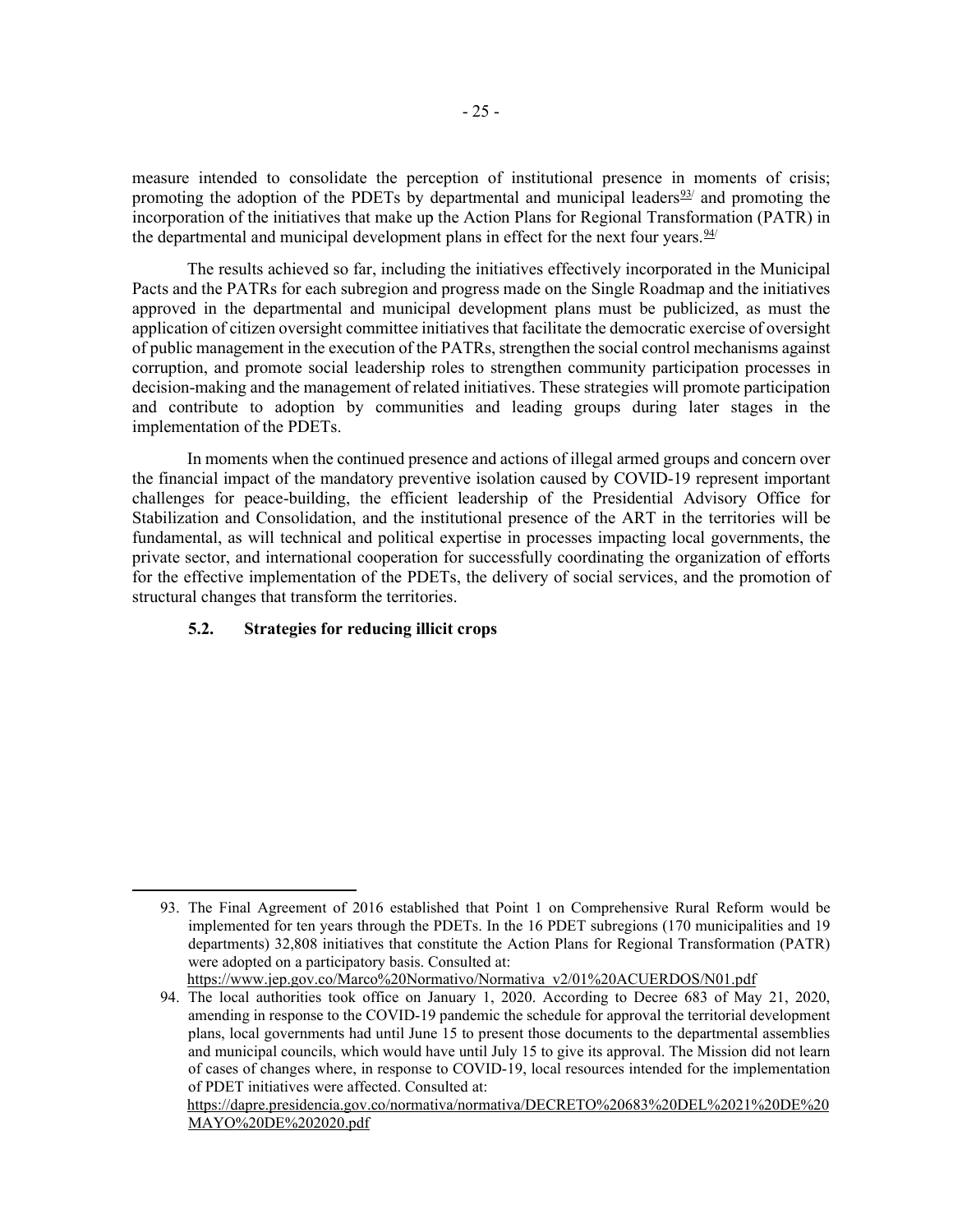The Colombian government continues to move ahead on implementing the Peace with Legality Policy<sup>[95/](#page-27-0)</sup> and the Future Route,  $\frac{96}{1}$  thus reducing illicit crops. According to the Integrated Illicit Crops Monitoring System (SIMCI) of the United Nations Office on Drugs and Crime (UNODC) and the Colombian national government, there is a reported 9% reduction in the area sown with coca in the country,  $\frac{97}{1}$  falling from 169,000 hectares in 2018 to 154,000 in 2019.

New substitution models such as "Made to Order,"<sup>[99/](#page-27-4)</sup> which began to be implemented in the departments of Cauca, Antioquia, Putumayo, Nariño, and Norte de Santander and is projected to be implemented in Sur de Bolívar and Caquetá; "Formalize to Replace,"<sup>[100](#page-27-5)</sup>/ which plans to serve the municipalities of Tumaco (Nariño), Argelia, and Tambo (Cauca), Puerto Asís (Putumayo), Tibú (Norte de Santander); and the "Lands for Conservation"<sup>101</sup>/ program that seeks to serve rural and ethnic

[convierte-en-la-mayor-reduccion-de-los-ultimos-seis-anios-pais-200617.aspx](https://id.presidencia.gov.co/Paginas/prensa/2020/Disminucion-del-9-de-cultivos-ilicitos-en-2019-se-convierte-en-la-mayor-reduccion-de-los-ultimos-seis-anios-pais-200617.aspx)

- <span id="page-27-4"></span>99. This model responds to the community and local initiative, considering that there are communities affected with the presence of illicit crops they are willing to eradicate on a voluntary basis, that are not included in the PNIS. The objective is to implement prioritized integrated projects among the community, territorial entity, national government, and the contributor. The main components of the strategy are: manual and voluntary removal of illicit crops, rapid response, productive activities, marketing, social and productive infrastructure, monitoring, verification, and follow-up.
- <span id="page-27-5"></span>100. Inter-agency program with the National Land Agency (ANT). In April 2020, the framework agreement was signed between the DSCI and the ANT, for the purpose of combining efforts for the implementation of this substitution model that will benefit 53,521 PNIS families. Consulted [https://www.agenciadetierras.gov.co/wp-content/uploads/2018/08/CIRCULAR-20.pdf](about:blank)
- <span id="page-27-6"></span>101. In the context of an agreement with Natural National Parks, this model will be implemented (Payments for Environmental Services) and will serve 3958 PNIS families located in environmentally strategic areas of the municipalities of La Macarena, Puerto Rico, Vistahermosa, Uribe, Mesetas, and Puerto Concordia in Meta and San José del Guaviare through the incentives for conservation, differentiated comprehensive assistance, and sustainable use projects components.

<span id="page-27-0"></span><sup>95.</sup> Peace with Legality is a national government strategy with pillar with lines of work focused on reparation of victims, transitional judge, political participation of the Common Alternative Revolutionary Force (FARC), Comprehensive Rural Reform (RRI), security, social and economic reintegration of former combatants, substitution of illicit crops and demining, incorporation on a crosscutting basis the differential gender and ethnic approaches. It seeks to generate concrete actions in the territories, focused on the victims' rights and coordinating the presence of the State in 16 subregions. Consulted at: [https://id.presidencia.gov.co/Paginas/prensa/2018/181217-Presentacion-Politica-](about:blank)[Estabilizacion-Paz-Legalidad.aspx](about:blank)

<span id="page-27-1"></span><sup>96.</sup> Future Route is a government policy, issued in December 2018, that contemplates comprehensive and multidisciplinary actions that allow for reducing illegally used crops and converting the territories to legal economies. The policy is based on five fundamental pillars: reducing drug use: prevention and care, attacking the supply of drugs, dismantling criminal organizations, affecting the economies and incomes of organized crime, transforming the territories in the transit to illicit economies. Consulted at: [http://www.odc.gov.co/Portals/1/Docs/ABC\\_Poli%CC%81tica\\_AntiDrogas.pdf](about:blank)

<span id="page-27-2"></span><sup>97.</sup> During the first half of 2020, according to data from the Ministry of Defense, 39,515 hectares have been eradicated, a 3% increase compared to the same period in 2019, when a total of 38,395 hectares eradicated was recorded.

<span id="page-27-3"></span><sup>98.</sup> Despite this reduction, cocaine production remains stable, according to the Report Monitoring Territories Affected by Illicit Crops in Colombia in 2019. UNODC Report of June 17, 2020 on the reduction of crops in the year 2019. Consulted at: [https://www.unodc.org/colombia/es/informe-de](https://www.unodc.org/colombia/es/informe-de-monitoreo-de-territorios-afectados-por-cultivos-ilicitos-en-colombia-2019.html)[monitoreo-de-territorios-afectados-por-cultivos-ilicitos-en-colombia-2019.html](https://www.unodc.org/colombia/es/informe-de-monitoreo-de-territorios-afectados-por-cultivos-ilicitos-en-colombia-2019.html) and in a note on the website of the Office of the President of the Republic: [https://id.presidencia.gov.co/Paginas/prensa/2020/Disminucion-del-9-de-cultivos-ilicitos-en-2019-se-](https://id.presidencia.gov.co/Paginas/prensa/2020/Disminucion-del-9-de-cultivos-ilicitos-en-2019-se-convierte-en-la-mayor-reduccion-de-los-ultimos-seis-anios-pais-200617.aspx)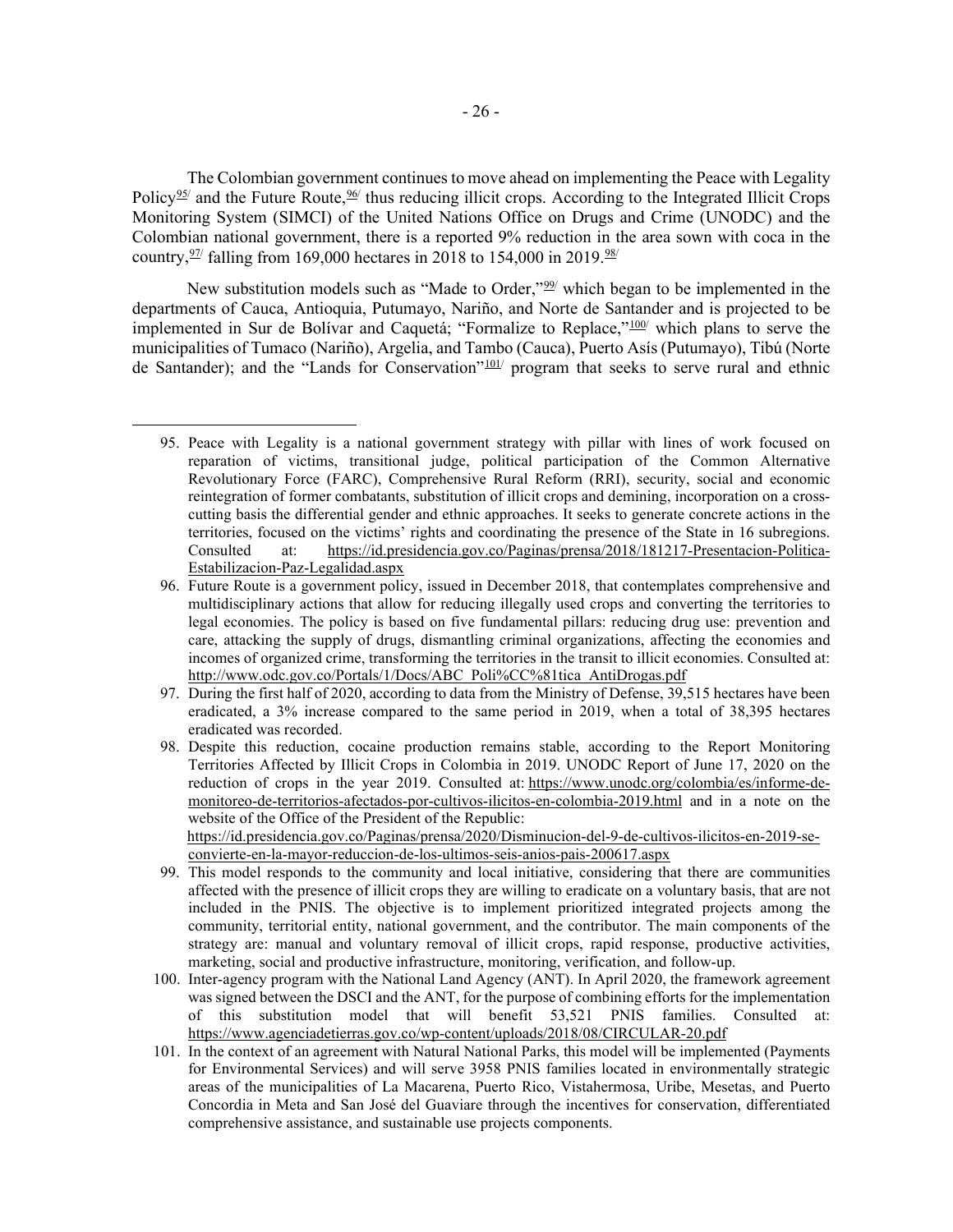families located in environmentally strategic zones using a collective approach.<sup>[102](#page-28-0)/</sup> In addition, communities are formulating substitution proposals like that of the Micay River Canyon in the department of Cauca, $\frac{103}{ }$  which are being supported by the Substitution of Illicit Crops Directorate (DSCI).

Despite the actions developed by the Colombian government, coca leaf growing persists in various municipalities in the departments of Antioquia, Cauca, Putumayo, Valle del Cauca, Norte de Santander and in subregions such as Sur de Bolívar, Pacífico, the Nariño Range, and Los Abades in Nariño. Added to this is the transfer of crops to environmentally protected areas and communal lands of ethnic communities. In some cases, in the departments of Valle del Cauca and Guaviare, these transfers are the result of pressure from illegal armed groups.

In the departments of Antioquia, Bolívar, Cauca, Caquetá, Chocó, Córdoba, Guaviare, Meta, Nariño, Norte de Santander, <sup>[104/](#page-28-2)</sup> Valle del Cauca, and Putumayo, the forced eradication of illicit crops led to conflicts with many communities. Since the month of March, there has been a violent escalation between communities and the armed forces in the departments of Antioquia, Guaviare, Meta, Nariño, Norte de Santander, and Putumayo. Actions opposing eradication seek to limit State action, considering that it affects the communities' economy, increases the risks of spreading COVID-19, and in some cases responds to the pressure exerted by illegal armed groups. Disturbances of the public order provoked attacks in which the rural population and authorities lost their lives or suffered personal injuries, events that need to be clarified.

Regarding implementation of the National Comprehensive Program for the Substitution of Illicit Crops (PNIS), the program has continued to operate during the COVID-19 health emergency, particularly in the components of immediate assistance payments,  $\frac{105}{100}$  $\frac{105}{100}$  $\frac{105}{100}$  the delivery of inputs for food safety projects, and service to community managers in Antioquia, Cauca, Córdoba, Guaviare, Meta, [106](#page-28-4)/ Nariño, and Norte de Santander.

It is a positive factor in that it continues to serve 99,097 families who have voluntarily replaced  $41,513^{107}$  $41,513^{107}$  $41,513^{107}$  hectares of coca leaf in 56 municipalities; families in Natural National Park (PNN) areas are gaining access to food safety projects thanks to the launch of a guide for differentiated comprehensive technical assistance;[108](#page-28-6)/ and progress is being made in formulating the Comprehensive Substitution and

<span id="page-28-0"></span><sup>102.</sup> Has duration of 24 months and will benefit 24,761 PNIS families.

<span id="page-28-1"></span><sup>103.</sup> This proposal is the pilot project for the "Made to Order" substitution method.

<span id="page-28-2"></span><sup>104.</sup> In the months of March, April, and May in Norte de Santander movements were carried out against the forced eradication of illicit crops actions. As a result of the tensions between the demonstrators and the armed forces, two peasants – in Sardinata and Cúcuta – lost their lives. The authorities are conducting investigative actions to clarify the events. This conflict calmed down through the efforts of various negotiations that were conducted on a timely basis by the local government with representatives of coca growers.

<span id="page-28-3"></span><sup>105.</sup> Between March and May de 2020, 10,436 PAI payments were delivered in 44 PNIS municipalities through the Banco Agrario.

<span id="page-28-4"></span><sup>106.</sup> For example, in the municipality of Mapiripán (Meta), a biosafety protocol was created that allowed community gatherers/managers to move ahead with their work plans and continue to receive PNIS benefits.

<span id="page-28-6"></span><span id="page-28-5"></span><sup>107.</sup> From the year 2017 to March 31, 2020, cutoff date of the latest UNODC report, No. 21.

<sup>108.</sup> These projects benefit 2,222 families located in the PNN: Paramillo, La Macarena, Tinigua, Farallones, Alto Fragua, and La Paya.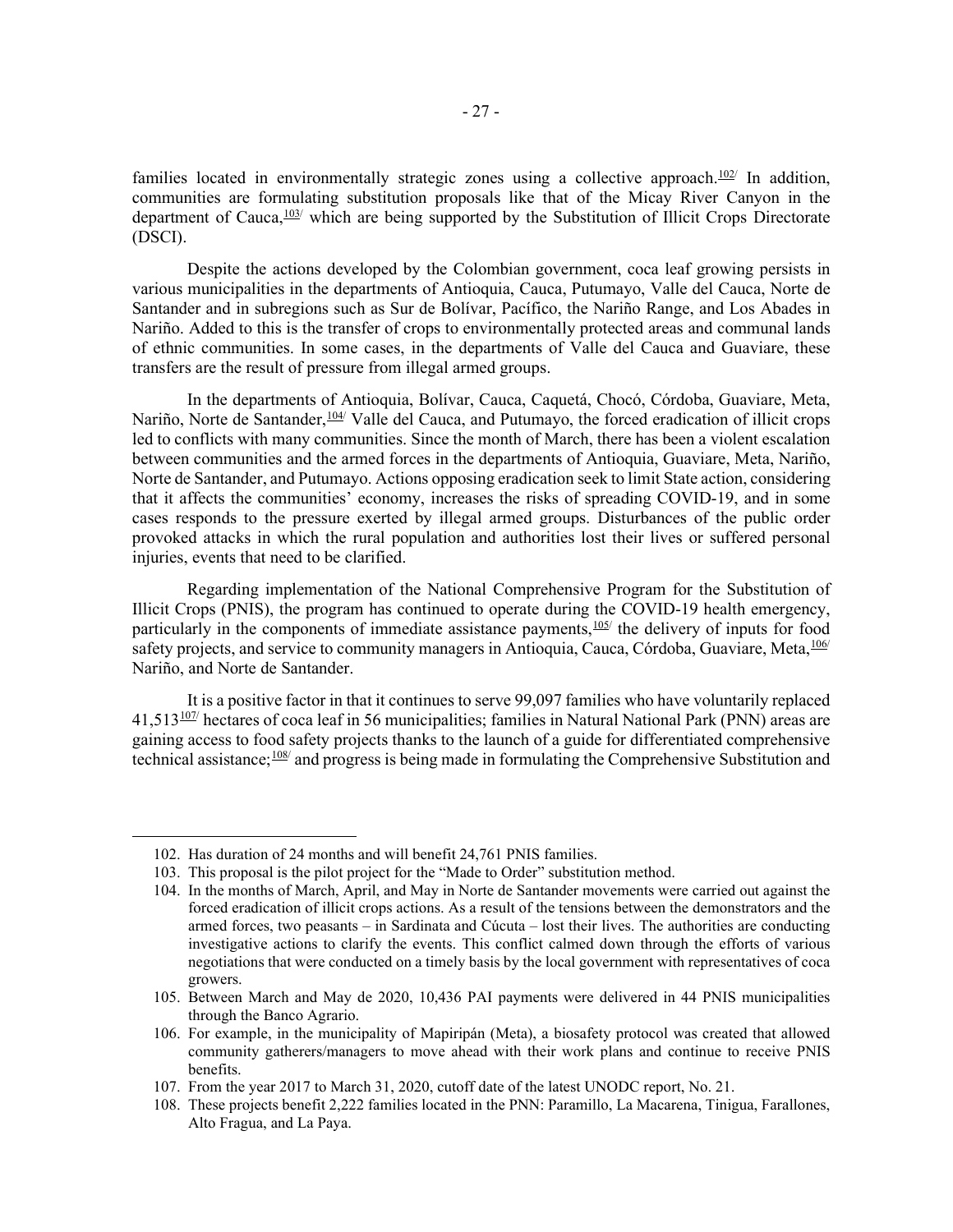Alternative Development Plans (PISDA).<sup>[109/](#page-29-0)</sup> In addition, 450 families have productive projects being implemented in cacao, silvopastoral, and coffee lines and 276 families have graduated in the intervention route of the program in Vichada (cacao). However, these efforts have not been able to positively impact the population's perception of failures in the PNIS roadmap and schedule.

In the departments of Antioquia, Caquetá, Cauca Chocó, Norte de Santander, Nariño, and Valle del Cauca communities that signed collective agreements with the national government, within the PNIS framework, and expected to gain access to a voluntary substitution process feel they have been defrauded because they have not proceeded to the individual affiliation process. $\frac{110}{10}$  In this regard, it is important to consider the possibility of including these families in the PNIS or connecting them to new substitution schemes that satisfy their desire for voluntary transition to licit crops.

In the municipalities of Tarazá in Antioquia, El Tambo and Piamonte in Cauca, and Puerto Guzmán and Puerto Asís in Putumayo, the population affiliated with this program, as well as the leaders who promote it are being subjected to threats, murder, accusation, and forced displacement. These actions reinforce the need to proceed with formulation of the "Plan to coordinate security actions for the PNIS target population" $111/$  and operation of the Inter-Agency Coordinating Panel,  $112/$  $112/$  a body created to coordinate the institutional intervention and respond to situations of risk through specific routes for each territory, so as to reduce the vulnerability of this population.

The national government introduced changes in the area of institutional capabilities. The principal change was moving the PNIS operation to the ART in order to foster linkages between PISDAs and the PDETs.<sup>[113](#page-29-4)/</sup> In this context, the entity is faced with the challenge of transforming the perception of deficiencies in the PNIS, reactivating and providing a new impetus to the program and the new substitution schemes, seeking as well to ensure that the difficulties that have occurred in the implementation of the program do not have a negative impact on the trust, image, community and institutional relations that the ART has built with its PDET-related efforts.

The GS/OAS recognizes the effort made by the Substitution of Illicit Crops Directorate to have a regional team with strengthened capacities for the analysis and transformation of social conflicts, negotiation, and consensus-building, above all given the need to build new understandings and

<span id="page-29-0"></span><sup>109.</sup> The PISDAs are formulated in 48 municipalities where the PNIS is implemented and are in turn prioritized for implementation of the PDETs. According to information provided to MAPP/OAS by the DSCI, in eight municipalities where only the PNIS will be implemented, and not the PDET, construction of the PISDAs will begin in the month of August, under the responsibility of this directorate.

<span id="page-29-1"></span><sup>110.</sup> According to data provided to the MAPP/OAS by the DSCI, with a cutoff of August 2018, 52 collective agreements were signed that involve an estimated 87,182 families that were unable to secure individual agreements.

<span id="page-29-2"></span><sup>111.</sup> Given the health emergency declaration, the Advisory Office for Stabilization and Consolidation has move ahead with the formulation of the plan, through virtual working sessions with the 14 institutions involved.

<span id="page-29-3"></span><sup>112.</sup> In the context of preventive isolation, the Advisory Office for Stabilization and Consolidation announced that the work of the inter-agency coordinating panel would focus on actions with regional and local authorities, as well as strengthening the technical capacities of regional coordinators of the DSCI on the subject of security.

<span id="page-29-4"></span><sup>113.</sup> Law 1955 of 2019 on the National Development Plan provides for transferring the PNIS operation to the ART, the objective being to move ahead with linkages between the PISDAs and the PDETs. Subsequently, under Decree 2107 of November 22, 2019, the Substitution of Illicit Crops Directorate (DSCI) was created within the ART structure. Consulted at:

[https://dapre.presidencia.gov.co/normativa/normativa/DECRETO%202107%20DEL%2022%20DE%2](about:blank) [0NOVIEMBRE%20DE%202019.pdf](about:blank)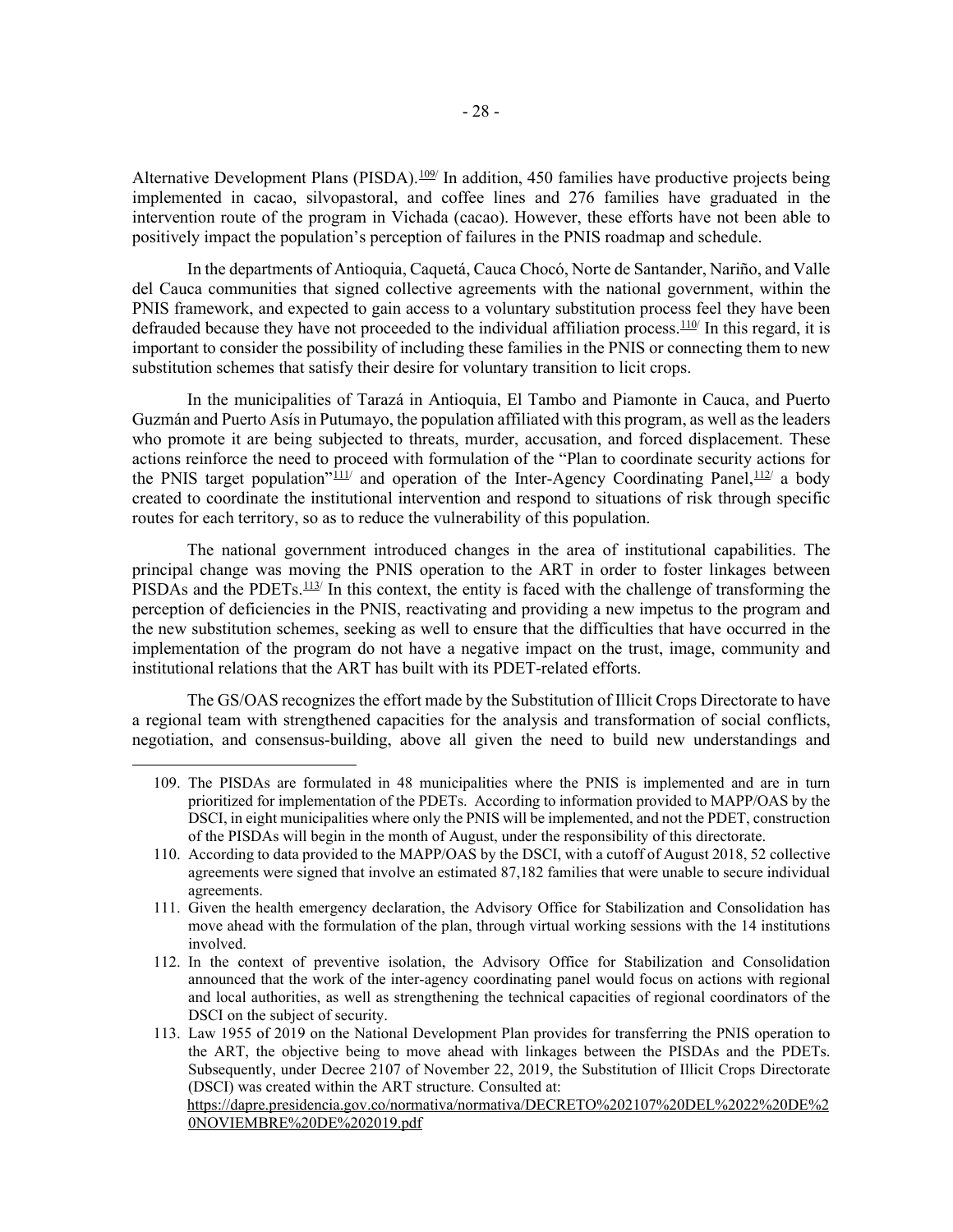agreements for voluntary substitution in regions and grower groups that did not have access to the  $P NIS.$  $\frac{114}{4}$ 

### **5.3. Victims and Land Restitution Law (Law 1448 of 2011)**

Law 1448 of June 10, 2011 and its regulatory decrees are now in their last year in force as initially conceived, so that discussions on extending them present an opportunity for revisions and including amendments to overcome the challenges occurring in their implementation and moving toward the full satisfaction of the victims' rights. In this regard, ensuring that they are fully financed will be key to affording rapid access to individual compensation by the victims, flexibly implementing collective reparations measures, reconsidering obvious urgent or extreme vulnerability criteria, proceeding with returns and relocations plans, increasing the allocation of resources for the entities involved, and allocating budgets to mayors' and governors' offices representing the largest numbers of persons affected by the conflict.

Some challenges for the implementation of the law, which may be structural aspects for improvement, are the coordination between the national government and the regional entities for comprehensive service and reparations, the involvement of the Public Defender's Office and the institutions of the Comprehensive Truth, Reparation, and Non-Repetition System (SIVJRNR) on the Transitional Justice Committees, a new effort toward representation for the victims<sup>[115/](#page-30-1)</sup> and the inclusion of oversight mechanisms.

It is also important to reconsider the participatory mechanism in the micro-targeting of areas for the implementation of land restitution, including the participation of community leaders and authorities in the process of declaring the suitability of a piece of land. In addition, in areas where there are disturbances in the public order, it is suggested that material restitution as the preferred method be changed, allowing compensation, relocation, or even the implementation of productive or incomegenerating projects as the means of reparation among other priorities established by the population affected by the conflict.

In the area of reparations and the victims' access to rights, the on-line actions of the Public Prosecutor's Office have been key to guaranteeing the acceptance of declarations, monitoring the impact on and effective participation of the victims in the construction of departmental and municipal development plans, the opening of virtual spaces to strengthen the capacities of young victims of the conflict and the conduct of workshops to build the historical memory. In addition, in the context of the emergency caused by COVID -19, the Land Restitution Unit (URT) developed some actions to comply with orders such as: planned administrative actions, communication with judges, project design, *inter alia*, to promote compliance with the Land Restitution policy. In addition, the participation and shared management of the Unit for Comprehensive Care and Reparation for Victims (UARIV) and the ART in the institutional sessions of the PDET are notable, promoting the construction of working methods to formulate projects that make it possible to comply with initiatives in the subregions and their impact on development plan programs.

The COVID-19 health emergency has underscored vulnerabilities in the victim population and is having effects in multiple areas such as a slowdown in administrative processes due to institutional adaptations and obstacles in the use of information technologies. It is estimated that this situation, in conjunction with factors such as dependence on informal subsistence and situations of isolation along

<sup>114.</sup> The MAPP/OAS supported the DSCI with a 25-hour virtual training process on the referenced topics.

<span id="page-30-1"></span><span id="page-30-0"></span><sup>115.</sup> With a larger number of members representing the victims or increasing the value of each vote.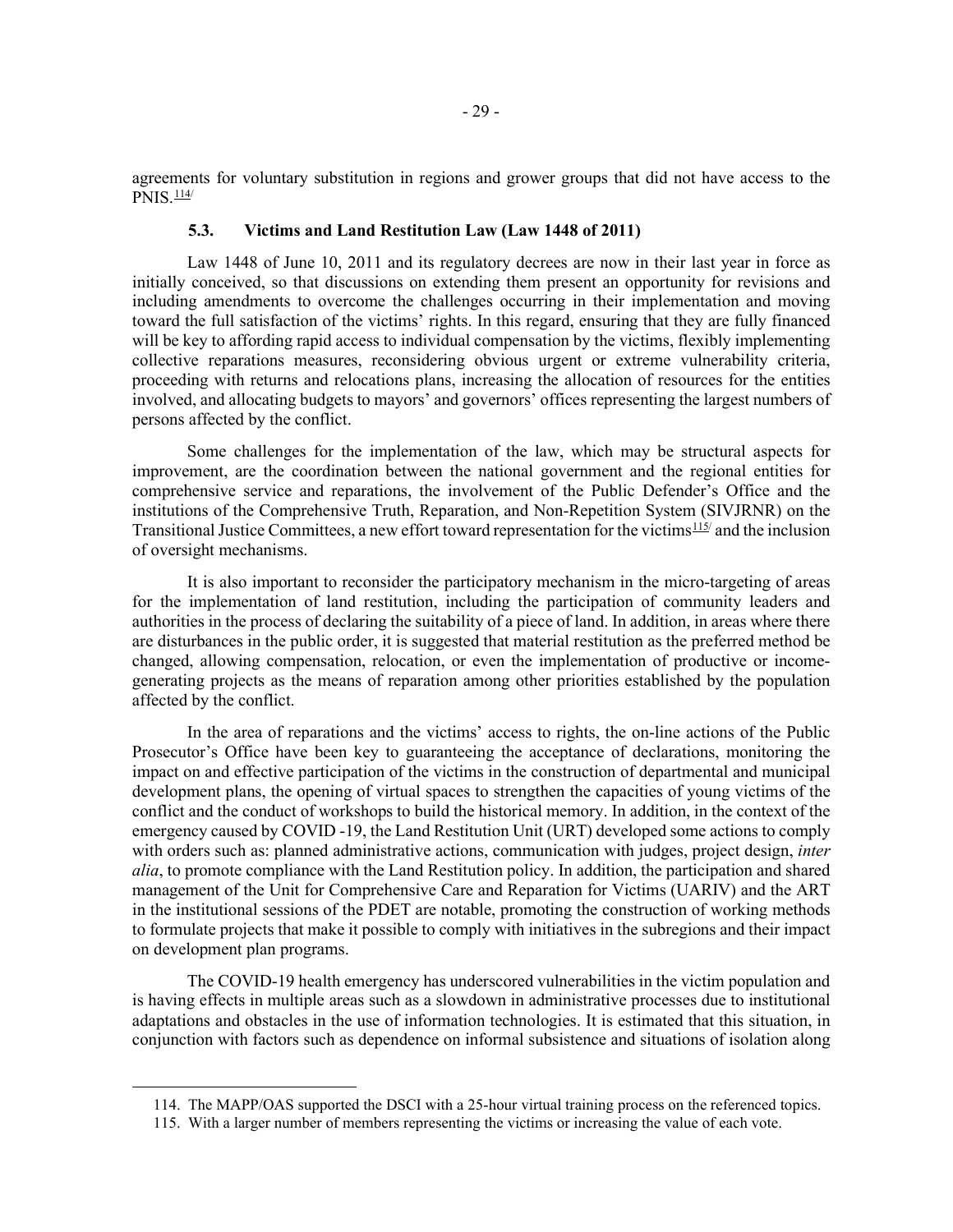with the effects of illegal armed groups could reverse progress made in the comprehensive reparation envisioned in Law 1448 of 2011 and its regulatory decrees.

Two cases exemplify these effects. The first is the collective reparations process of the Communal Action Organization<sup>[116](#page-31-0)</sup> which has slowed down in the stage for formulating the Comprehensive Reparation Plan, due to the limited relationship that the communities have with Information and Communications Technologies (ICTs), limited community resources for producing virtual meetings, and a change in the official responsible for the case on the part of the UARIV. These effects are mitigated by the relationship of trust and mutual commitment achieved between the Promotion Committee on the subject of communal collective reparation and the UARIV, which have contributed to progress in diagnosing the damage done to collective reparations.

The second case is the attack on John Restrepo, a leader of LGBT groups, on March 25, and the threats against the LGBT Working Group of Commune 8 of Medellín. These events constitute an attack on the guarantor, differential, reparative, and non-repetition spirit that underpins Law 1448 of 2011. The context in which the attack occurred revives the risks and circular nature of the continuum of violent actions based on prejudice, undermining the democratic participation of these sectors in peace building.

With regard to the Working Groups for the Effective Participation of Victims, the GS/OAS emphasizes the leadership and actions of their members in the context of the institutional groups of victims at the national level, as well as their linkage and effects in the various local entities. However, it notes with concern the threats and risks to security faced by some of their members in regions with a strong presence of and actions on the part of illegal armed groups.

The health emergency due to COVID-19 also had an impact on the Land Restitution policy, particularly administrative and judicial actions requiring travel to the territories to collect land registry and social evidence, and the conduct of judicial inspections and the delivery of plots. Nonetheless, in order to reduce the negative impact on its administrative actions, the URT enabled remote access for its collaborator to the registry system, updated the contact data for applicants, implemented electronic posting of applications, carried out extraterritorial characterization strategies with ethnic communities, so they could be performed outside of the collective territory, for the purpose of minimizing the risk both in the area of security and in combating the health emergency and made available to the users different channels for accessing information, so that, despite the initial suspension of terminals, the delayed procedures could be settled and new administrative actions could be planned pending the total lifting of the suspension.

<span id="page-31-0"></span>As regards judicial proceedings, offices facilitated access to and review of some electronic and digital files, as well as the conduct of judicial proceedings, excluding those that require leaving the

<sup>116.</sup> In the year 2015, it was recognized as a victim of the internal armed conflict by the Unit for Victims within the framework of Law 1448/2011, and it is the largest organization that has undertaken the collective reparation route, covering approximately 12% of the Colombian population. To date, it has been able to structure the diagnosis of the damage and it undertaking actions to formulate the Comprehensive Collective Reparation Plan (PIRC), the purpose of which is to provide ways to recover the capacity for self-management, contribute to political participation and citizenship, and strengthen the organization. The delay in the route has led to questions regarding the transformative nature of collective reparation and, for its part, the renewal of leadership roles constitutes a challenge that the collective must confront in order to lend speed to the reparatory process. Consulted at: [https://www.unidadvictimas.gov.co/es/reparacion-colectiva/unidad-participo-en-sesion-de-la-mesa-de](about:blank)[seguridad-con-organizaciones-comunales.](about:blank)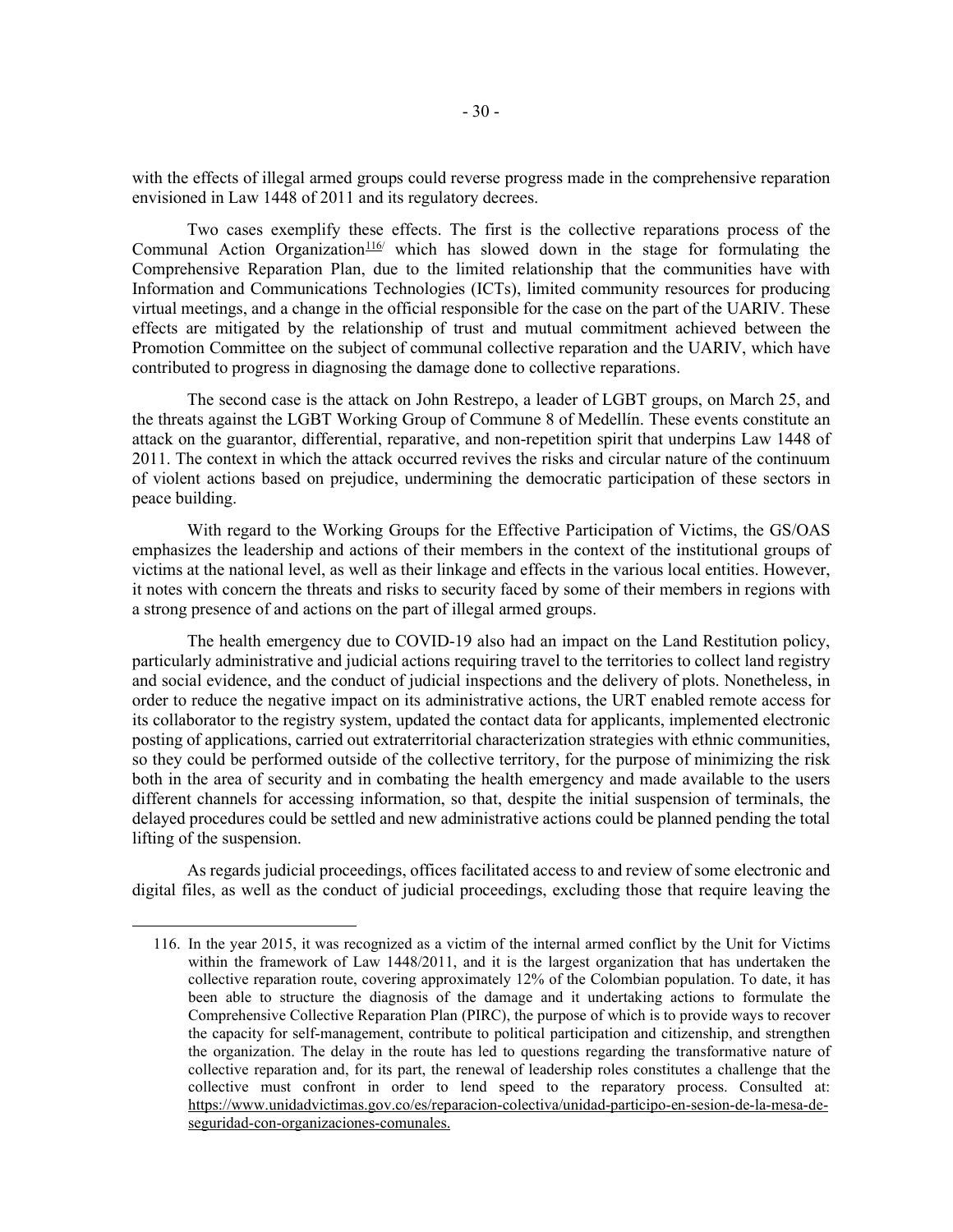country. Despite these efforts, it is clear that the limitations on mobility and restrictions on access to technological media for those participating in the process are affecting the dynamic and progress of the process.

Other efforts made to strengthen the infrastructure of the Specialized Jurisdiction in Land Restitution, such as increased staffing and access to technology for employees, may be overshadowed by procedural delays. The delays persist due to the very complexities of the process, caused by the need to gather evidence, $\frac{117}{7}$  $\frac{117}{7}$  $\frac{117}{7}$  and judicial and institutional proceedings,  $\frac{118}{7}$  as well as the workload that exceeds the capacities of some courts, and security situations that compel the suspension or rescheduling of on-site proceedings or formalities. These situations are reflected in the fact that only 53% of the applications filed by the URT have resulted in a judgment.  $119/$ 

Once again, the GS/OAS recognizes the work of the URT in promoting the Special Program for Women's Access and the progress involved in entering both men and women in the Registry of Expropriated and Forcibly Abandoned Lands when ties to the property are lost, thus asserting women's access to the land. In addition, the affirmative actions they receive, along with other differentiated groups, including the incorporation of special claims in the suit before the restitution judges that follow this approach. The enforceability of rights groups that seek to strengthen the capacities of the URT with regard to the content of the judgment and the enforceability of compliance merit special mention.

The limited empowerment of women, the few productive projects designed for them, the dynamics of social control imposed by illegal armed groups, and the difficulties of traveling to see to care-giving that limit access to relevant information on their rights, the routes for being served, and the status of their cases, still hamper full access to and utilization of property by women. Among the rural population and people with limited mobility, access to restitution or to the continued status of the proceeding is even more complicated. In addition, there are some cases in which the underlying problems $120$  are not resolved in the context of the restitution process, which means difficulty in accessing the full enjoyment of the right.

Also notable are the dynamics related to the difficulty of accessing housing, particularly in rural areas, as well as low security guarantees for returning to the territories and problems ensuring that municipal administrations will be able to fully comply with the land restitution orders. Added to this is the insufficient training of officials in the differential approach in judicial offices, which has repercussions in the failure to provide information on special safeguards, the failure to include

<span id="page-32-0"></span><sup>117.</sup> Evidence where the aim is to: fully identify the property, establish the applicant's compliance with the requirements for accessing formalization or acquiring ownership of the property, receipt of statements and testimony to verify the applicant's victim status and their legal or de facto relationship with the property, environmental, mining, energy, or infrastructure overlaps with the property, and other factors. The Mission, with nearly a decade of supporting and monitoring the implementation of this policy, has determined that the collection of evidence measure that most particularly complicates the procedure is the measure related to full identification of the property, in georeferencing, recording, and land registry terms, and potential environmental overlaps or overlaps with infrastructure or mining and/or energy operations.

<span id="page-32-1"></span><sup>118.</sup> For example, procedures for notifying and publicizing the start of the judicial process and requirements for entities, whose responses, often delayed, can impact the dynamic of the proceeding.

<span id="page-32-2"></span><sup>119.</sup> According to information consulted in May 2020, of the 20,909 applications submitted by the URT to the judges, 11,207 have been resolved in judgments. Consulted at: <https://www.restituciondetierras.gov.co/estadisticas-de-restitucion-de-tierras>

<span id="page-32-3"></span><sup>120.</sup> Cases related to the declaration of the presumed death of a spouse and the estate or inheritance.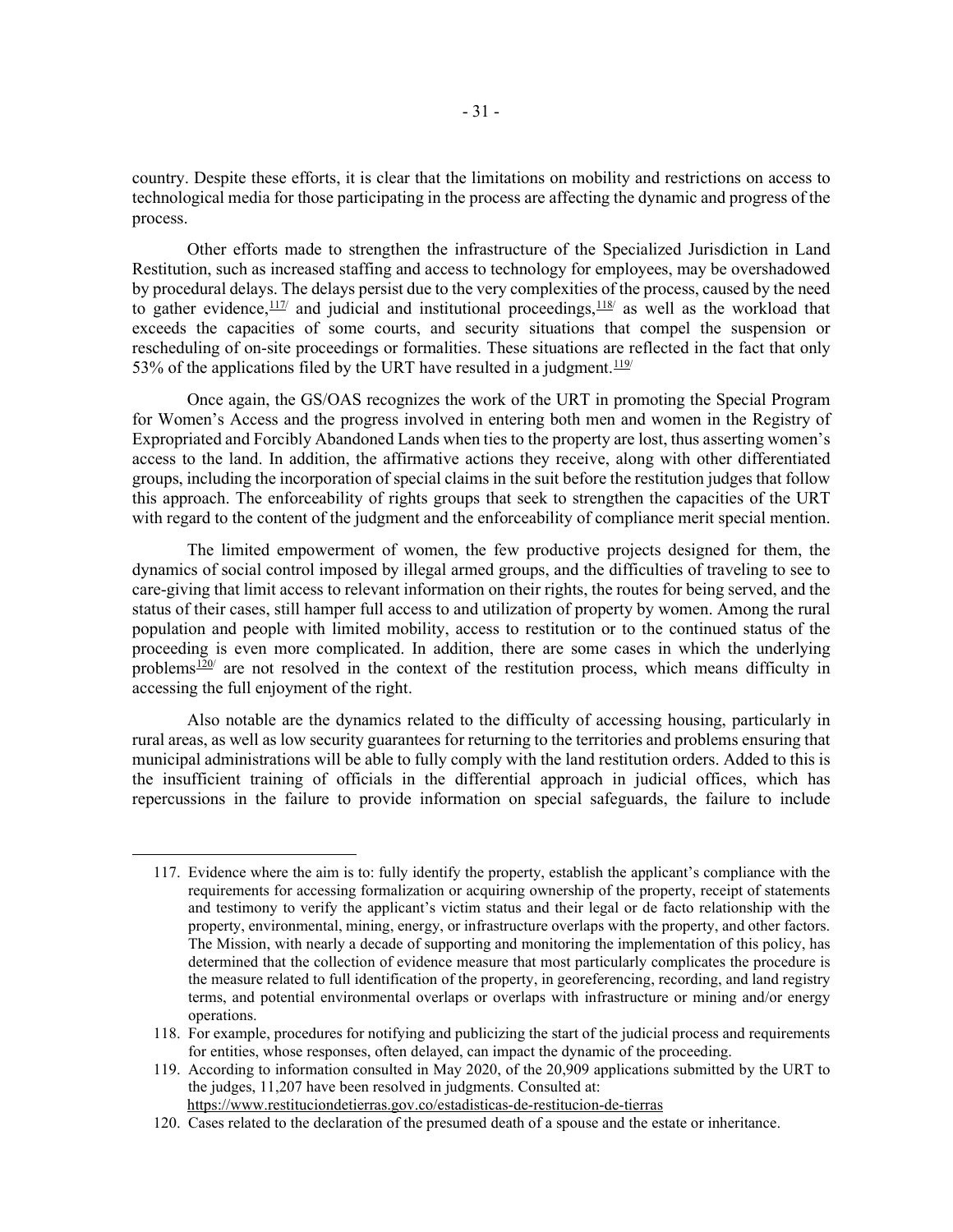differential approaches in administrative acts or judicial rulings, and the lack of intersectionality of those acts.

Finally, mandatory preventive isolation due to COVID-19 exacerbates structural inequities and deepens the vulnerability of populations affected by the conflict given the persistence of violent situations, thus reducing access to government entities. To mitigate the impacts that the emergency situation has on operations and the guaranteed continuity of processes, as well as the effective participation of the victims, the Victims Unit (UARIV) and the Land Restitution Unit (URT) have strengthened the citizen telephone and virtual services. However, these measures are not completely effective for continuing to advance on a timely basis with the comprehensive reparation of the victims. National and local authorities should continue coordinating to find effective actions with positive impact for the victims, allowing them to overcome their vulnerable conditions.

# **5.4. Strategic Intervention Zones (ZEII) or "Future Zones"[121/](#page-33-0)**

Decree 062 was issued in January 2020, designating the Presidential Advisory Offices and the Office of the High Commissioner for Peace (OACP) as delegates from the five prioritized areas within the framework of the strategy,  $\frac{122}{7}$  in order to accelerate regional actions in a comprehensive, interagency, and coordinated way. This decision, plus the community planning and state planning processes at all levels of government within the framework of constructing the PDETs, have allowed the national government, through the ZEII strategy, to concentrate comprehensive state intervention using targeting criteria.

During the month of July, Special Comprehensive Intervention Plans (PEII) $\frac{123}{123}$  $\frac{123}{123}$  $\frac{123}{123}$  were approved before the National Security Council, which represents an advance for launching the roadmap and moving ahead with the proper coordination of competent entities. In terms of justice, progress has been made in developing and strengthening the Local and Rural Justice Systems, particularly in the pilot plan of the municipality of El Charco (Nariño), where the Local Justice Committee has been formed and operates. This committee has succeeded in coordinating the municipal judicial operators and from there coordinating mobile judicial services days in rural areas. However, these have been suspended due to the COVID-19 mandatory preventive isolation measures. In addition, justice-strengthening actions that were planned, such as the arrival of more judicial investigators, are pending.

<span id="page-33-0"></span>After the first months of implementing the ZEII strategy, there is evidence of a need to strengthen the socialization and dissemination actions to sufficiently expand knowledge regarding the

<sup>121.</sup> The Future Zones are a civil strategy for intervention and targeting of programs, plans, and state resources, in territories that require unified, coordinated, sustained, and comprehensive State action, pursuant to Law 1941 of 2018 and Decree 2278 of 2019. There are five Future Zones, located in the Pacífico Nariñense, Catatumbo, Bajo Cauca, and Sur de Córdoba, Arauca and Chiribiquete and nearby Natural National Parks. Consulted at: [https://id.presidencia.gov.co/Paginas/prensa/2020/Consejo-de-](about:blank)[Seguridad-Nacional-aprobo-los-planes-para-las-Zonas-Futuro-200730.aspx](about:blank)

<span id="page-33-1"></span><sup>122.</sup> Presidential Advisory Office for Human Rights and Humanitarian Affairs for the Pacífico Nariñense ZEII; the Advisory Office for Equity for Women, for the Arauca ZEII; the Advisory Office for Stabilization and Consolidation, for the Catumbo ZEII; the Advisory Office for the Management and Compliance, for the Chiribiquete National Natural Park and Nearby Parks ZEII, and the Office of the High Commissioner for Peace, for the Bajo Cauca and Sur de Córdoba ZEII.

<span id="page-33-2"></span><sup>123.</sup> Defined as an instrument of the national government for the areas most affected by institutional weakness, the presence of organized armed groups, illegal economies, and poverty. Defined in Decree 2278 of 2019. The PEIIs were published on July 30, 2020 upon closing the preparation of this report. Consulted at: [https://id.presidencia.gov.co/Paginas/prensa/2020/Consejo-de-Seguridad-Nacional](about:blank)[aprobo-los-planes-para-las-Zonas-Futuro-200730.aspx](about:blank)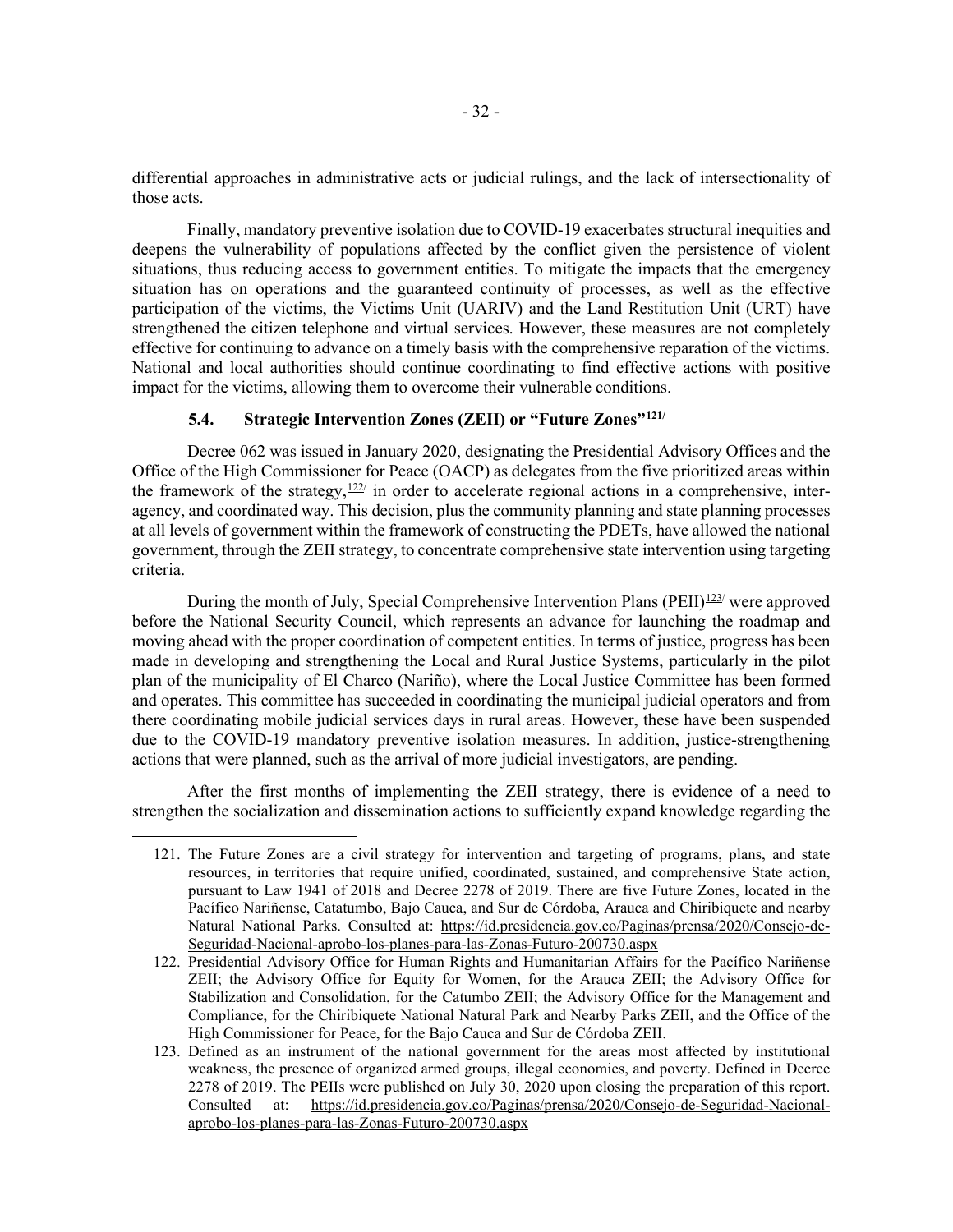strategy, objectives, goals, prioritized zones, entities that have some area of competence or the coordination and complementarity with other programs and entities, particularly with respect to the PDET acceleration component, $\frac{124}{4}$  $\frac{124}{4}$  $\frac{124}{4}$  as well as the additional financial and institutional supports that implementation of the PDETS will receive via the ZEII strategy.

Socialization actions should prioritize both local justice operators and officials of the Sectional Prosecutors' Offices in Arauca, Caquetá, Tumaco and the regions of Catatumbo and the Bajo Cauca Antioqueño, where because the PEIIs of each zone have not communicated these institutional actors claim not to fully know the strategy's actions nor the levels of coordination with the national level.

The ZEII strategy would be strengthened with the opening of mechanisms and opportunities for citizen participation and oversight, with appropriate incorporation of differential ethnic and gender approaches and attending to the particular conditions in the respective PEIIs.

# **6. WOMEN'S LEADERSHIP IN THE GENDER AND PEACE AGENDA**

The Colombian State<sup>[125/](#page-34-1)</sup> has deployed various actions to adapt and strengthen measures to address violence against women in general and victims of the armed conflict in particular during the COVID-19 pandemic. Moreover, it has shown a willingness to join hemispheric awareness-raising and response strategies.<sup>[126](#page-34-2)/</sup> Particularly notable are the advances reported in response to the 51 gender indicators of the Framework Implementation Plan (PMI) for the Final Agreement in aspects such as access to land, delivery of housing, rural women's and gender initiatives in the PATRs, political participation with the "More Women, More Democracy" strategy and, finally, the 2019-2022 National Action Plan of the Comprehensive Program of Guarantees for Women Leaders and Defenders.

It is a challenge to overcome the increasing gender gaps and risks for women's exercise of leadership in high conflict areas, particularly during the pandemic. In urban centers and remote rural areas affected by the armed conflict, COVID-19 accentuates the violation of rights, exacerbates discrimination, and undermines the transformative potential of women's local leadership in building peace.

The differential impacts expressed in increased gender-based violence  $(GBV)$ <sup>[127](#page-34-3)/</sup> are expressed in the lack of comprehensive security and non-repetition guarantees for women leaders and defenders; difficulties seeking to access and remain in school for women and their children; increased unemployment and precariousness in the lives of informal workers; undermining of sovereignty and food security; as well as disadvantageous conditions for producing and selling their products and

<span id="page-34-0"></span><sup>124.</sup> Decree 2278 of 2019 defines acceleration of the PDET initiatives as an integral component of the Strategic Comprehensive Intervention Plans. Thus, according to the Presidential Advisory Office on Stabilization and Consolidation, a strategy has been proposed to identify, in the various PDET management and follow-up mechanisms, linked initiatives in this chapter and proceed with a model for coordinating with provisions in the Future Zones. In addition, there is a set of indicators that can be used to monitor the PDET acceleration component in the ZEII strategy.

<span id="page-34-1"></span><sup>125.</sup> Specifically, the national government under the leadership of the Vice President, the Presidential Advisory Office for Women's Equity (CPEM), the Presidential Advisory Office for Stabilization, the ART, and the Ministry of the Interior. Additionally, the Public Prosecutor's Office and the mechanisms of the SIVJRNR.

<span id="page-34-2"></span><sup>126.</sup> The Inter-American Commission of Women (CIM). "COVID-19 in Women's Lives: Reasons to Recognize the Differential Impacts" Consulted at: <http://www.oas.org/en/cim/docs/ArgumentarioCOVID19-EN.pdf>

<span id="page-34-3"></span><sup>127.</sup> The Mission's monitoring includes findings in cases of sexual violence, femicide, and forced disappearances of women.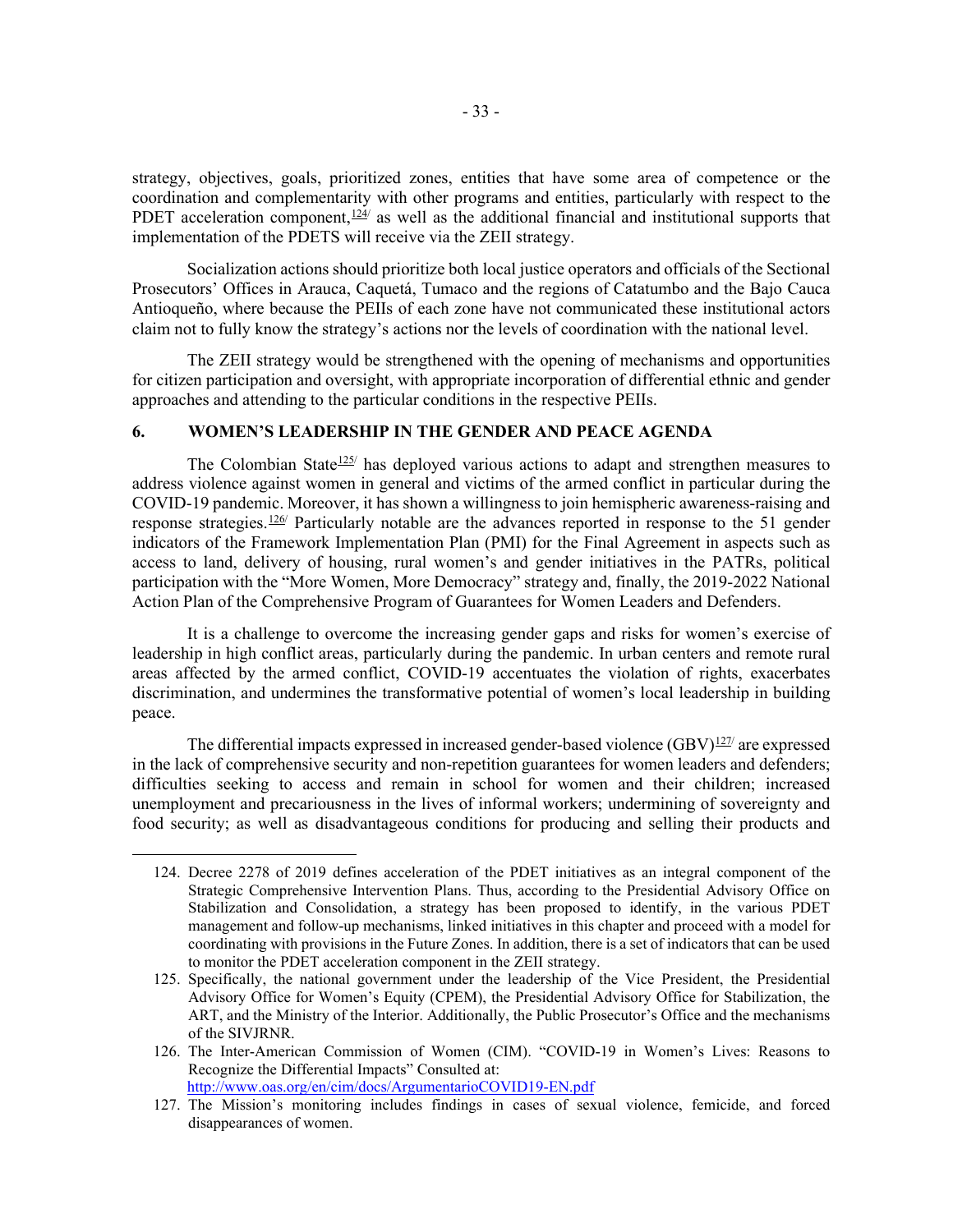ventures, particularly those produced by peasant, indigenous, and afro-descendant women; and finally, the uneven exercise of political participation and citizenship during the first half of  $2020$ .<sup>[128](#page-35-0)/</sup>

In addition, despite the advances made in the Comprehensive Program of Guarantees for Women Leaders and Defenders (PIG – Women), their concrete effects are still pending in the territories, including in those like Putumayo and Cauca, where implementation efforts are being advanced through pilot projects. There is an alarming persistence of coercive contexts for women based on violent control, there are weaknesses in the comprehensive and effective national and regional institutional response, delays in the activation of routes, allocation of supplemental measures, and lack of effectiveness in assigned protection schemes; as well as the undermining of security conditions, worsening of gender risks for female leaders and defenders, and increased gender-based violence against them in regions such as Antioquia, Arauca, Cauca, Córdoba, Nariño, Norte de Santander, Putumayo, Sur de Bolívar, and Valle del Cauca.

The GS/OAS and the Mission join the call to protect the lives of women human rights leaders and defenders, noting the likelihood that, during the health emergency caused by COVID-19, there may be negative effects such as regressivity in the broad set of women's and LGBT social sectors' rights, a slowdown in the implementation of the gender and peace agenda, and the persistent gap resulting from intersectoral discrimination and violence. $129/$  $129/$ 

# **7. COMPREHENSIVE TRUTH, JUSTICE, REPARATION, AND NON-REPETITION SYSTEM (SIVJRNR)**

The SIVJRNR entities have made significant efforts to coordinate and interconnect processes, generate coordinated territorial actions, and develop joint external communication strategies, keeping the centrality of the victims as the axis. To be noted are the actions undertaken to confirm compliance with the requirements of the conditionality regime by those who appear before its judicial and extrajudicial mechanisms, by means of continuous information-sharing, as well as the impetus to achieve the incorporation of reparation measures in building the roadmap for the PDETs.

As indicated in the XXVIII report, although the SIVJRNR has led to better coordination and linkage among its component entities at both the central and territorial level, it needs to increase the dissemination of the mandate of each entity and produce mechanisms to ensure that victims do not perceive access as a disjointed effort that duplicates other legal frameworks such as Law 1448 of 2011 and Decree-Laws 4633, 4634, and 4635 of 2011. In addition, a warning is needed regarding the challenges that still persist in the area of security and guarantees of non-repetition for communities that decide to contribute to and participate in this system, as well as for SIVJRNR staff and contractors who work in places where illegal armed groups are present.

### **7.1. Disappeared Persons Search Unit (UBPD)**

Significant advances have been made during this period in the work carried out by the UBPD. In particular, the GS/OAS commends the launch of the National Search Plan to locate people considered disappeared in the context of the internal armed conflict, as well as the consolidation of 12

<span id="page-35-0"></span><sup>128.</sup> An example of this is the downturn and intimidation in their effective participation and impact before the PDDs for the inclusion of women's policies, gender equity, and peace.

<span id="page-35-1"></span><sup>129.</sup> The view of intersectional discrimination and violence is based on the intersection of various subordinate conditions, characteristics, and/or identities that take shape in an individual or collective subject, the interaction of which reveals particular ways of experiencing the violation and lack of guarantees for rights. These conditions are associated with gender, sexual orientation, gender identity, ethnicity, level of schooling, territory, socioeconomic condition, disability, or diverse skills, among other factors.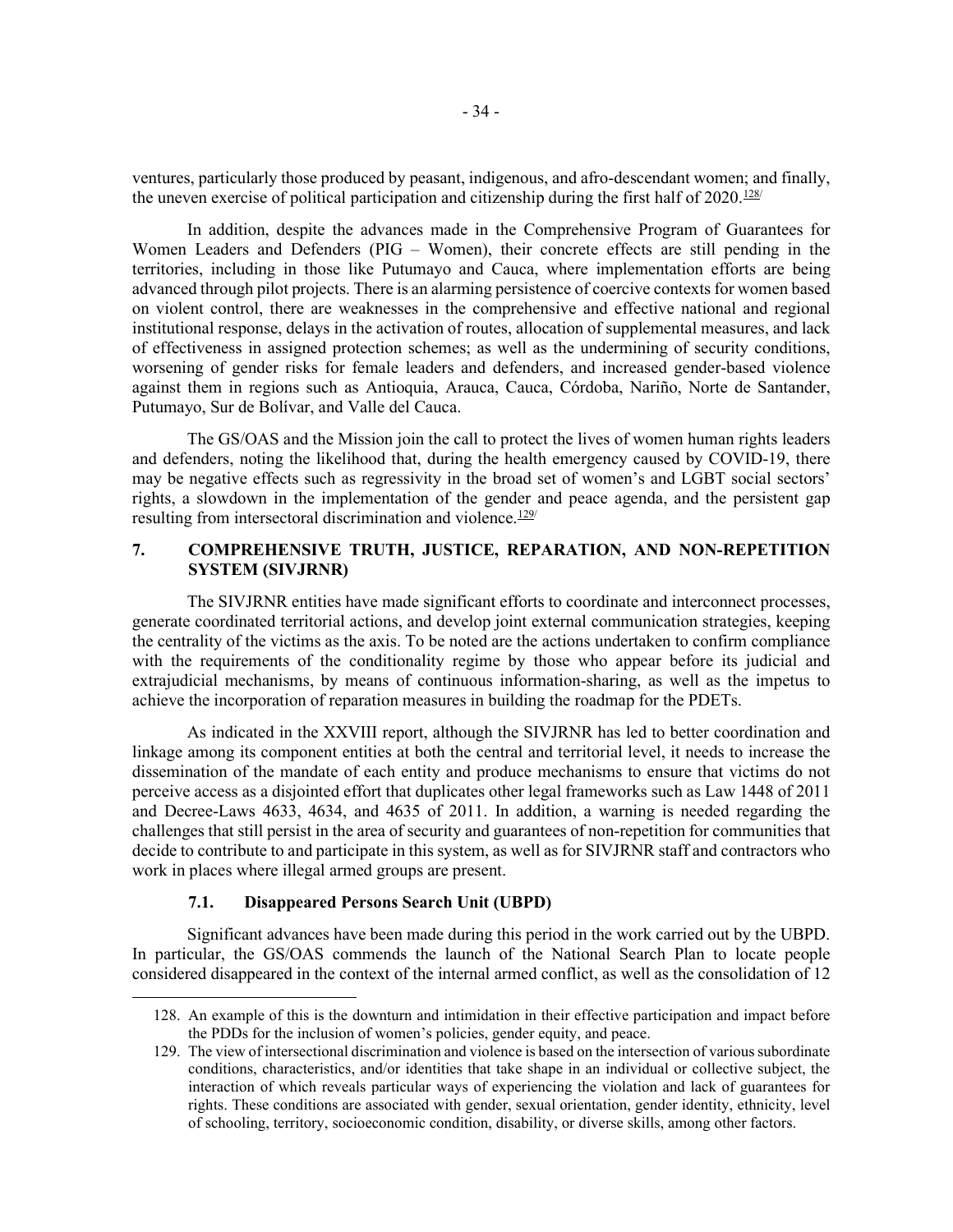Regional Search Plans for the Pacífico, Magdalena Medio, and the Colombia-Ecuador border zones, and the departments of Caquetá, Cesar, Cundinamarca, Meta, and Valle del Cauca. This progress marks an inescapable commitment to the victims and a key step toward peace.

The Mission also celebrates the installation of the Advisory Council, comprised of the Coordinating Committee for the Pueblo Bello Case, the Association of Nariño Women Victims of Forced Disappearance (AMVIDENAR), Ágape for Colombia, the Association of Victims for the Peace of Colombia (ASODAVIPAC), the Colombian Interdisciplinary Team for Forensic Work and Psychosocial Assistance (EQUITAS), the Forced Disappearance delegate of the Victims Participation Panel, the Truth Commission, the Presidential Advisory Office for Human Rights and International Affairs, the National Forensic Medicine Institute, the Ministry of Justice and Law, the Ministry of Health, the Ministry of the Interior, the OACP, and the UARIV. This Advisory Council represents an opportunity to strengthen the participation of the victims in this transitional mechanism and a concrete contribution to its mission. $\frac{130}{ }$ 

In the context of the health emergency caused by COVID-19, the UBPD undertook actions to guarantee telephone and virtual assistance channels,  $\frac{131}{12}$  $\frac{131}{12}$  $\frac{131}{12}$  as well as to increase the secrecy, confidentiality, and safekeeping of information in work done at home by the entity's staff. Similarly, actions were undertaken to create joint technical working groups including the Investigation and Indictment Unit  $(UIA)$ <sup>[132/](#page-36-2)</sup> and the UBPD to study cases, coordinate exploratory actions in cemeteries, $\frac{133}{ }$  and participate as experts when public hearings are conducted on precautionary measures ordered by the Special Jurisdiction for Peace (JEP).<sup>[134](#page-36-4)</sup> This latter unit also contributes by providing information for search plans.

With the launch of the National Search Plan and the Regional Plans, the main challenges of the UPBD will be to guarantee that the implementation of those plans does not expose the communities to risk or increase their risk, particularly in territories where illegal armed groups are present and active; as well as to maintain trust and encourage the direct, active, and informed participation of the victims' families. In this regard, the UPDB is urged to continue to overcome challenges and to strengthen technical coordination with the PDET/PATRs as a contribution to the territorialization of public peace policies.

### **7.2. Special Jurisdiction for Peace (JEP)**

With the opening of two new offices in Bucaramanga and Neiva, the JEP increased its territorial presence during the first half of 2020. To date, this entity has 20 Executive Secretariat links, 21 psycho-legal pairs with the victims' care department, 17 teams in the Autonomous Advisory and Defense System, and 11 groups belonging to the country's Investigation and Indictment Unit that seek to guarantee access to justice for the victims of the internal armed conflict and to promote their participation.

The GS/OAS commends the consolidation of the Participation Commission as a permanent body within the Jurisdiction, which heightens the centrality of the victims. This centrality will be crystalized through the Victims Participation Manual, an instrument that was supported technically by

<span id="page-36-0"></span><sup>130.</sup> Humanitarian and extrajudicial search for persons considered disappeared in the context of and by reason of the armed conflict.

<span id="page-36-2"></span><span id="page-36-1"></span><sup>131.</sup> Circular 12 of April 13, 2020

<sup>132.</sup> Unit attached to the JEP.

<span id="page-36-3"></span><sup>133.</sup> Dabeiba, San Onofre, and Rincón del Mar and the La Alemania and El Palmar farms in Sucre

<span id="page-36-4"></span><sup>134.</sup> Hidroituango, la Escombrera, and la Arenera of Commune 13 in Medellín.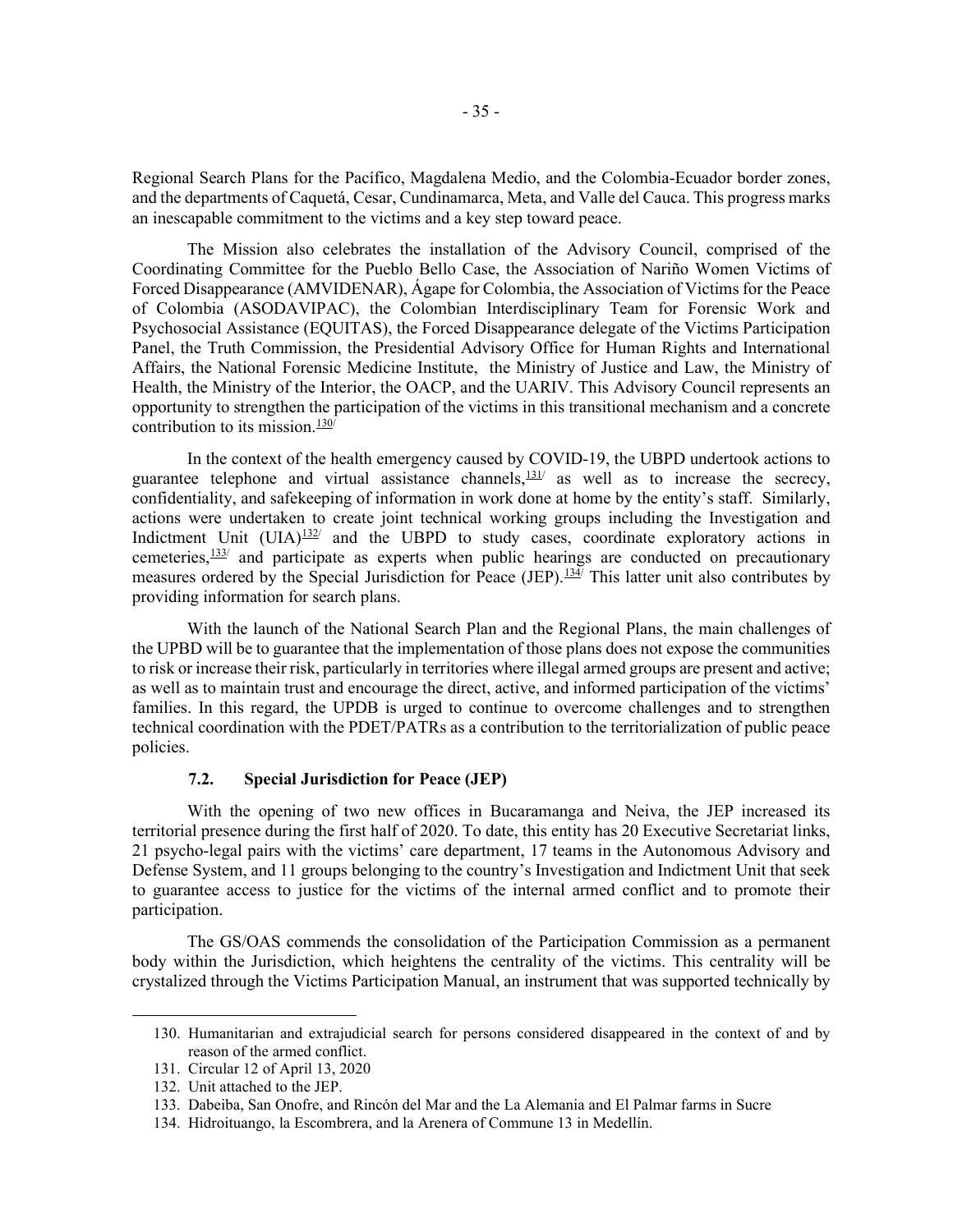the MAPP/OAS and represents an original tool in the area of courts embodying the principles of restorative justice, the right to effective participation, and the inclusion of international standards.

In the context of the contingency caused by COVID-19, the Jurisdiction has shown interest in implementing a virtual strategy for afro-Colombian and indigenous populations, which has had the support of the Mission, the objective being to move ahead with ethnically relevant accreditations and notifications in the territory, while the health emergency is being overcome. It has also expressed interest in the search for alternatives for conducting remote voluntary versions, taking into account the principles of security and procedural guarantees for those making an appearance.

However, mandatory isolation to combat the COVID-19 epidemic affected dissemination and education activities, the preparation of reports, notices, victim transfers to offer voluntary versions, and the implementation of precautionary measures for their participation. Nonetheless, starting on April  $27,135$  JEP bodies carried out some procedures such as issuing judicial orders that do not require notification or can be fully reported electronically, the granting of precautionary or protective orders or victim accreditations, and also conducted some virtual hearings.

Regarding the macro cases prioritized by the Jurisdiction, Case  $002^{136/2}$  has a total of 105,146 accredited victims, including 54 indigenous reserves, 52 town halls, and 30 community councils; Case 004[137](#page-37-2)/ has 35,174 accredited victims, 72 individual victims and 103 collective victims, and Case  $005\frac{138}{138}$  $005\frac{138}{138}$  $005\frac{138}{138}$  has accredited a total of 62 individual victims and 83 collective victims, representing 143,382 indigenous villagers and 20,255 afro-descendant people. These accreditations show significant participation by the population, a condition that will mean not only that the proceedings are more inclusive and transparent but will also foster the construction of truly comprehensive justice.<sup>[139](#page-37-4)/</sup>

The centrality of the victims also entails the possibility of participating in the observations of individual and collective voluntary versions, emphasizing in that regard the receipt of observations from 891 victims of the 2,120 accredited victims in Case 001. The victims' observations promote the building of trust and strengthened dialogue, while representing an essential element in comparing the versions. In this case, the application of digital justice tools is appreciated, particularly the launch of a platform for transmitting and generating observations.

<span id="page-37-0"></span><sup>135.</sup> The JEP ordered the suspension of hearings and judicial terminals as of March 16, a measure that was partially lifted on April 27, 2020.

<span id="page-37-1"></span><sup>136.</sup> Which prosecutes human rights violations and violations of international humanitarian law (IHL) that particularly affected indigenous peoples, black communities, afro-Colombians, peasants, women, and LGBTI persons in the municipalities of Tumaco, Ricaurte, and Barbacoas, in the department of Nariño.

<span id="page-37-2"></span><sup>137.</sup> Which focuses on the upheavals caused by the extinct FARC-EP and the armed forces between 1986 and 2016 in the region of Urabá.

<span id="page-37-3"></span><sup>138.</sup> Which prioritizes human rights violations and serious violations of international humanitarian law in 17 municipalities located in northern Cauca and the southern Valle del Cauca.

<span id="page-37-4"></span><sup>139.</sup> In these territorial cases, cases 002, 004, and 005 stand out; in addition to the accreditation stages, they have advanced to receiving versions from those appearing for the FARC-EP and the armed forces: in case 002 progress has been made on 37 voluntary versions from 20 persons appearing (4 of them virtual in the context of mandatory isolation) and four collective procedures on construction of the truth dialogue; for its part, case 004 has received 11 voluntary versions and conducted four collective proceedings on discursive construction of the trust; finally, in case 005, 11 versions of those appearing in the case have been produced. The receipt of these versions is fundamental and shows that the proceedings have advanced, reducing the possibility of impunity for the upheavals occurring in the territories of Nariño, Cauca, Valle del Cauca, and Antioquia.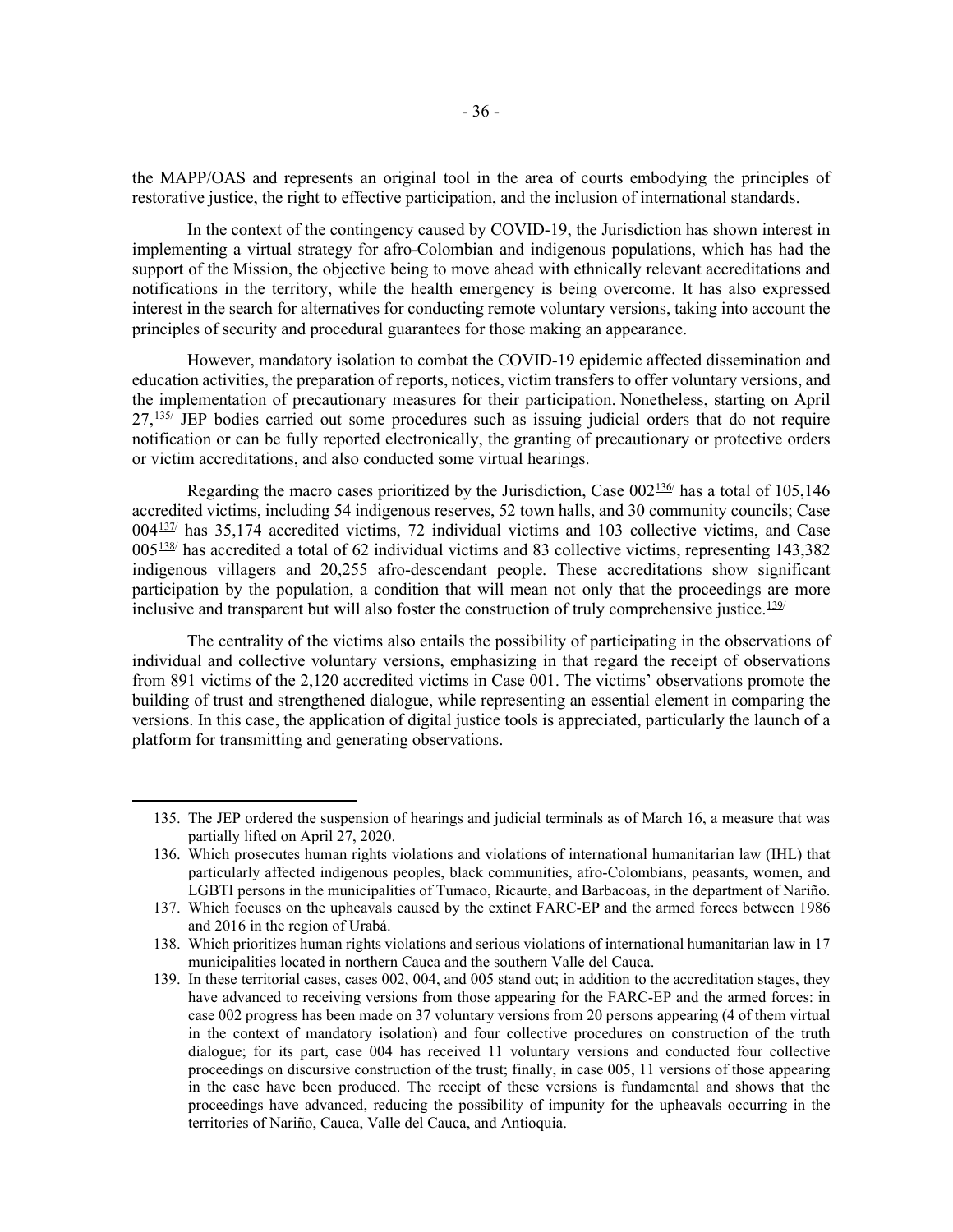In addition, the judicial treatment of crimes committed against children and adolescents is particularly important. In this regard, the efforts made by the Jurisdiction in the context of Case 007, which focuses on the recruitment and use of children in the armed conflict, are commended, calling for continued efforts to uncover more cases of recruitment, use, and assignment of children and adolescents in general. With a cut-off date of June 16, 2020, civil society organizations delivered four reports that are particularly relevant for the case, which had 93 individual accredited victims.

The GS/OAS also celebrates the progress made by the JEP in the context of inter-jurisdictional coordination with the Special Indigenous Jurisdiction (JEI) and the intercultural dialogue with afrodescendant communities. There have been 29 proceedings in Case 002 and 11 inter-jurisdictional coordination proceedings in Case 005. In cases 002, 004, and 005 it has been possible to establish a specific coordination route that has been agreed upon with the communities themselves. These scenarios reflect a profound respect for ethnic jurisdictional authorities and cosmovisions.

The ethnically-relevant virtual route model designed in Case 002 and its dissemination with the indigenous communities of UNIPA<sup>[140](#page-38-0)</sup> and CAMAWARI<sup>[141](#page-38-1)</sup>/ has made it possible to make progress on judicial guarantees and minimize the effect on victims' rights under the current circumstances. However, there is a call to ensure that initiatives of this type cover all the macro cases.

Through the Mission, the GS/OAS has conducted special follow-up on the precautionary measures sought from the JEP by the different communities and victims. In this regard, a monitoring system was launched by the Investigation and Indictment Unit that will be able to minimize delays in approving these measures intended for populations living under particularly risky conditions due to the presence of illegal armed groups, illegal dealers, and the dynamics of conflict. Nonetheless, it notes the need to include cross-cutting and comprehensive analyses of current territorial situations in each of the areas with open cases or impacted by those cases, in order to take into account all the dynamics that promote or generate extraordinary risks for victims participating in the JEP.

An understanding of these contexts and their dynamics could better demonstrate the risks being assumed by organizations when they participate and become accredited. Similarly, there is a call for studying, analyzing, and broadly developing the protection offered by the jurisdiction in the context of precautionary measures or other measures provided for this purpose and not just those derived from accreditation, in that other victims may be excluded who meet the conditions for entering the JEP.

#### **7.3. The Truth Commission (CEV)**

Important actions have been seen in progress made in the work developed by the CEV. During this period, 5,839 interviews<sup>[142/](#page-38-2)</sup> and 105 social dialogue events<sup>[143](#page-38-3)/</sup> were held at the national and territorial level. In particular, the GS/OAS salutes the decision made by the system to take the CEV's final report to be delivered in 2021, as a reference for the JEP and UBPD. Also noteworthy are the advances made in verification of the conditionality regime through ongoing information sharing between the JEP and the CEV, as well as the establishment of technical working groups for organizing precautionary measures in investigations related to the Administrative Security Department (DAS) and the National Center for Historical Memory.

<span id="page-38-0"></span><sup>140.</sup> Indigenous Unit of the Awá People.

<span id="page-38-1"></span><sup>141.</sup> Awá City Council of Ricaurte.

<span id="page-38-2"></span><sup>142.</sup> Primary sources collected directly by the Truth Commission.

<span id="page-38-3"></span><sup>143.</sup> Virtual events: public or closed educational events or actions on the three objectives (Recognition, Non-Repetition, or Co-existence) and another relationship type of Commission events.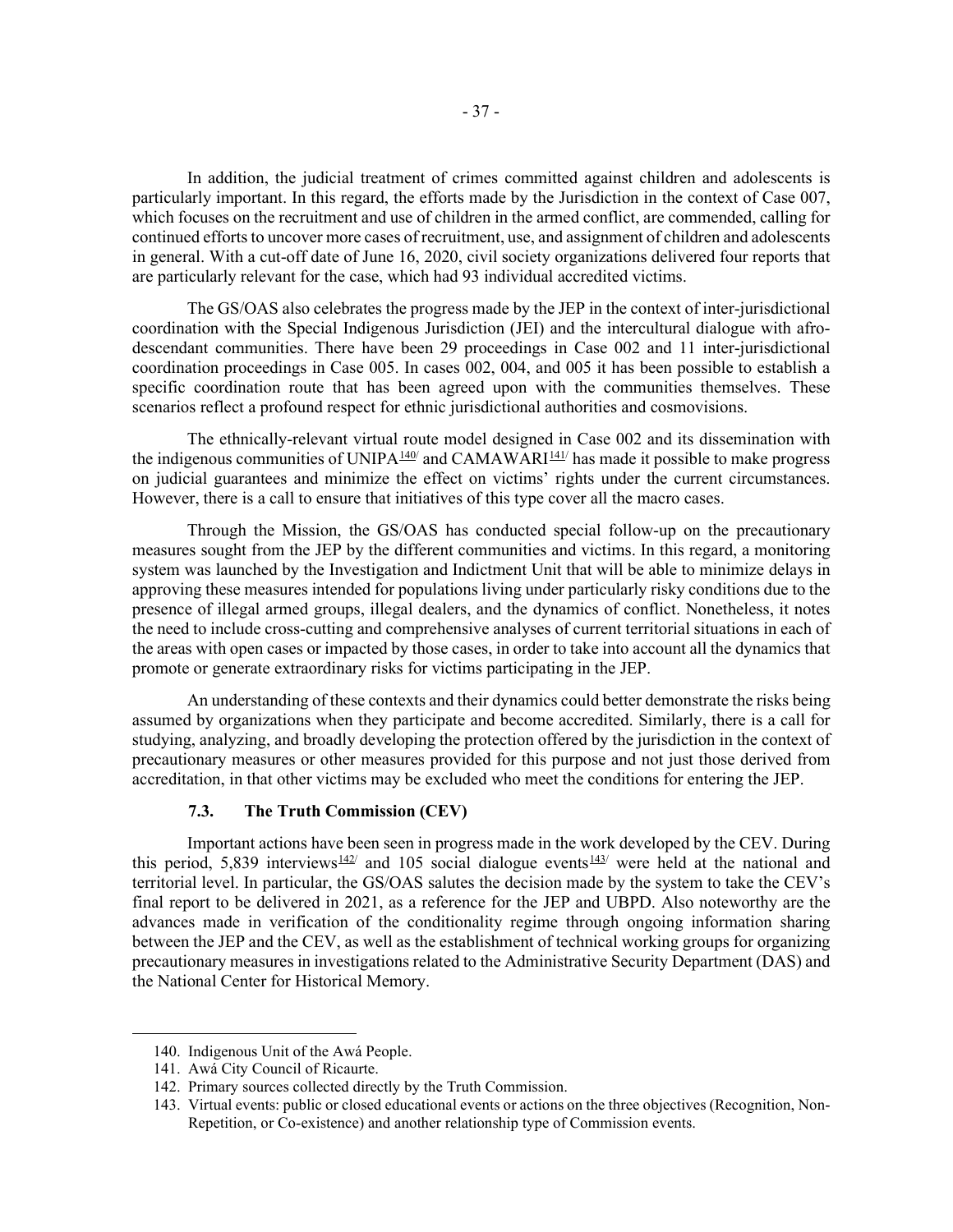As a strategy for responding to the contingency caused by COVID-19, the CEV did scenario planning and extended the deadline for the submission of interviews and receipt of cases until the end of the year. It also continued analyzing information for the Final Report, through the research line. The GS/OAS highlights the comprehensive and diverse process for the appointment of Alejandro Castillejo Cuellar as Commissioner in response to the death of Alfredo Molano Bravo at the end of last year.

For the social dialogue line, a methodological adjustment was made to strengthen mass media and alternative communication methods. The main challenge for the victims is the use of technological information tools and limited willingness to tell their stories in the presence of or near family members, which has a negative impact on addressing issues related to the armed conflict.

The strategies undertaken include radio programs to hear the population's voices on the causes of the armed conflict on 57 radio stations in macro-territorial regions of Antioquia and Eje Cafetero, Centroandina, Caribe, Pacífico, Sur Andina, Amazonía (Putumayo), Nororiente, and Orinoquía. In addition, in Norte de Santander print media were used to provide education on forced disappearances in the "Frozen Lives" primer that was written to continue supporting the clarification process being conducted by organizations of women and seekers in the armed conflict.

The MAPP/OAS will continue to support each of the SIVJRNR institutions with respect, solidarity, and impartiality, always hearing the call of the victims.

### **8. RECOMMENDATIONS**

In keeping with the findings described, the GS/OAS respectfully submits the following recommendations:

### **8.1. To the Office of the High Commissioner for Peace**

8.1.1. Monitor and evaluate the impact of government criminal policy for dismantling criminal organizations responsible for attacks on social leaders, human rights defenders, and participants in the implementation of the Final Agreement. On a supplemental basis, promoting intersectoral coordination scenarios in the national arena, linkage with departmental and municipal governments, and strengthening of the Gender Sub-Group of the National Commission for Security Guarantees are suggested.

8.1.2. Continue to energize, through virtual and in-person strategies, the Territorial Councils for Peace, Reconciliation, and Coexistence (CTPRC), guaranteeing methodologies that allow for broad, diverse, and inclusive participation by ethnic sectors, women, and youth, particularly in urban areas, with respect to handling the health emergency and the resulting areas of conflict.

### **8.2. To the Office of the High Commissioner for Peace and the Ministry of Defense**

8.2.1. Continue and expand on the implementation of demining strategies at the territorial level that strengthen prevention strategies and the creation of reporting mechanisms, under the principle of confidentiality, on the presence of the antipersonnel mines, improvised explosive devices, and explosive traps in areas where illegal armed groups are present, seeking to expand on risk scenarios for the communities.

### **8.3. To the Ministry of National Defense**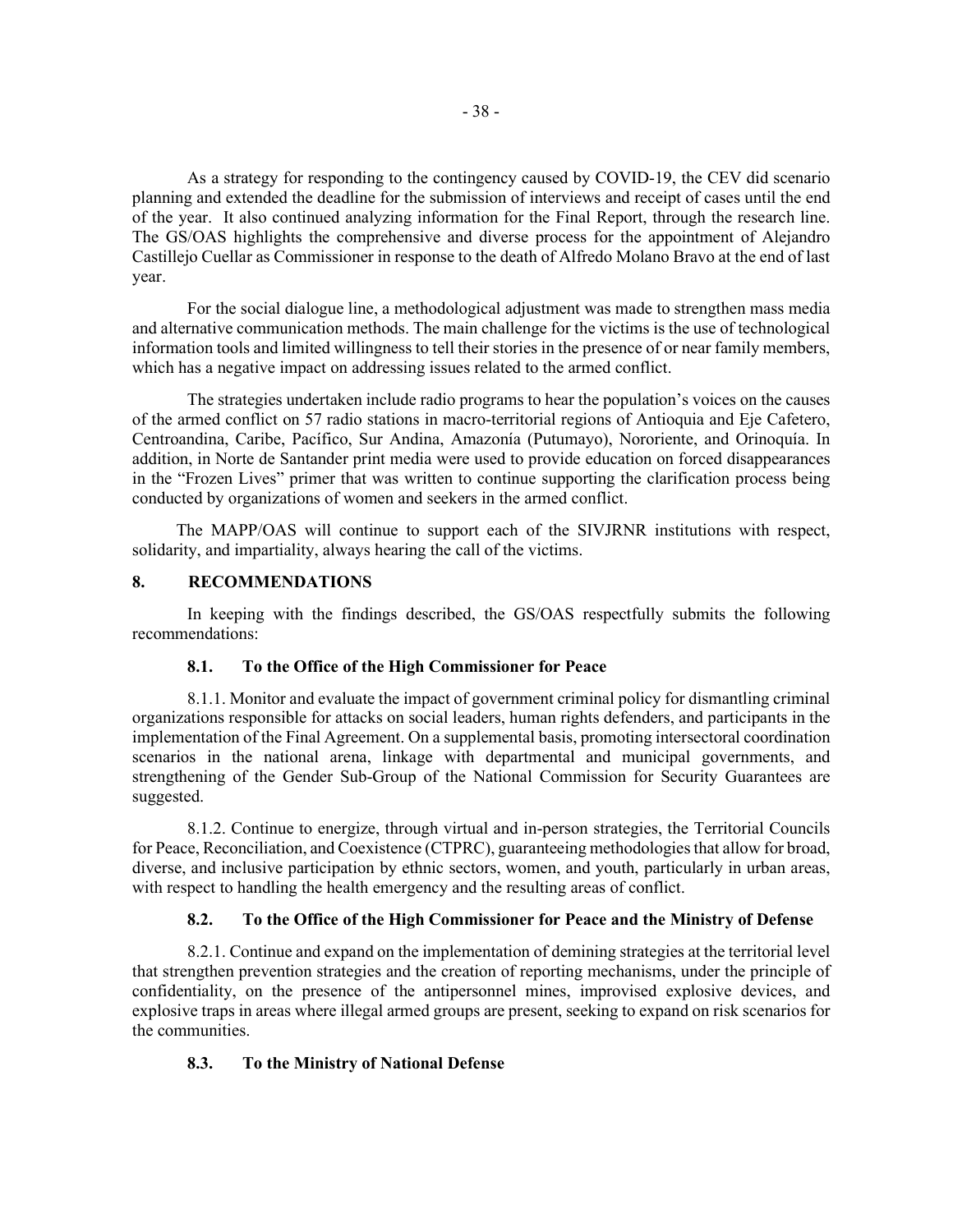8.3.1. In coordination with the Ministry of the Interior, address social pressures and conflicts arising from the implementation of forced eradication, through dialogue and social transformation mechanisms.

# **8.4. To the Intersectoral Commission for the Prevention of Recruitment, Use, and Sexual Violence against Children and Adolescents – CIPRUNNA**

Through implementation of the Strategy for Prevention of the Recruitment, Use, and Utilization of Children and Adolescents:

- i. Promote opportunities for virtual training for staff of the Public Prosecutor's Office, municipal administrations, rural teachers in at-risk municipalities, and youth platforms, with respect to the strategy and responsibilities of the CIPRUNNA on ways to care for children and adolescents.
- ii. Encourage municipal administrations to include, in development plans, the policy on the prevention of recruitment, utilization, use, and violence against children and adolescents by organized armed groups and organized criminal groups, to include prevention and rapid response methods.

#### **8.5. To the Presidential Council on Stabilization and Consolidation**

8.5.1. Disseminate the methodology, deadlines, and participants in the PDET implementation process; the methods and timing for the participation of local authorities and driver groups; and the planning scheme on the availability of economic resources at the national level intended for the implementation of the government's peace policies.

8.5.2. In coordination with the Public Prosecutor's Office, promote the establishment of citizen oversight boards and participatory forums in which the communities, as the active political subject in the transformation of the territories, can exercise the democratic right of oversight and social control over government management in the execution of the PDETs.

8.5.3. Proceed with implementing the gender and peace agenda, particularly within the framework of the PDETs, given the need to define an emergency intervention plan for territorial dissemination and strategic, gradual, and progressive positioning of the 4,406 gender initiatives of the PATRs within the PDET Single Road Maps.

8.5.4 The Inter-Agency Coordinating Panel should coordinate the design of measures to guarantee the safety of persons being reintegrated from the Territorial Spaces for Training and Reintegration (AETCR), primarily those who are in remote locations and living in highly vulnerable situations due to the presence of one or more illegal armed groups and the high density of illicit crops.

8.5.5. To the Territorial Renewal Agency (ART) and the Substitution of Illicit Crops Directorate, proceed to implement new voluntary substitution schemes that guarantee the comprehensive transformation of the territories, concentrating efforts on the social organization of rural property, the conservation of environmentally protected areas, and the sale of legal goods.

**8.6. To the Presidential Advisory Office for National Security, the Presidential Advisory Office for Stabilization and Consolidation, the Presidential Advisory Office for Human Rights and International Affairs, the Presidential Advisory Office for Management and Compliance, the Presidential Advisory Office for Women's Equity, and the Office of the High Commissioner for Peace (OACP)**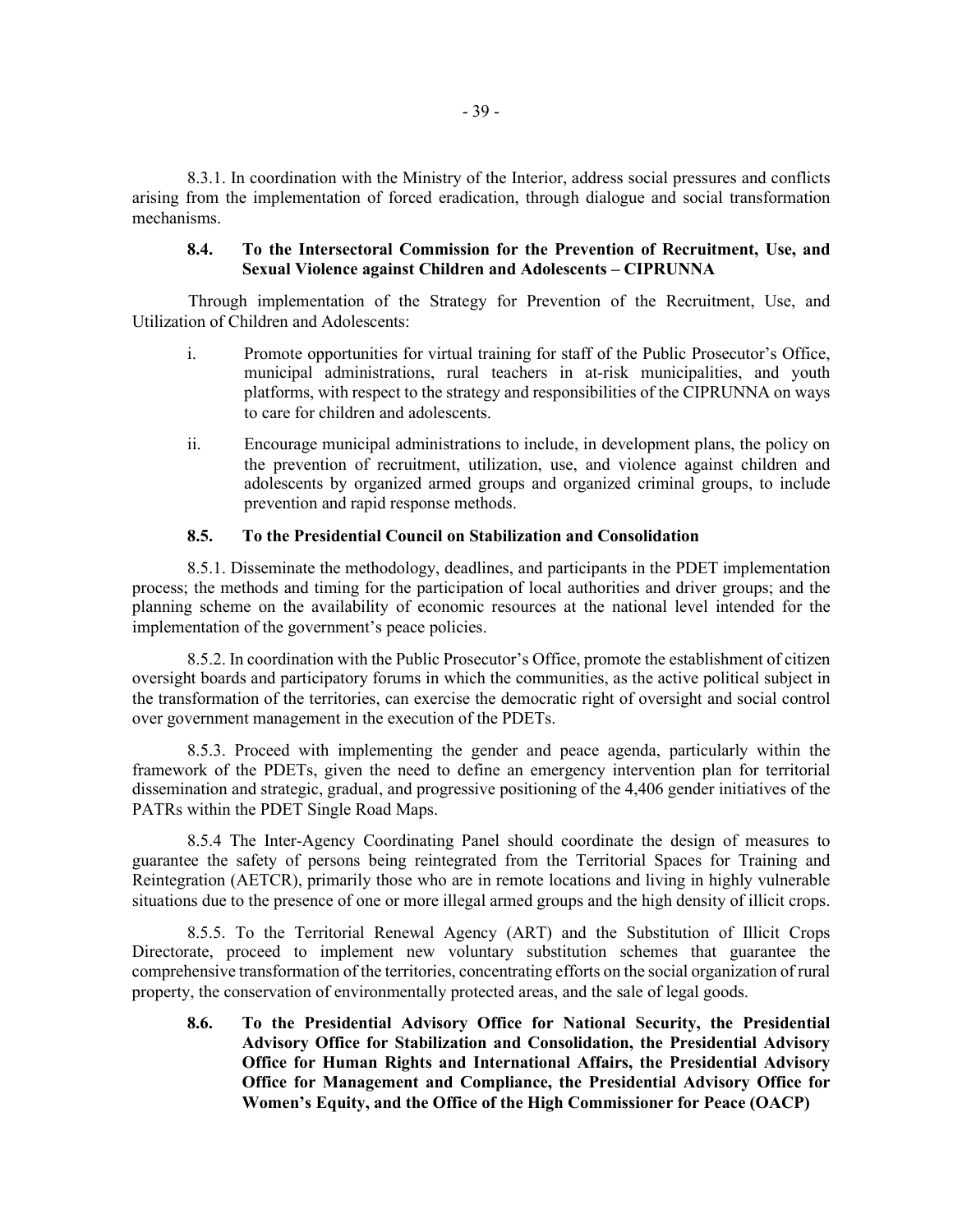8.6.1. Strengthen national-territorial coordination to guarantee the multidimensional security approach through actions directed to protection of the population, the dismantling of illegal economies, and territorial transformation, in addition to promoting in prioritized areas more dissemination actions on the strategy, its approaches, scopes, objectives, institutional capabilities, and other aspects.

#### **8.7. To the Higher Council of the Judiciary**

8.7.1. Evaluate the adoption of decongestion measures addressing quantitative aspects (number of proceedings) and qualitative aspects (complexity of proceedings) in order to lighten the load of some Judicial Offices and provide greater impetus to judicial proceedings in the context of the restitution of lands. On a supplemental basis, include training opportunities for judicial officials and employees on different approaches.

### **8.8. To the Office of the Vice President of the Republic**

8.8.1. In coordination with the Ministry of the Interior and the Presidential Advisory Office for Women's Equity, deploy a comprehensive and sustainable strategy to promote women's equal representation in communal action, guaranteeing their representation in the upcoming schedule of communal elections and providing conditions of security for women communal leaders.

8.8.2. In coordination with the Presidential Advisory Office for Women's Equity, strengthen the government's adaptation and response to COVID-19 in the areas most affected by the armed conflict, with regard to the differential and disproportionate impact on women, girls, and adolescents.

# **8.9. To the Office of the Vice President, Ministry of the Interior, the Presidential Advisory Office for Women's Equity, the Office of the High Commissioner for Peace, the Presidential Advisory Office for Stabilization and Consolidation, and the Office of the Public Prosecutor**

8.9.1. Improve national-territorial coordinating mechanisms for the implementation of the Comprehensive Program of Guarantees for Women Leaders and Defenders both in the pilot regions and in the rest of the country:

- i. Clarifying jurisdictions and routes for accessing supplemental measures for leaders supported by the program.
- ii. Strengthening the complementarity of recommendations from the Gender Sub-Group of the National Commission for Security Guarantees (CNGS) on the subject of nonrepetition.
- iii. Improving the broad, diverse, inclusive, and impactful participation of women leaders, defenders, and their organizations in the territories.

### **8.10. To the Ministry of the Interior**

8.10.1. Provide security guarantees for communal work through the Timely Action Plan (PAO) and the Communal Security Working Group. On a supplemental basis, promote sensitization and awareness-building strategies on communal labor and conduct campaigns against communal stigmatization.

8.10.2. In coordination with the Departmental Communal Federations, implement actions designed to strengthen the Communal Actions Boards, specifically on issues of mediation and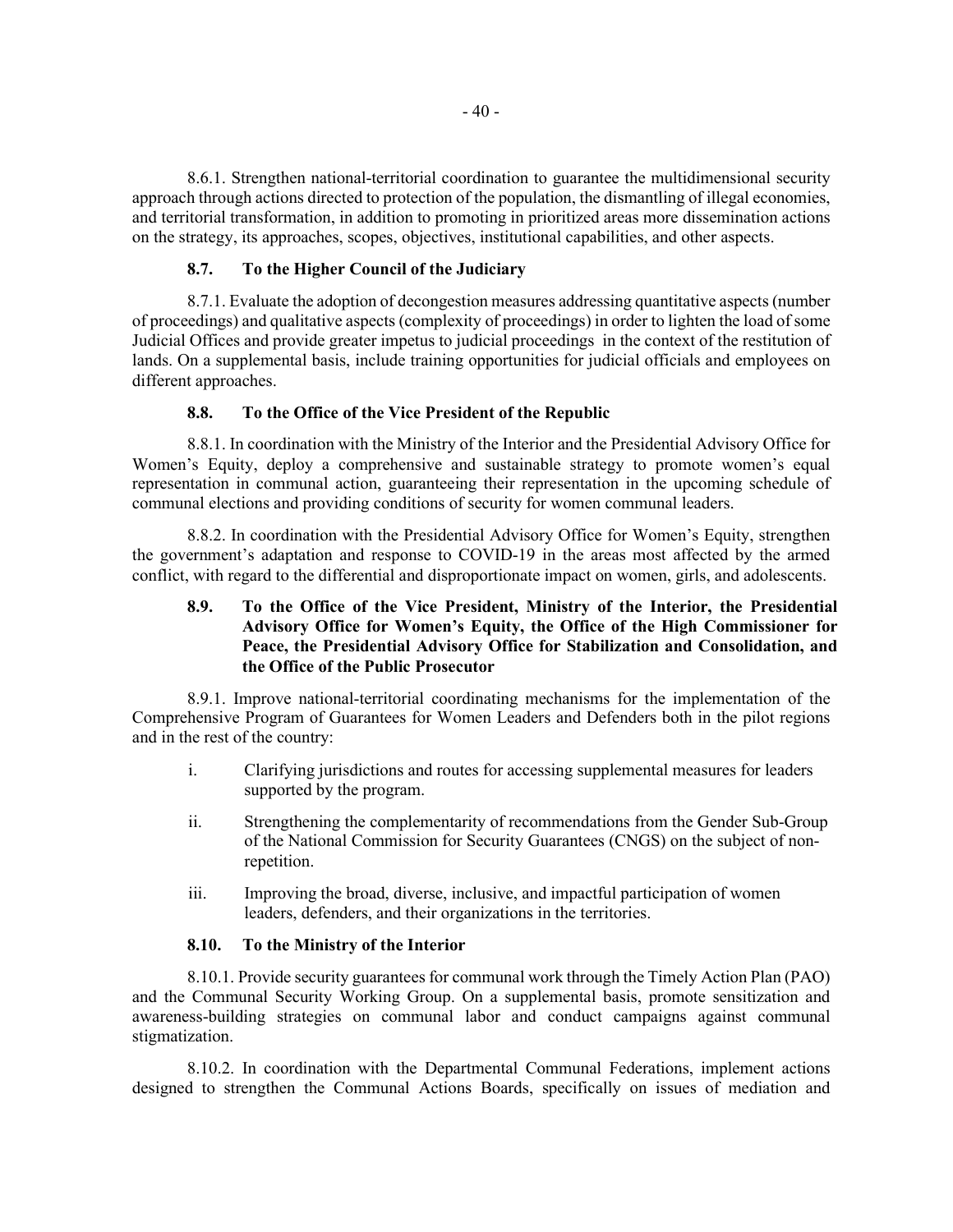conciliation, domestic legislation, and project preparation, in rural areas and areas that are difficult to access.

8.10.3. Proceed with the preparations for promptly resuming the social dialogue processes at the national and territorial level, guaranteeing the broad, inclusive, and diverse representation of civil society, allowing for the participatory creation of solutions consistent with territorial needs.

# **8.11. To the Ministry of the Interior, the Ministry of Justice, the Ministry of Health, and the Ministry of Defense**

8.11.1. Continue to develop a work plan that incorporates the general measures established for the Colombian territory, as well as differential measures, for the effective protection of the health and lives of the country's 115 indigenous peoples, strengthening respect and support for the decisions that the indigenous authorities have made to prevent and control COVID-19, within the framework of the exercise of the Special Indigenous Jurisdiction.

8.11.2. Establish mechanisms to ensure that indigenous authorities represented in the Permanent Coordinating Working Group or the Inter-Jurisdictional Commission for Coordination are able to recommend guidelines and contingency plans to improve interventions in the territory.

### **8.12. To the Ministry of Justice and Law**

8.12.1. Strengthen and expand the application of local and rural models of justice, supporting alternative dispute resolution agencies, according to the needs of each territory, in that these successfully – in some way – contain the exercise of de facto justice, while strengthening legitimate trust in the State and the culture of legality in the territories.

#### **8.13. To the Office of the Attorney General**

8.13.1. Increase the resources of the Special Investigation Unit to deal with cases of homicides against defenders, human rights defenders, and persons being reintegrated, guaranteeing an effective display in the territories most affected by the armed conflict and the dynamics of criminal behavior.

8.13.2. Coordinate the national teams designated to serve each Future Zone with the respective Sectional Prosecutor's Offices in the territories, in order to disseminate the strategy and define its role, linking national level actions with local actions.

### **8.14. To the Office of the Attorney General, the Higher Council of the Judiciary, and the Ministry of Justice**

8.14.1. Continue with the process of digitizing and strengthening technological capacities in judicial headquarters (prosecutors, courts, and conciliation centers) at the territorial level, allowing them to continue using technologies in the performance of their work, in that significant advances have been noted in the area of security for judicial access and the streamlining of some proceedings.

8.14.2. Develop informative and educational strategies, primarily for the population located in rural areas, regarding the use of virtual media for conducting proceedings before the Prosecutor's Office, particularly complaints.

#### **8.15. To the Unit for Comprehensive Care and Reparation for Victims**

8.15.1. In coordination with the Ministry of the Interior – Directorate for Democracy, Citizen Participation, and Communal Action – implement actions to reduce the gap between the institutional supply and the requirements of communal leaders in the area of security guarantees, for which the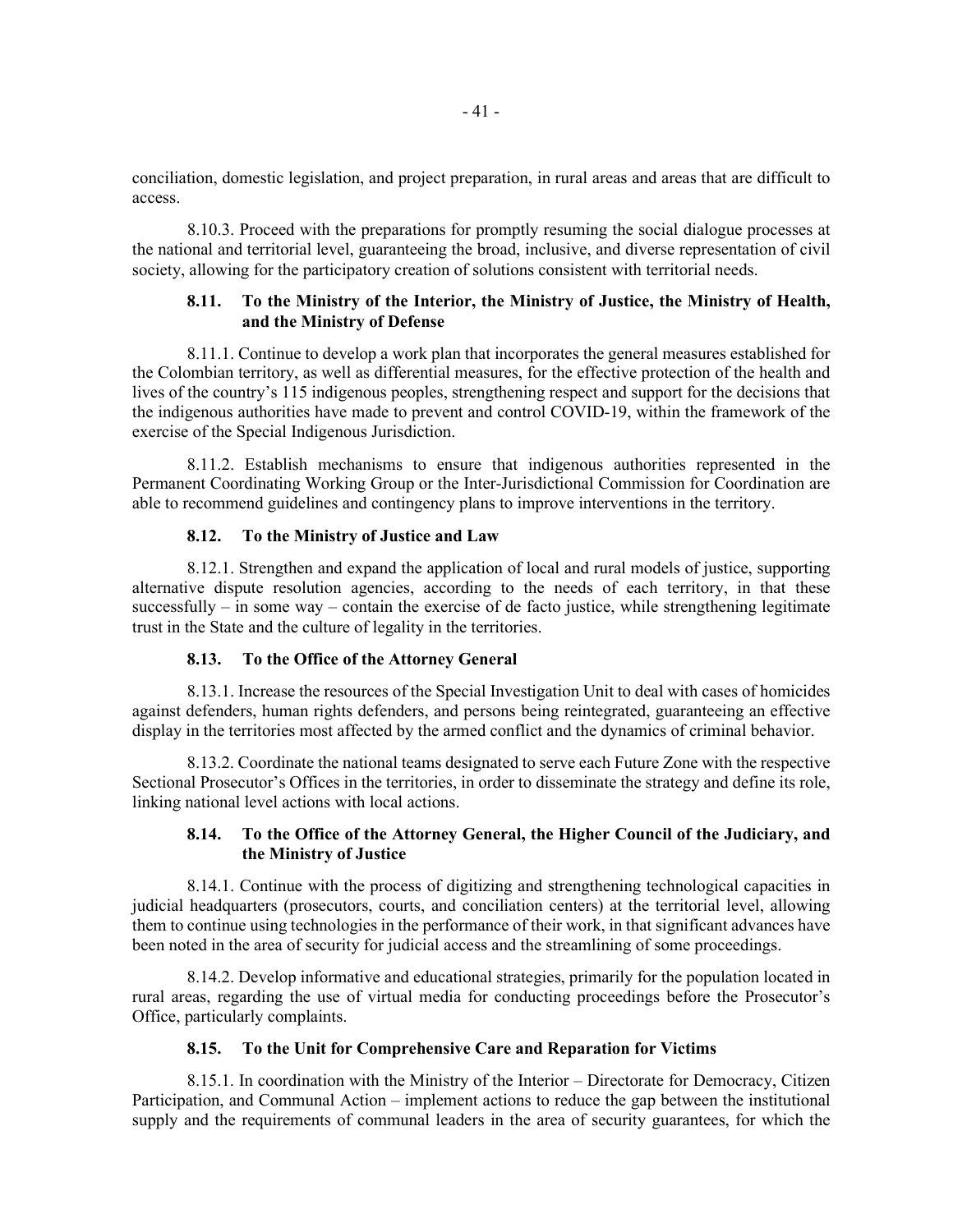proposal is to generate differential lines in the public supply for each territory according to its particular characteristics.

8.15.2. In coordination with the Ministry of Defense (in the area of collective protection) and the National Protection Unit (UNP), generate actions that tend to provide guarantees for communal exercise, prioritizing security guarantees, protection, and non-repetition with a gender approach, particularly directed to women.

8.15.3. Generate processes and implement effective measures to strengthen confidence building with the Communal Impetus Committee, seeking to respond immediately to requests, to advance in the formulation of its Comprehensive Collective Reparation Plan (PIRC).

### **8.16. To the Land Restitution Unit**

8.16.1. Prioritize, within the framework of the Program for Women's Special Access to public policy, staff strengthening and training, particularly for those who directly serve claimants, on differential approaches, treatment, and the resulting special safeguards, to guarantee the application of alternative actions and the care, direction, and special guidance they require.

8.16.2. Promote the conduct of working groups at the national, departmental, and municipal level, particularly in the scenarios already provided in the National Victim Assistance and Comprehensive Reparation System (SNARIV), such as the Transitional Justice Committees and the Restitution Subcommittees, the objective of which is to follow up the implementation of restitution judgments, emphasizing the identification of legal vacuums that impede the effective enforcement of these judgments.

8.16.3. Facilitate the supply of information on proceedings and their status, based on access to the database through Mayoral Offices and municipal officials, following measures necessary to ensure confidentiality.

### **8.17. To the Special Jurisdiction for Peace (JEP)**

8.17.1. Include in its work the profiling of and attention to victims' risks, cross-cutting and comprehensive analyses of the current context and the specifics of each of the territories in which there are open macro cases, so as to take into account all the dynamics of the conflict, the illegal economy, the presence of armed actors, and the lack of a state presence.

8.17.2. Broadly analyze the protection frameworks offered by the jurisdiction, and not just take into account the risks arising from accreditation, as the mere presence of the JEP in the territory or the opening of a case can foster risky scenarios for the victims. In addition, establish more rapid mechanisms for approving measures sought by the victims' organizations found in the territories most affected by the armed conflict and the dynamics of criminal behavior.

8.17.3 Increase victims' participation through dissemination and education strategies in the eastern and southeast area of the country, particularly in the departments of Casanare, Vichada, Guainía, Vaupés, and Amazonas, and promote new strategies in the territory such as the use of community radios.

#### **8.18. To the Disappeared Persons Searched Unit (UBPD)**

8.18.1. Strengthen the strategies and methodologies for coordination with departmental and local governments, in order to respond to the specific and differentiated contexts of the territories where the National Search Plan is being implemented.